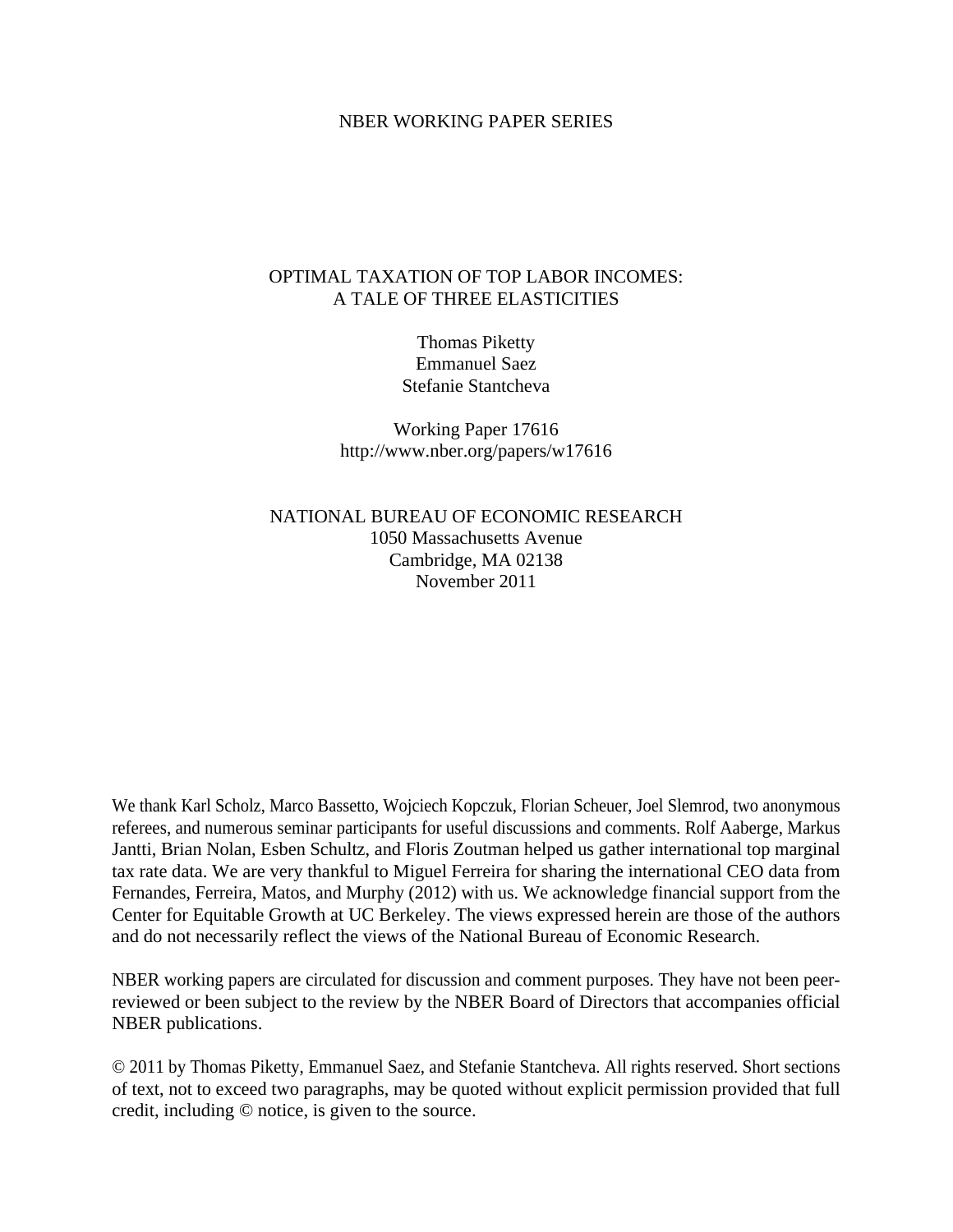Optimal Taxation of Top Labor Incomes: A Tale of Three Elasticities Thomas Piketty, Emmanuel Saez, and Stefanie Stantcheva NBER Working Paper No. 17616 November 2011. Tgxkugf 'Qevqdgt '4234 JEL No. H21

### **ABSTRACT**

This paper presents a model of optimal labor income taxation where top incomes respond to marginal tax rates through three channels: (1) standard labor supply, (2) tax avoidance, (3) compensation bargaining. We derive the optimal top tax rate formula as a function of the three corresponding behavioral elasticities. The first elasticity (labor supply) is the sole real factor limiting optimal top tax rates. The optimal tax system should be designed to minimize the second elasticity (avoidance) through tax enforcement and tax neutrality across income forms. The optimal top tax rate increases with the third elasticity (bargaining) as bargaining efforts are zero-sum in aggregate. We provide evidence using cross-country times series macro-evidence and CEO pay micro-evidence. The macro-evidence from 18 OECD countries shows that there is a strong negative correlation between top tax rates and top 1% income shares since 1960, implying that the overall elasticity is large. However, top income share increases have not translated into higher economic growth. US CEO pay evidence shows that pay for luck is quantitatively more important when top tax rates are low. International CEO pay evidence shows that CEO pay is strongly negatively correlated with top tax rates even controlling for firm characteristics and performance, and this correlation is stronger in firms with poor governance. All those results suggest that bargaining effects play a role in the link between top incomes and top tax rates implying that optimal top tax rates could be higher than commonly assumed.

Thomas Piketty Paris School of Economics 48 Boulevard Jourdan 75014 Paris, France piketty@ens.fr

Emmanuel Saez Department of Economics University of California, Berkeley 530 Evans Hall #3880 Berkeley, CA 94720 and NBER saez@econ.berkeley.edu

Stefanie Stantcheva MIT Department of Economics 50 Memorial Drive Building E52 Cambridge, MA 02142-1347 stefanie@mit.edu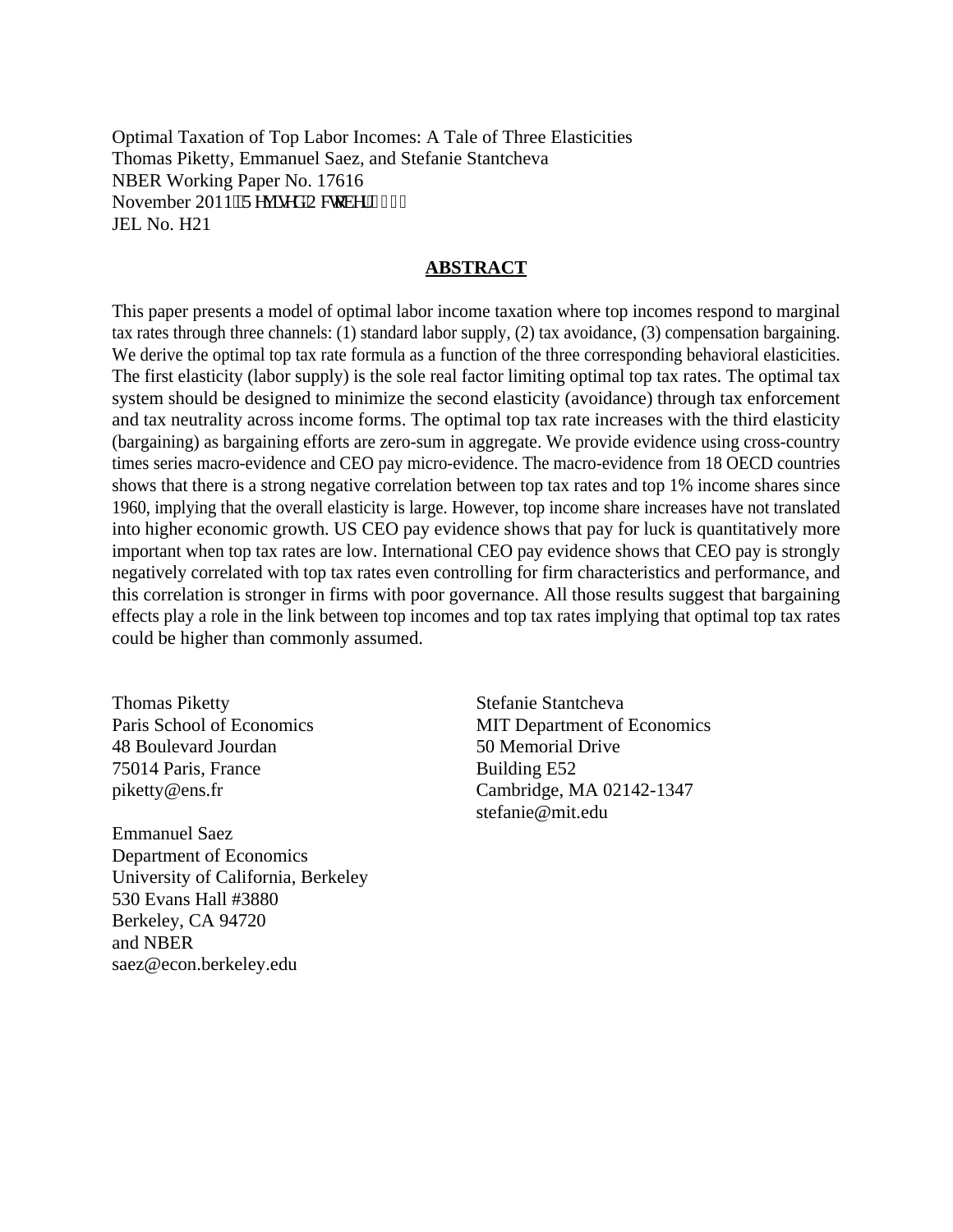# 1 Introduction

The share of total pre-tax income accruing to upper income groups has increased sharply in the United States. The top percentile income share has more than doubled from less than 10% in the 1970s to over 20% in recent years (Piketty and Saez, 2003). This trend toward income concentration has taken place in a number of other countries, especially English speaking countries, but is much more modest in continental Europe or Japan (Atkinson, Piketty, Saez, 2011 and Alvaredo et al. 2011). At the same time, top tax rates on upper income earners have declined sharply in many OECD countries, again particularly in English speaking countries.

While there have been many discussions both in the academic literature and the public debate about the causes of the surge in top incomes, there is not a fully compelling explanation. Most explanations can be classified into market driven changes vs. institution driven changes. The market driven stories posit that technological progress and globalization have been skilledbiased and have favored top earners relative to average earners (see e.g., Gabaix and Landier (2008) for CEOs and Rosen (1981) for Winner-Take-All theories for superstars). Those pure market explanations cannot account for the fact that top income shares have only increased modestly in a number of advanced countries (including Japan, Germany, or France) which are also subject to the same technological forces. The institution driven stories posit that changes in institutions, defined to include labor and financial market regulations, Union policies, tax policy, and more broadly social norms regarding pay disparity, have played a key role in the evolution of inequality. The main difficulty is that "institutions" are multi-dimensional and it is difficult to estimate compellingly the contribution of each specific factor.

Related, there is a wide empirical literature in public economics analyzing the effects of tax rates on pre-tax incomes (see Saez, Slemrod, and Giertz, 2012 for a recent survey) that reaches two broad conclusions. First, there is compelling evidence that upper incomes respond to tax rates whenever the tax code offers opportunities for tax avoidance. Such responses can sometime be quite large, especially in the short-run. Second however, when the tax base is broad and does not offer avoidance opportunities, the estimated elasticities are never large at least in the short or medium-run. To our knowledge, no study to date has been able to show convincing evidence in the short or medium-run of large actual economic real economic activity responses of upper earners to tax rates. However, it is difficult to provide compelling estimates of long-run elasticities. As we shall see, international evidence shows a strong correlation between top tax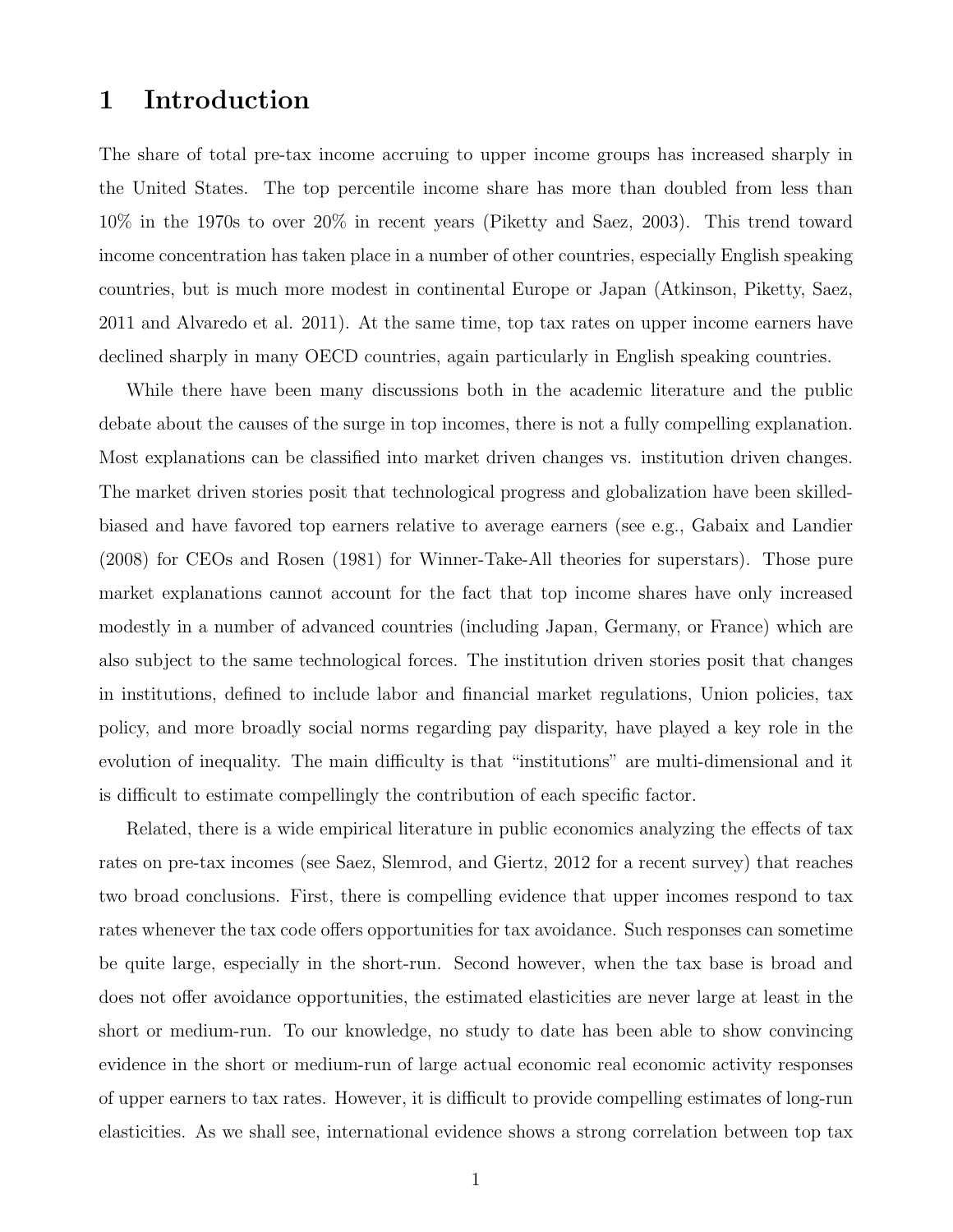rate cuts and increases in top income shares in OECD countries since 1960.

There are three narratives of the link between top tax rates and upper incomes. First, after noting that top US incomes surged following the large top marginal tax rate cuts of the 1980s, Lindsey (1987) and Feldstein (1995) proposed a standard supply-side story whereby lower tax rates stimulate economic activity among top income earners (work, entrepreneurship, savings, etc.). Second, it has been pointed out–originally by Slemrod (1996)–that many of those dramatic responses were actually primarily due to tax avoidance rather than real economic behavior. Although this argument started as a critique of the supply-side success story, it has more recently been used to deny that any real increase in income concentration actually took place. Under this scenario, the real US top income shares were as high in the 1970s as they are today but a smaller fraction of top incomes was reported on tax returns in the 1970s than today. A third narrative contends that high top tax rates were part of the institutional set-up putting a brake on rent extraction among top earners. When top marginal tax rates are very high, the net reward to a highly paid executive for bargaining for more compensation is modest. When top tax rates fell, high earners started bargaining more aggressively to increase their compensation.

The first goal of this paper is to present a very simple model of optimal top labor income taxation that can capture all three avenues of response, the standard supply side response, the tax avoidance response, and the compensation bargaining response to assess how each narrative translates into tax policy implications. We therefore derive the optimal top tax rate formula as a function of the three elasticities corresponding to those three channels of responses. The first elasticity  $e_1$  (supply side) is the sole real factor limiting optimal top tax rates. A large tax avoidance elasticity  $e_2$  is a symptom of a poorly design tax system. A very high top tax rate within such a system offering many tax avoidance opportunities is counter-productive. Hence, the optimal tax system should be designed to minimize tax avoidance opportunities through a combination of tax enforcement, base broadening, and tax neutrality across income forms. In that case, the second elasticity (avoidance) becomes irrelevant. The optimal top tax rate  $increases$  with the third elasticity  $e_3$  (bargaining) as bargaining efforts are wasteful and zerosum in aggregate. If a substantial fraction of the behavioral response of top earners comes from bargaining effects and top earners are not paid less than their economic product, then the optimal top tax rate is much higher than the conventional formula and actually goes to 100% if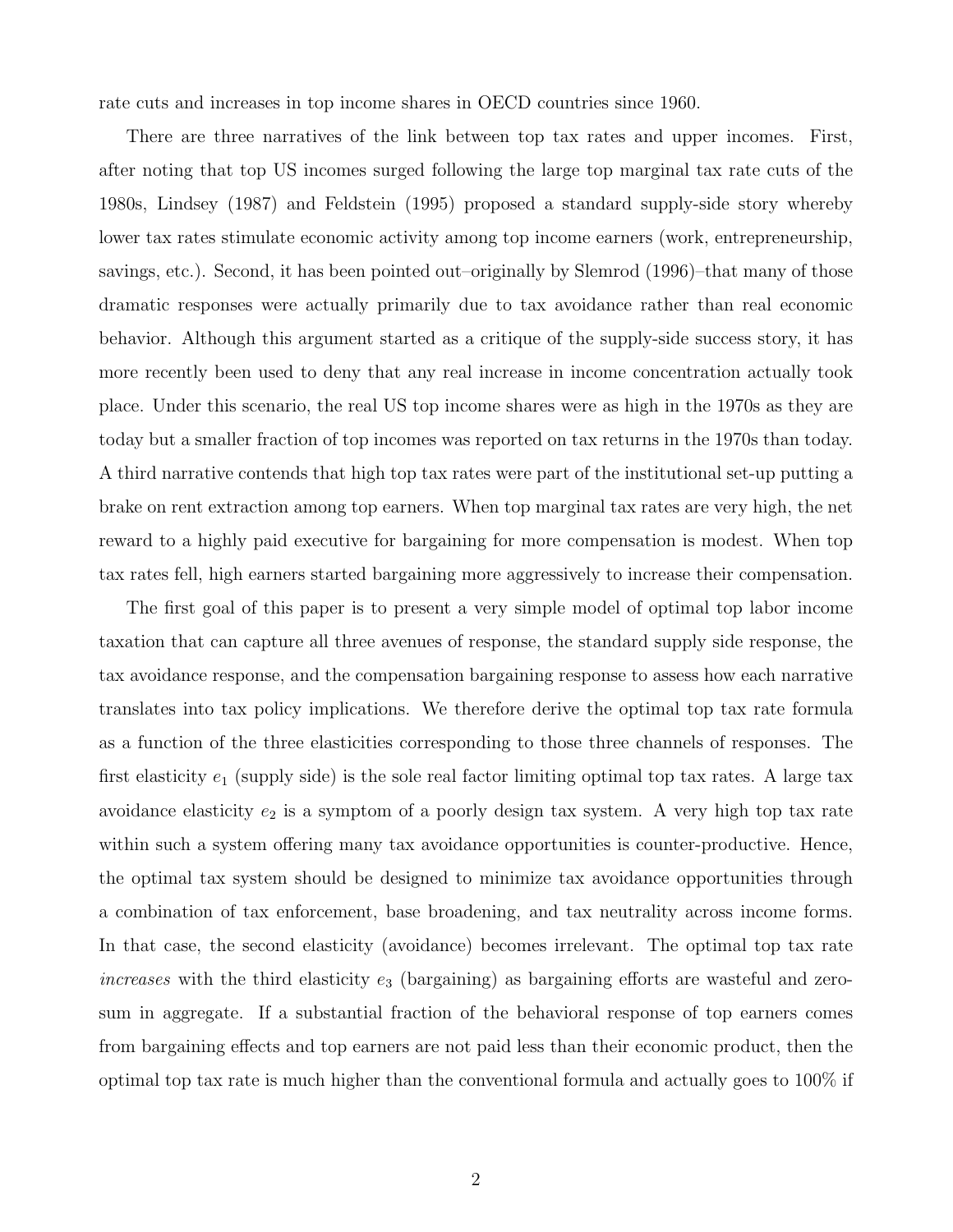the real supply-side elasticity is very small.<sup>1</sup> This model can account for the very high, quasiconfiscatory top marginal rates–80%-90% or more–applied in the United States and the United Kingdom between the 1940s and the 1970s. Policy makers and public opinions at that time probably considered–rightly or wrongly–that at the very top of the income ladder, pay increases reflect mostly rent-seeking and socially wasteful activities rather than productive work effort. Whether they were right or wrong is certainly a complicated empirical issue. But in order to address this issue in a meaningful way, we first need a proper conceptual framework within which the various conflicting claims can be rationalized.

The second goal of the paper is to provide empirical evidence on the decomposition of the total behavioral response of top incomes to top tax rates into those three channels. We consider both macro-level cross-country/times series evidence and CEO pay micro-level evidence.

The macro-evidence uses time series on top income shares from the World Top Incomes Database, top income tax rates, and real GDP per capita data. We obtain three main results. First, we find a very clear correlation between the drop in top marginal tax rates and the surge in top income shares since 1960. This suggests that the long-run total elasticity of top incomes with respect to the net-of-tax rate is large, around 0.5. Second, examination of the US case suggests that the tax avoidance response cannot account for a significant fraction of the long-run surge in top incomes because top income shares based on a broader definition of income (that includes realized capital gains and hence a significant part of avoidance channels) has increased virtually as much as top income shares based on a narrower definition of income subject to the progressive tax schedule. Third, we find no evidence of a correlation between growth in real GDP per capita and the drop in the top marginal tax rate in the period 1960 to the present. This evidence is consistent with the bargaining model whereby gains at the top come at the expense of lower income earners. This suggests that the first elasticity is modest in size and that the overall effect comes mostly from the third elasticity.

The micro-evidence uses data on CEO pay in the United States since 1970 and international CEO pay data for 2006. We obtain two main results. First, the US evidence shows that pay for firm's performance outside of the control of the CEO (due to industry–wide performance as in Bertrand and Mullainathan, 2001) is quantitatively more important when top tax rates

<sup>&</sup>lt;sup>1</sup>The optimal top tax rate is moderate if the supply elasticity is fairly large and top earners are underpaid relative to their product, a situation that is theoretically possible in our model and might exist in countries with very low income concentration.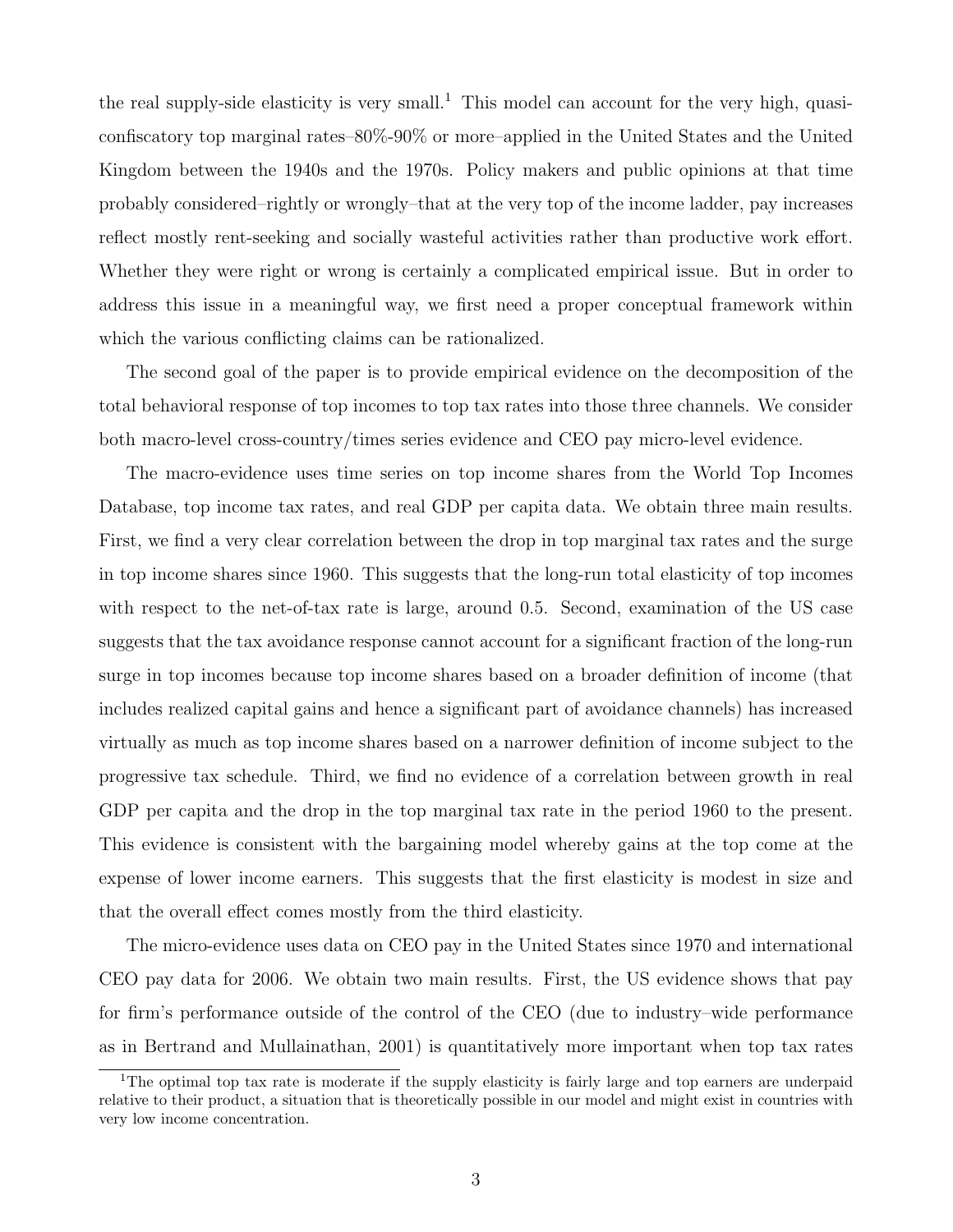are low. This suggests that low top tax rates have induced CEOs to increase the component of their pay not directly related to their own performance. The main channel may have been the development of stock-options in the 1980s and 1990s which do not filter out performance unrelated to CEOs' actions (Hall and Murphy, 2003). Second, international CEO pay evidence for 2006 shows that CEO pay is strongly negatively correlated with top tax rates even controlling for firm's characteristics and performance, and that this correlation is stronger in firms with poor governance. This suggests that the link between top tax rates and CEO pay does not run through firm performance but is likely due to bargaining effects as the bargaining position of the CEO is stronger when top rates are low and in firms with poorer governance.

All those results suggests that bargaining effects play a role in the link between top incomes and top tax rates implying that optimal top tax rates could be higher than commonly assumed. Bringing together the model and the empirical evidence, in our preferred estimates, we find an overall elasticity  $e = 0.5$ , which can be decomposed into  $e_1 = 0.2$  (at most),  $e_2 = 0$  and  $e_3 = 0.3$ (at least). This corresponds to a socially optimal top tax rate  $\tau^* = 83\%$  - as compared to  $\tau^* = 57\%$  in the standard supply-side case with  $e = e_1 = 0.5$  and  $e_2 = e_3 = 0$ . This illustrates the critical importance of this decomposition into three elasticities.

The remainder of the paper is organized as follows. Section 2 presents our theoretical model. Section 3 presents macro-level empirical results. Section 4 presents micro-level evidence using CEO pay. Section 5 synthesizes the results, and provides a brief conclusion. Extensions and data construction details are gathered in the web appendix. All data are available online.

# 2 Theoretical Model

### 2.1 Standard Model: Supply-Side and Tax Avoidance Responses

In the paper, we denote by z taxable earnings and by  $T(z)$  the nonlinear tax schedule. We assume a constant marginal tax rate  $\tau$  in the top bracket above a given income threshold  $\bar{z}$ . We assume without loss of generality that the number of taxpayers in the top bracket has measure one at the optimum. We refer to this group as top bracket taxpayers. We focus on the determination of the optimal top tax rate  $\tau$ , taking  $\bar{z}$  as given.

The government maximizes a standard social welfare function of the form:

$$
W = \int G(u_i) d\nu(i), \text{ subject to } \int T(z_i) d\nu(i) \ge T_0
$$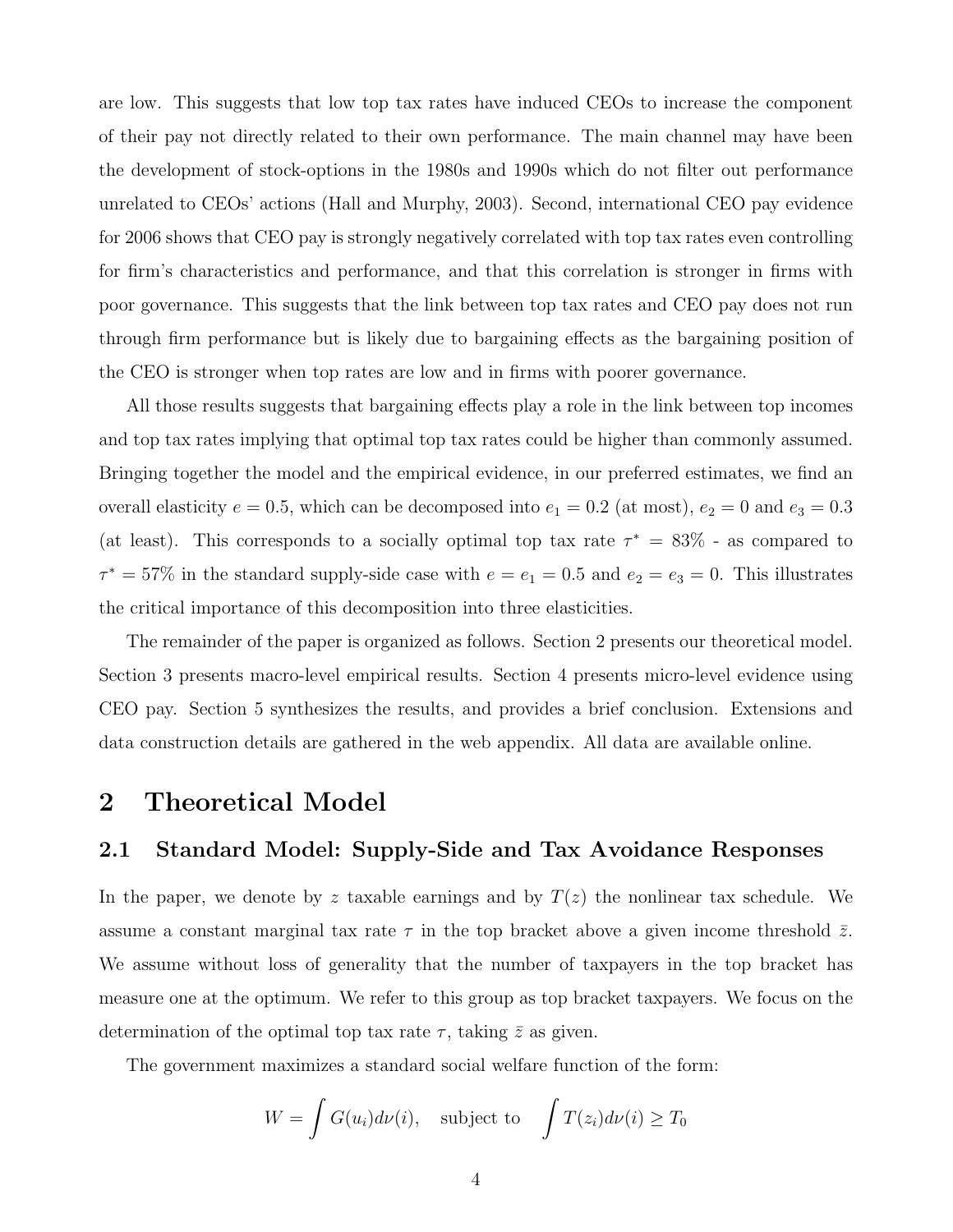where  $G(.)$  is increasing concave,  $u_i$  is the utility of individual i, and  $d\nu(i)$  is the density mass of people of individuals of type i, and  $T_0 \geq 0$  is an exogenous tax revenue requirement.

Denoting by  $p$  the multiplier of the government budget constraint, we define the social marginal welfare weight on individual i as  $g_i = G'(u_i)u_{ci}/p$ . We assume that the average social marginal welfare weight among top bracket income earners is zero.<sup>2</sup> In that case, the government sets  $\tau$  to maximize tax revenue raised from top bracket taxpayers. Considering a zero marginal welfare weight allows us to obtain an upper bound on the optimal top tax rate.<sup>3</sup>

Supply-side responses. We start with the standard model with only supply-side responses (see Piketty and Saez, 2013 for a detailed presentation). We assume away income effects for simplicity and tractability, and consider utility functions of the form  $u_i(c, z) = c - h_i(z)$  where z is pre-tax earnings,  $c = z - T(z)$  is disposable income, and  $h<sub>i</sub>(z)$  denotes the labor supply cost of earning  $z$  which is increasing and convex in  $z$ . Optimal effort choice is given by the first order condition  $h'_i(z) = 1 - \tau$  where  $\tau$  is the marginal tax rate so that individual earnings  $z_i(1 - \tau)$ are solely a function of the net-of-tax rate  $1 - \tau$ . Aggregating over all top bracket taxpayers, we denote by  $z(1 - \tau)$  the *average* income reported by top bracket taxpayers, as a function of the net-of-tax rate. The aggregate elasticity of income in the top bracket with respect to the net-of-tax rate is therefore defined as

$$
e_1 = \frac{1 - \tau}{z} \frac{dz}{d(1 - \tau)}.\tag{1}
$$

This is the standard *first elasticity* that reflects real economic responses to the net-of-tax rate, which can be labeled as labor supply effects, broadly defined (more hours of work, more intense effort per hour worked, occupational choice, etc.)

The optimal top tax rate maximizing tax revenue is given by:

$$
\tau^* = \frac{1}{1 + a \cdot e_1},\tag{2}
$$

where  $a = z/(z - \bar{z}) > 1$  is the Pareto parameter of the top tail of the distribution.<sup>4</sup>

<sup>&</sup>lt;sup>2</sup>If the social welfare function  $G(.)$  has curvature so that  $G'(u) \to 0$  when  $u \to \infty$ , this will be the case when  $\bar{z} \to \infty$  and will hence approximately be true for large  $\bar{z}$ .

<sup>&</sup>lt;sup>3</sup>As we shall discuss, formulas can be easily adapted if we instead put a positive social welfare weight g on the marginal consumption of top bracket earners (relative to average).

<sup>&</sup>lt;sup>4</sup>If a positive social weight  $g > 0$  is set on top earners marginal consumption, then the optimal top tax rate is  $\tau = (1 - g)/(1 - g + ae_1).$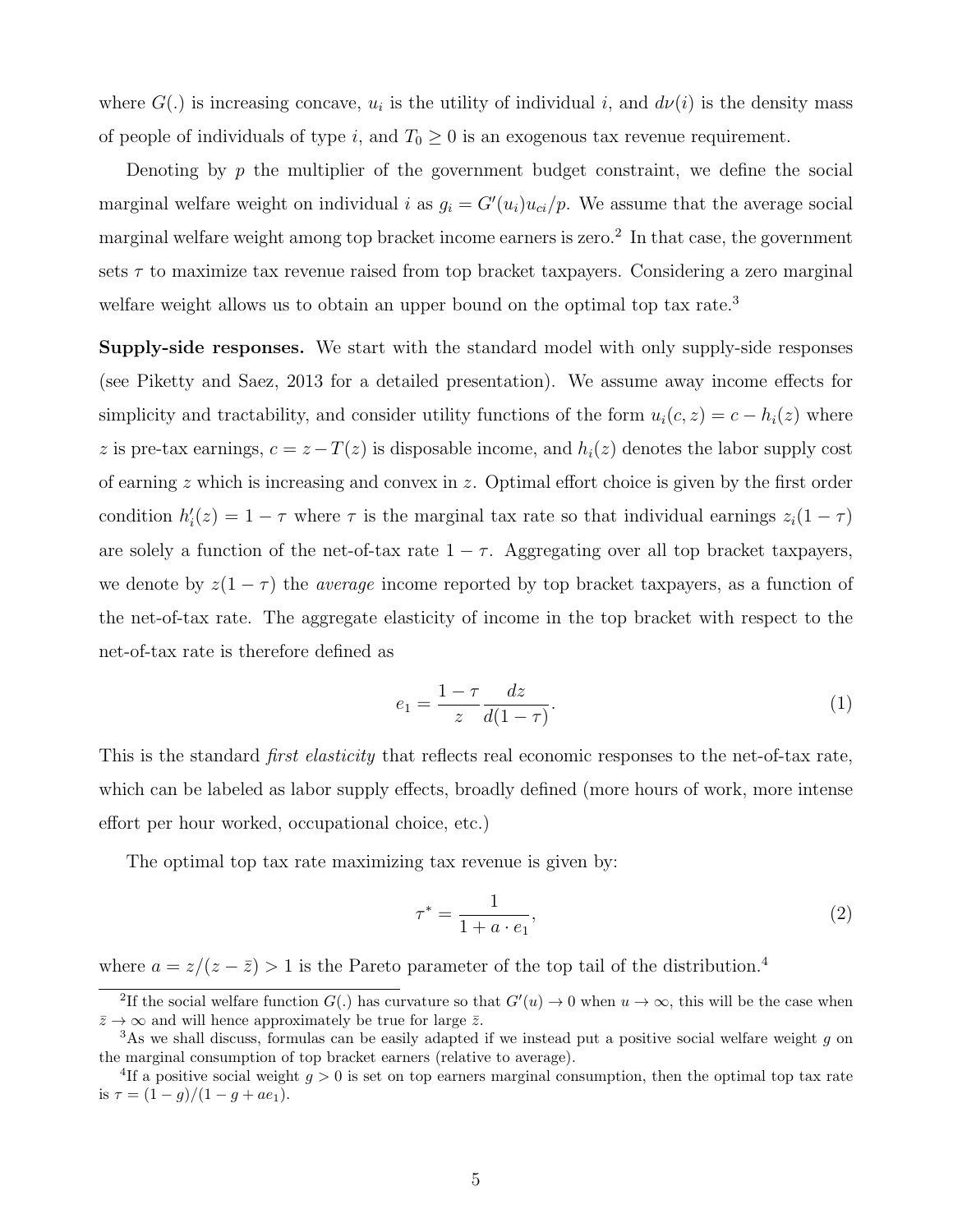The proof of formula (2) is straightforward and well known. The government chooses  $\tau$  to maximize top bracket tax revenue  $T = \tau [z(1 - \tau) - \bar{z}]$ . The first order condition is  $[z - \bar{z}]$  –  $\tau \frac{dz}{d(1-\tau)} = 0$  which can be immediately re-arranged as (2) using the definition of  $e_1$  from (1).

Adding tax avoidance responses. As shown by many empirical studies (see Saez, Slemrod, and Giertz, 2012 for a recent survey), responses to tax rates can also take the form of tax avoidance. We can define tax avoidance as changes in reported income due to changes in the form of compensation but not in the total level of compensation. Tax avoidance opportunities arise when taxpayers can shift part of their taxable income into another form or another time period that is treated more favorably from a tax perspective.<sup>5</sup>

The main distinction between real and tax avoidance responses is that real responses reflect underlying, deep individual preferences for work and consumption while tax avoidance responses depend critically on the design of the tax system and the avoidance opportunities it offers. While the government cannot drastically change underlying deep individual preferences and hence the size of the real elasticity, it can change the tax system to reduce avoidance opportunities. Naturally, this distinction is one of degree as some forms of tax avoidance cannot be easily eliminated due to technological constraints (see our discussion below) and, symmetrically, some real responses could be somewhat dampened by government policies.

We can extend the standard model as follows to incorporate tax avoidance.<sup>6</sup> Let us denote by y real income and by x sheltered income so that ordinary taxable income is  $z = y - x$ . The latter is taxed at marginal tax rate  $\tau$  in the top bracket, while sheltered income x is taxed at a constant and uniform marginal tax rate t lower than  $\tau$ .<sup>7</sup> The utility function of individual i takes the form  $u_i(c, y, x) = c - h_i(y) - d_i(x)$ , where  $c = y - \tau z - tx + R = (1 - \tau)y + (\tau - t)x + R$ is disposable after tax income and  $R = \tau \bar{z} - T(\bar{z})$  denotes the virtual income coming out of the nonlinear tax schedule.  $h_i(y)$  is the utility cost of earning real income y, and  $d_i(x)$  is the cost of sheltering an amount of income  $x$ . There is a cost to sheltering, since sheltered income such as fringe benefits or deferred earnings are less valuable than cash income. We assume that both

<sup>&</sup>lt;sup>5</sup>Examples of such avoidance/evasion are (a) reductions in current cash compensation for increased fringe benefits or deferred compensation such as stock-options or future pensions, (b) increased consumption within the firm such as better offices, vacation disguised as business travel, private use of corporate jets, etc. (c) changes in the form of business organization such as shifting profits from the individual income tax base to the corporate tax base, (d) re-characterization of ordinary income into tax favored capital gains, (e) outright tax evasion such as using off-shore accounts.

 ${}^{6}$ This follows and extends Saez (2004) and Saez, Giertz, and Slemrod (2012).

<sup>&</sup>lt;sup>7</sup>For example, in the case of non-taxable fringe benefits,  $t = 0$ . In the case of shifting ordinary income into tax favored capital gains, we have  $t > 0$  but with t significantly less than  $\tau$ .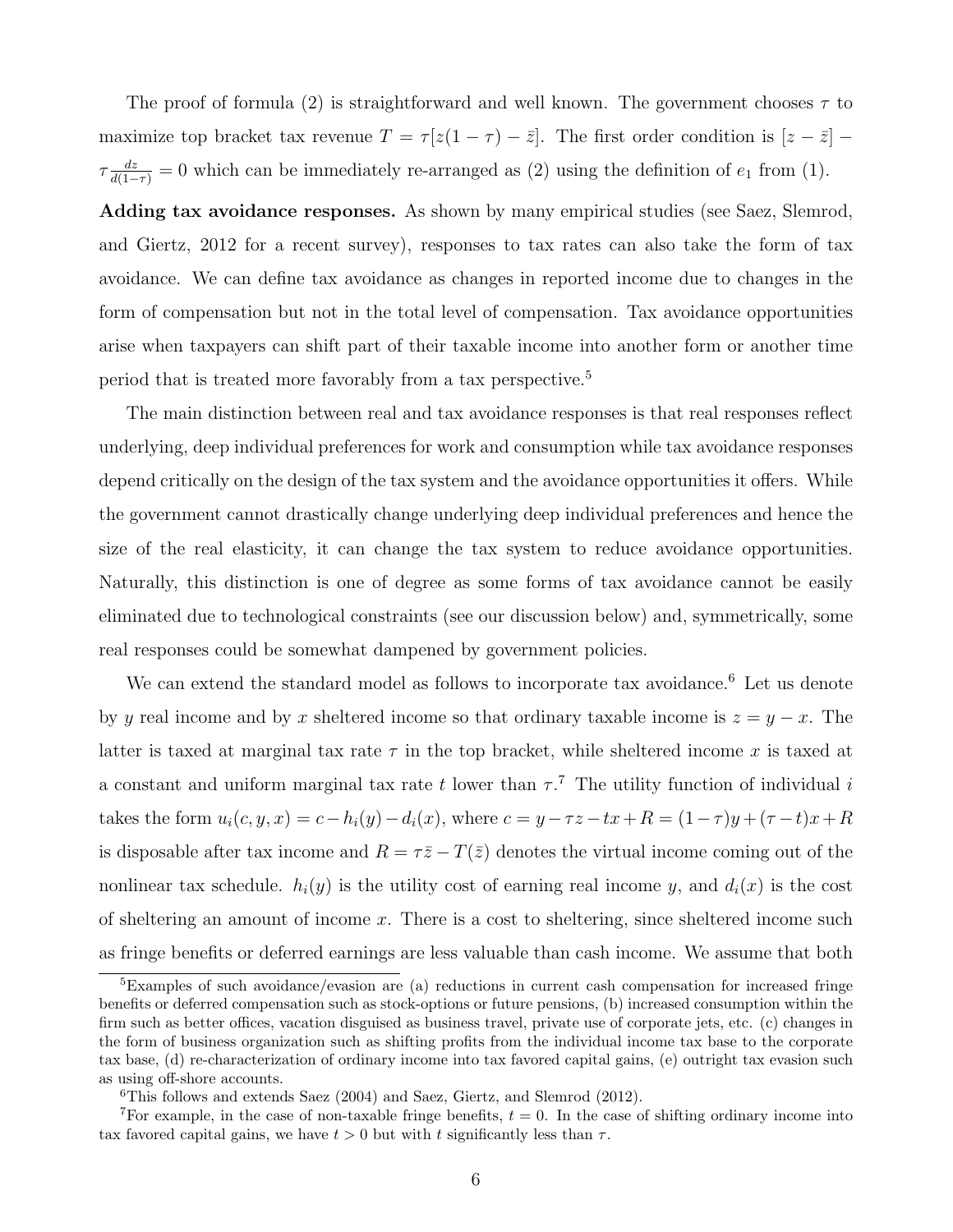$h_i(.)$  and  $d_i(.)$  are increasing and convex, and normalized so that  $h'_i(0) = d'_i(0) = 0$ . This model nests the standard model when the sheltering cost  $d_i(x)$  is infinitely large for any  $x > 0$ .

Individual utility maximization implies that  $h'_i(y) = 1 - \tau$  and  $d'_i(x) = \tau - t$ , so that  $y_i$  is an increasing function of  $1 - \tau$  and  $x_i$  is an increasing function of the tax differential  $\tau - t$ . Aggregating over all top bracket taxpayers, we have  $y = y(1 - \tau)$  with real elasticity  $e_1 = \frac{1-\tau}{u}$  $\overline{y}$  $\frac{dy}{d(1-\tau)} > 0$  as in (1) and  $x = x(\tau - t)$  increasing in  $\tau - t$ . Note that  $x(0) = 0$  as there is sheltering only when  $\tau > t$ .

Hence  $z = z(1 - \tau, t) = y(1 - \tau) - x(\tau - t)$  is increasing in  $1 - \tau$  and t. We denote by  $e=\frac{1-\tau}{z}$ z  $\frac{dz}{d(1-\tau)} > 0$  the total elasticity of taxable income z with respect to  $1-\tau$  when keeping t constant. We denote by s the fraction of the behavioral response of z to  $d\tau$  due to tax avoidance, and by  $e_2 = s \cdot e$  the tax avoidance elasticity component:

$$
s = \frac{dx/d(\tau - t)}{dy/d(1 - \tau) + dx/d(\tau - t)} = \frac{dx/d(\tau - t)}{\partial z/\partial(1 - \tau)}
$$
 and  $e_2 = s \cdot e = \frac{1 - \tau}{z} \frac{dx}{d(\tau - t)}.$  (3)

By construction, we have  $(1-s)e = (y/z)e_1$ , or equivalently  $e = (y/z)e_1 + e_2$ . If we start from a situation with no tax avoidance  $(y = z)$ , then we simply have  $e = e_1 + e_2$ , i.e. the total elasticity is the sum of the standard labor supply elasticity and the tax avoidance elasticity component. We can prove the following two results.<sup>8</sup>

**Partial optimum:** For a given t, the optimal top tax rate  $\tau$  on taxable income is

$$
\tau^* = \frac{1 + t \cdot a \cdot e_2}{1 + a \cdot e},\tag{4}
$$

where  $e = (y/z)e_1 + e_2$  is the elasticity of taxable income (keeping t constant),  $e_1 = \frac{1-\tau}{y}$  $\overline{y}$ dy  $d(1-\tau)$ is the real labor supply elasticity, and  $e_2 = \frac{1-\tau}{z}$ z  $dx$  $\frac{dx}{d(\tau-t)}$  is the tax avoidance elasticity component. Full optimum: If sheltering occurs only within top bracket earners and t can be changed at no cost to the government, the optimal global tax policy is to set t and  $\tau$  equal to

$$
t^* = \tau^* = \frac{1}{1 + a \cdot e_1}.\tag{5}
$$

**Proof:** As there is a measure one of top bracket earners, the government chooses  $\tau$  to maximize  $T = \tau[z(1-\tau,t) - \bar{z}] + tx(\tau - t)$ . The first order condition for  $\tau$  is

$$
0 = [z - \bar{z}] - \tau \frac{\partial z}{\partial (1 - \tau)} + t \frac{dx}{d(\tau - t)} = [z - \bar{z}] - \tau \frac{\partial z}{\partial (1 - \tau)} + ts \frac{\partial z}{\partial (1 - \tau)},
$$

<sup>&</sup>lt;sup>8</sup>Our results easily extend to the more general case with utility  $c-d_i(x, y)$ , which generates aggregate supply functions of the form  $z(\tau, t)$ ,  $y(\tau, t)$ ,  $x(\tau, t)$ . We used the separable case for simplicity of presentation.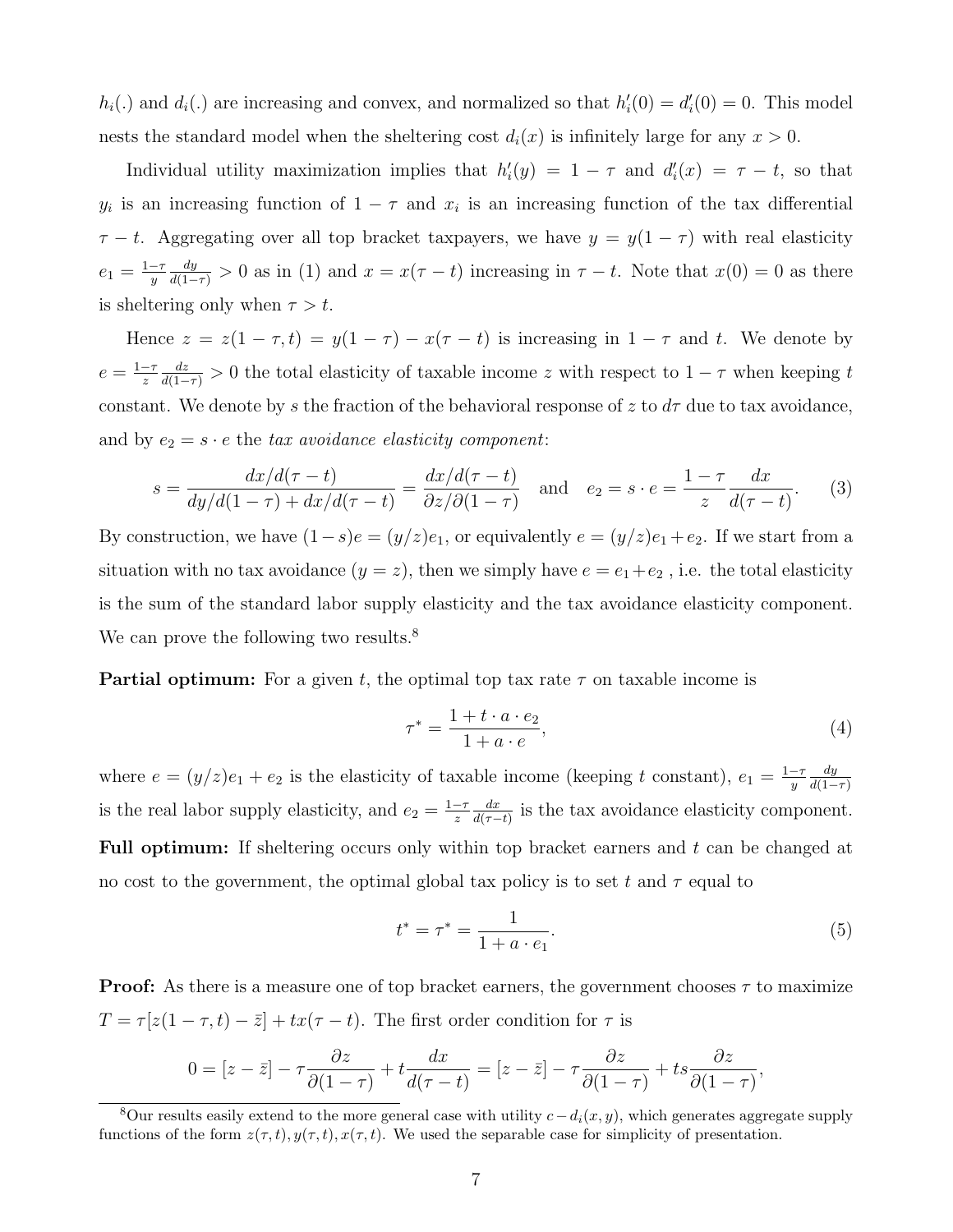where the second expression is obtained using the definition of  $s$  from  $(3)$ . The first two terms are the same as in the standard model. The third term captures the "fiscal externality" as a fraction s of the behavioral response translates into sheltered income taxed at rate  $t$ . Using the definition of  $e = \frac{1-\tau}{\tau}$ z dz  $\frac{dz}{d(1-\tau)}$ , we can rewrite the first order condition as  $\frac{\tau-ts}{1-\tau}e = \frac{z-\overline{z}}{z} = \frac{1}{a}$  $\frac{1}{a}$ , which can be rearranged into formula (4) using the fact that  $e_2 = s \cdot e$  from (3).

The second part of the proof can be obtained by taking the first order condition with respect to t. As  $z(1-\tau,t) = y(1-\tau) - x(\tau-t)$ , the first order condition is  $\frac{dT}{dt} = x + [\tau - t] \frac{dx}{d(\tau-t)} = 0$ .<sup>9</sup> As  $x \ge 0$  and  $\tau \ge t$  and  $dx/d(\tau - t) \ge 0$ , this first order condition can only hold for  $t = \tau$ and  $x(\tau - t = 0) = 0$ . Setting  $t = \tau$  in equation (4), and noting that  $x = 0$  implies that  $z = y$ and hence  $e - e_2 = e_1$ , we immediately obtain (5). Intuitively, as x is completely wasteful, it is optimal to deter x entirely by setting  $t = \tau$ . QED.

Three comments are worth noting about those results.

First, if  $t = 0$  then  $\tau = 1/(1 + a \cdot e)$  as in the standard model. In the narrow framework where the tax system is taken as given (i.e. there is nothing the government can do about tax evasion and income shifting), and where sheltered income is totally untaxed, then whether  $e$  is due to real responses vs. avoidance responses is irrelevant, a point made by Feldstein (1999).

Second however, if  $t > 0$ , then sheltering creates a "fiscal externality," as the shifted income is taxed at rate t and  $\tau > 1/(1+a\cdot e)$ . As discussed earlier and as shown in the empirical literature (Saez, Slemrod, Giertz 2012), it is almost always the case that large short-term behavioral responses generated by tax changes are due to some form of income shifting or income re-timing that generates fiscal externalities.

Third and most important, the government can improve efficiency and its ability to tax top incomes by closing tax avoidance opportunities (setting  $t = \tau$  in our model). Sheltering then becomes irrelevant and the real elasticity  $e_1$  is the only factor limiting taxes on upper incomes.<sup>10</sup>

Actual tax avoidance opportunities come in two varieties. Some are pure creations of the tax system, such as exemption of fringe benefits or differential treatment of different income forms and hence could be eliminated by reforming the tax system. In that case,  $t$  is a free parameter that the government can change at no cost as in our model. Yet other tax avoidance

<sup>9</sup>Note that we have used the assumption stated in the proposition that sheltering happens only within top bracket taxpayers so that a change in t has no effect on individuals below the top bracket.

 $10$ Kopczuk (2005) shows that the Tax Reform Act of 1986 in the United States, which broadened the tax base and closed loopholes did reduce the elasticity of reported income with respect to the net-of-tax rate.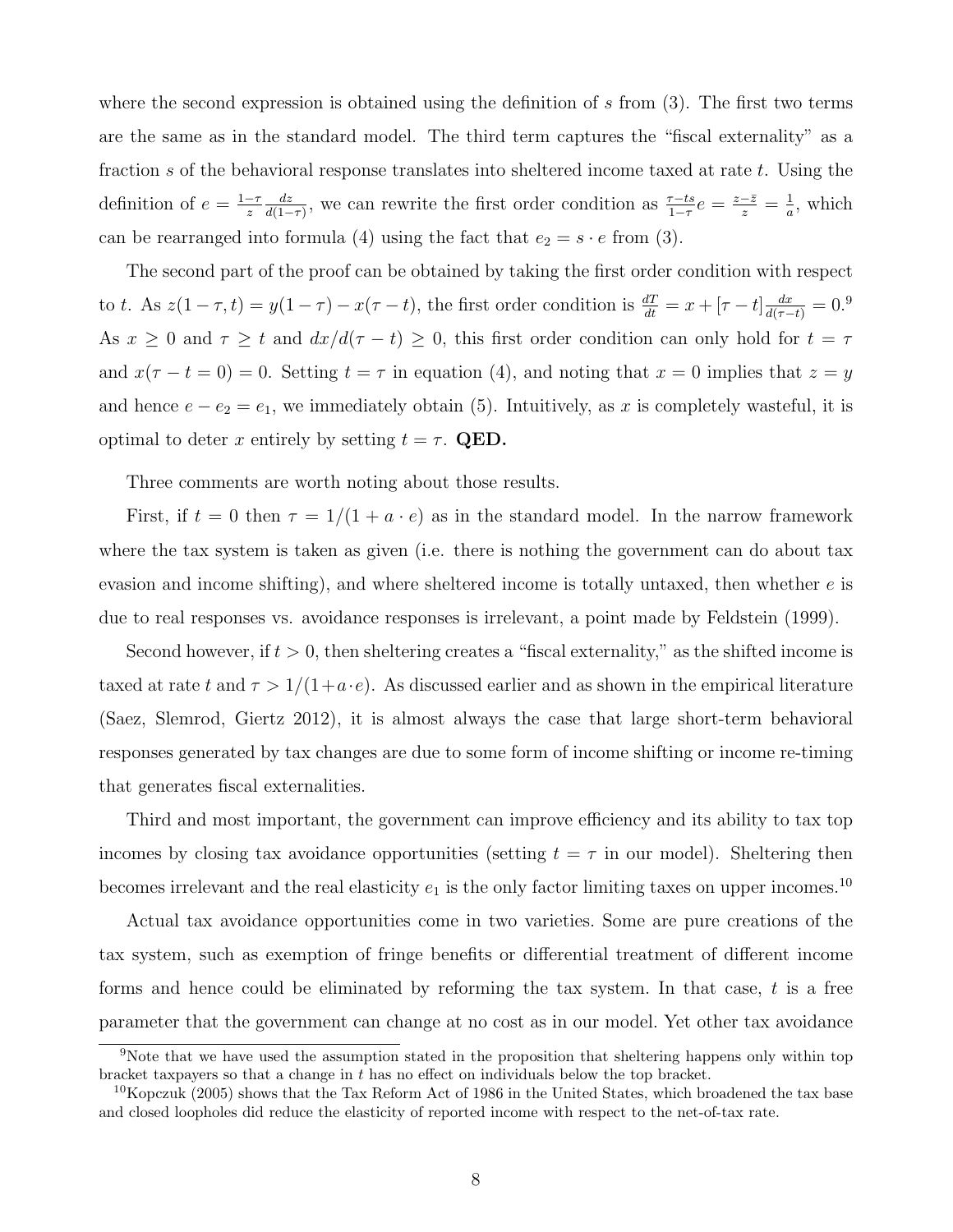opportunities reflect real enforcement constraints that are costly–sometimes even impossible–for the government to eliminate.<sup>11</sup> The government might also want to use differential taxes on different income sources for redistributive reasons or for efficiency reasons.<sup>12</sup> Our simple model also ignores that there might be political hurdles to setting  $t = \tau$ , for example if some types of tax sheltering are fiercely defended by special interests or lobbying groups. The important policy question is then what fraction of the tax avoidance elasticity can be eliminated by tax redesign and tax enforcement. In a developing country with most economic activity taking place in small informal businesses, the tax avoidance elasticity cannot be reduced to zero. But in a modern economy and with international cooperation, the tax avoidance elasticity could likely be substantially reduced as most economic transactions, especially at the top end, are recorded and hence verifiable (Kleven, Kreiner, and Saez, 2009). We come back to this issue below.

### 2.2 Compensation Bargaining Responses

Motivation and previous work. Pay may not equal marginal economic product for top income earners. In particular, executives can be overpaid if they are entrenched and use their power to influence compensation committees (Bebchuk and Fried (2004) survey the wide corporate finance literature on this issue). In principle, executives could also be underpaid relative to their marginal product if there are social norms against high compensation levels. In that case, a company might find it more profitable to under-pay its executives to buy peace with its other employees, customers, or the public in general.<sup>13</sup> To the extent that top income earners generally have more opportunities to set their own pay than low and middle income earners, the first case seems more likely. But from a theoretical perspective both cases are interesting.

More generally, pay can differ from marginal product in any model in which compensation is decided by on-the-job bargaining between an employer and an employee, as in the classic search model of Diamond-Mortensen-Pissarides. In that framework, there is a rent to be shared on the job because of frictions in the matching process and inability to commit to a wage before the match has occurred. Indeed, in such models, the wage rate is not pinned down and

 $11$ For example, it is very difficult for the government to tax profits from informal cash businesses, or fight off-shore tax evasion. Slemrod and Kopczuk (2002) present a model with costs of enforcement.

<sup>&</sup>lt;sup>12</sup>The Ramsey model recommends to tax relatively more the most elastic goods. In the presence of income shifting, the gap between tax rates should be reduced (see our earlier working paper version).

<sup>13</sup>Recent examples have arisen in the case of the 2008 and 2009 bailouts of financial firms in the United States–although the ultimate effects on executive compensation are unclear.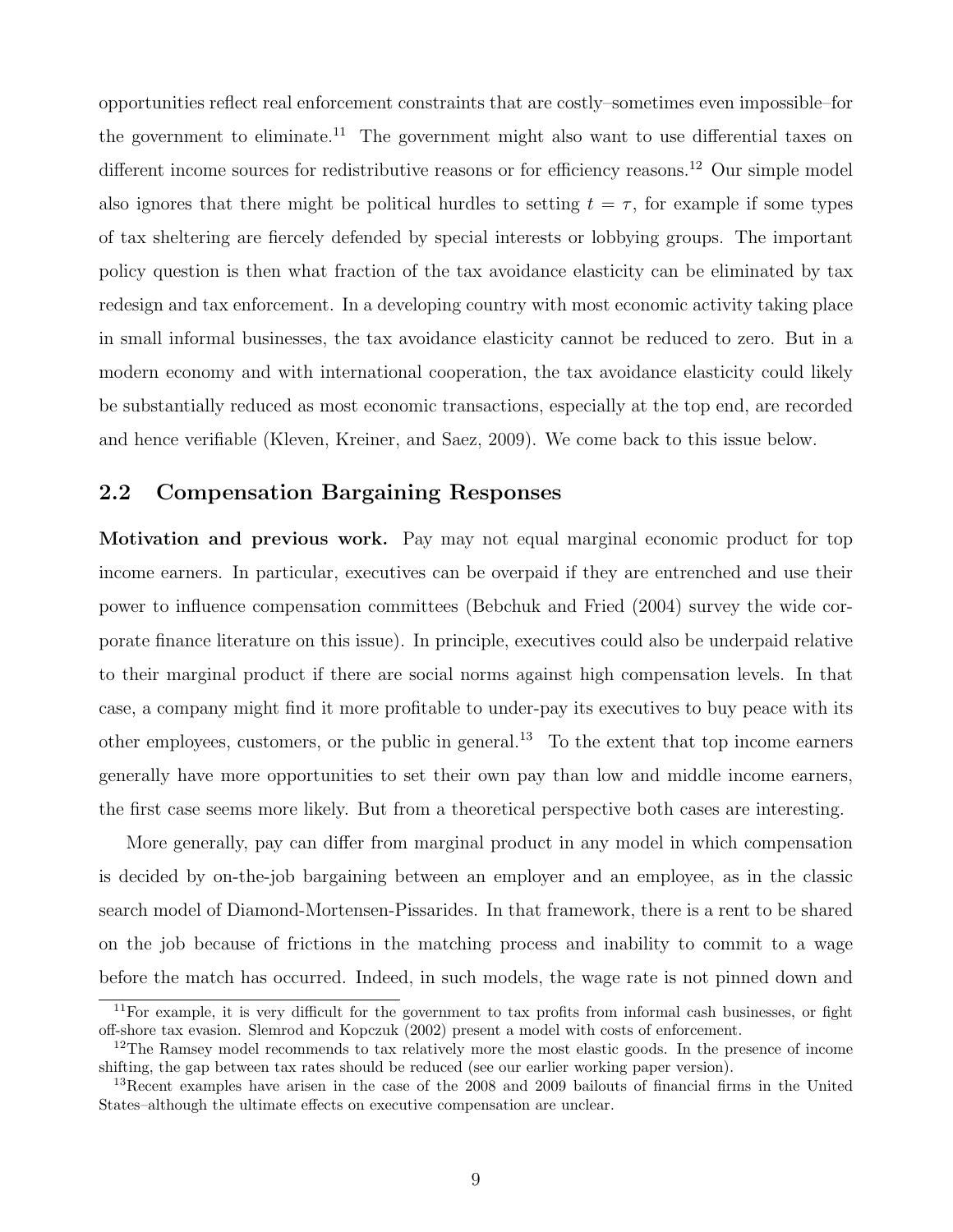can be set to any value within the outside options of the worker and his marginal product  $(Hall, 2005).$ <sup>14</sup> Typically, the wage is then determined by the relative bargaining powers of the employer and employee, for example through Nash bargaining with exogenous weights. In general, the wage rate is not efficient, unless the so-called Hosios condition is met.<sup>15</sup> In more general models, given the substantial costs involved in replacing workers who quit in most modern work environments, especially for management positions where specific human capital is important, as well as imperfect information between firm and employee, it seems reasonable to think that there would be a band of possible compensation levels. In such a context, bargaining efforts on the job can conceivably play a significant role in determining pay. Marginal tax rates affect the rewards to bargaining effort and can hence affect the level of such bargaining efforts.<sup>16</sup>

Yet another reason why pay may differ from marginal product is imperfect information. In the real world, it is often very difficult to estimate individual marginal products, especially for managers working in large corporations. For tasks that are performed similarly by many workers (e.g. one additional worker on a factory line), one can approximately compute the contribution to total output brought by an extra worker. But for tasks that are more or less unique, this is much more complex: one cannot run a company without a chief financial officer or a head of communication during a few years in order to see what the measurable impact on total output of the corporation is going to be. For such managerial tasks, it is very unlikely that market experimentation and competition can ever lead to full information about individual marginal products, especially in a rapidly changing corporate landscape. If marginal products are unknown, or are only known to belong to relatively large intervals, then institutions, market power and beliefs systems can naturally play a major role for pay determination (see Rotemberg

<sup>&</sup>lt;sup>14</sup>In such simple models, pay is typically below marginal product if and only if the outside option of the employee is lower than his product on the job. In more complex settings, with the outside option and productivity on the job evolving over time, as well as switching costs for both employer and employee, pay can be also above marginal product.

<sup>&</sup>lt;sup>15</sup>Those standard search models stand in contrast to newer "directed search" models where the wage is negotiated ex-ante and in which case efficiency is restored (see e.g., Moen, 1997).

<sup>&</sup>lt;sup>16</sup>To take an example familiar to most readers, academic faculty pay is often determined by outside options taking the form of competitive offers from outside institutions. Because personal moving costs are difficult to observe by the upper administration of one's home University, a formal competitive offer letter is often sufficient to trigger a pay increase in one's current job. Obtaining an outside offer for the sole purposes of getting a pay raise is costly and time consuming (both for the academic and to potential recruiters). If the pay raise in the home institution does not translate into higher productivity, then this is a pure compensation bargaining response. Obviously, lower tax rates make the pay raise more valuable and might encourage such type of behavior. If it can be raised by competitive outside offers, faculty pay will typically have to be below marginal product (for the home University). Faculty pay can also be above marginal product (if productivity declines) as pay is downward rigid and tenured faculty cannot be laid off.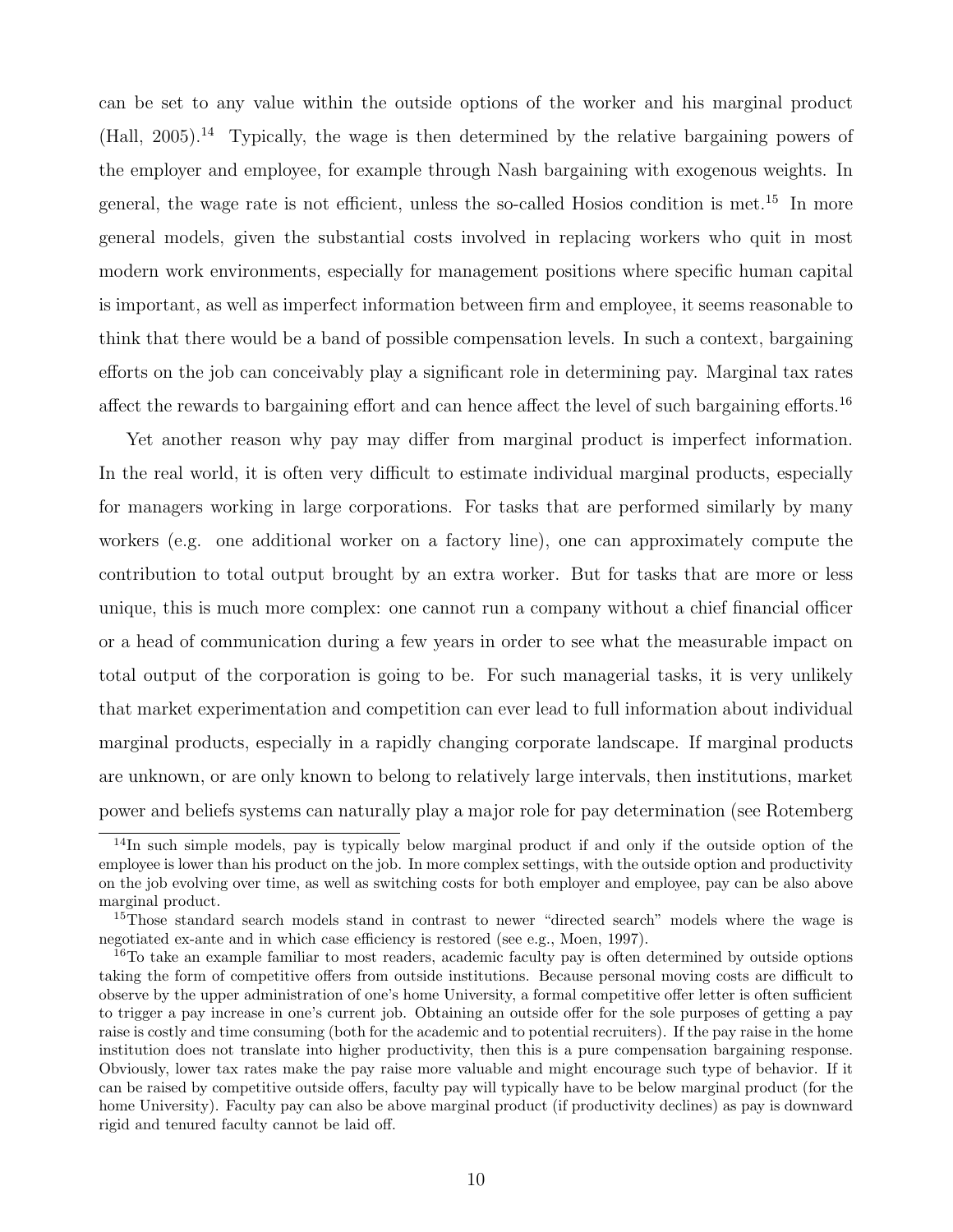2002). This is particularly relevant for the recent rise of top incomes. Using matched individual tax return data with occupations and industries, Bakija, Cole and Heim (2010) have recently shown that executives, managers, supervisors, and financial professionals account for 70 percent of the increase in the share of national income going to the top 0.1 percent of the US income distribution between 1979 and 2005.<sup>17</sup>

There is relatively little work in optimal taxation using models where pay differs from marginal product. A few studies have analyzed optimal taxation in models with labor market imperfections such as search models, union models, efficiency wages models (Sorensen, 1999 provides a survey). The main focus of those papers has been on efficiency issues rather than redistributive issues, with most of the focus on the employment vs. unemployment margin. Fewer papers have addressed redistributive optimal tax policy in models with imperfect labor markets.<sup>18</sup> Most closely related to our paper, Rothschild and Scheuer (2012) consider a model with rent-seeking and earnings heterogeneity. They introduce a two-sector model where rentseeking activities are limited to a single sector and are subject to congestion. If rent-seeking activities have no spillovers on the traditional sector, i.e., rent seekers cannot extract resources from the traditional sector, then high tax rates in the rent-seeking sector are not necessarily desirable. In contrast, if rent seekers can extract resources from the traditional sector, as in our model, then high tax rates in the rent-seeking are desirable, consistent with our results. Their approach is theoretical and uses a multi-dimensional screening approach. They focus on the properties of the optimum, rather than developing simple tractable top rate formulas expressed in terms of estimable elasticities. Thus, we view our two contributions as complementary.

Theoretical model. We consider the simplest model that can capture bargaining compensation effects. Individual i receives a fraction  $\eta$  of his/her real product y and can put productive effort both into increasing y and bargaining effort into increasing  $\eta$ . Both types of effort are costly and utility is given by:

$$
u^{i}(c, \eta, y) = c - h_{i}(y) - k_{i}(\eta),
$$

where c is disposable after-tax income,  $h_i(y)$  is the cost of producing output y as in the standard

 $17$ Including about two thirds in the non-financial sector, and one third in the financial sector. In contrast, the combined share of the arts, sports and medias sub-sectors, usually used to illustrate winner-take-all theories, is only 3.1% of all top 0.1% taxpayers. See Bakija, Cole, and Heim (2012, Table 1).

<sup>&</sup>lt;sup>18</sup>Hungerbuhler et al. (2006) analyze a search model with heterogeneous productivity, and Stantcheva (2011) considers optimal redistribution in a labor market screening setting where firms cannot observe perfectly the productivity of their employees.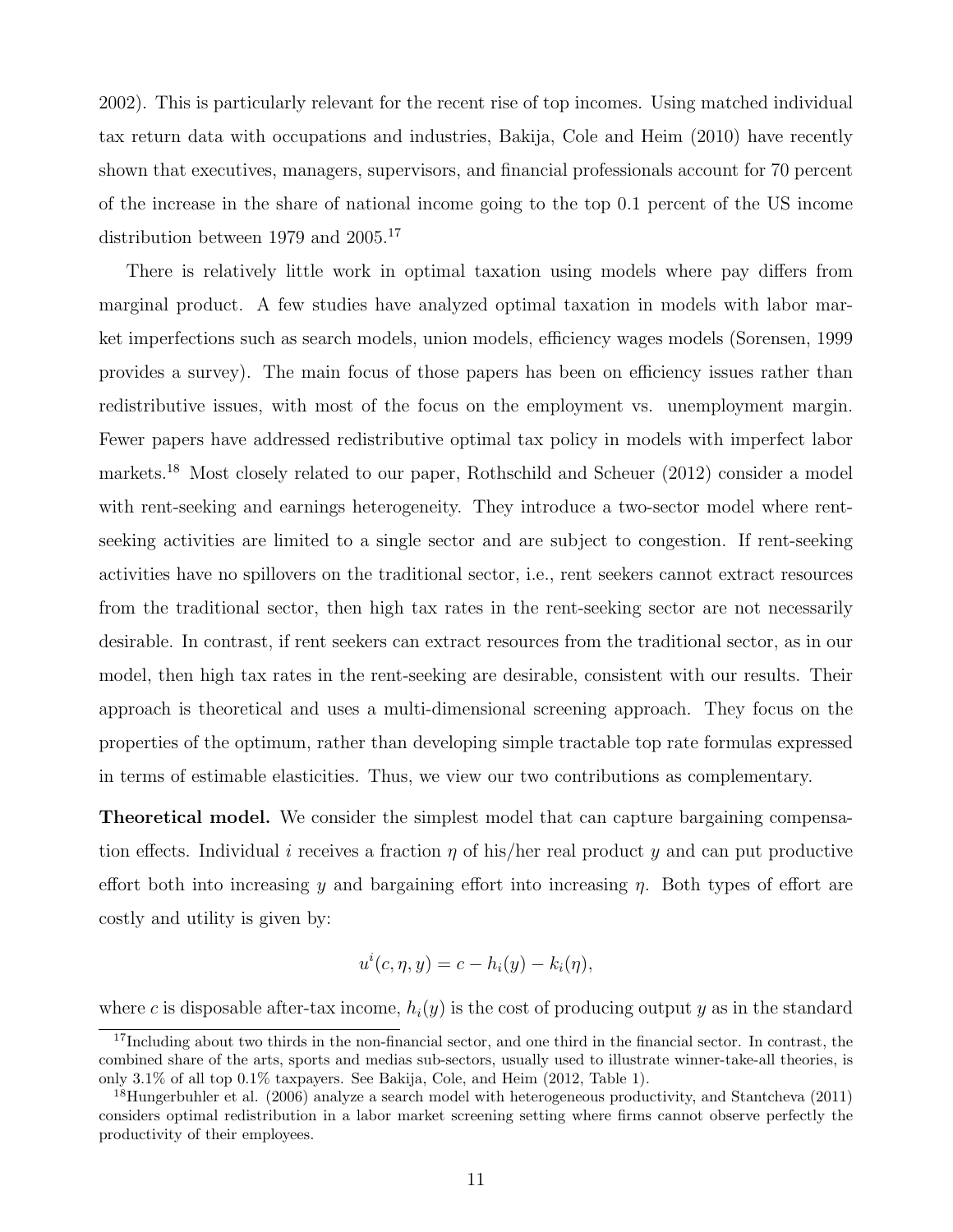model, and  $k_i(\eta)$  is the cost of bargaining necessary in order to receive a share  $\eta$  of the product. Both  $h_i$  and  $k_i$  are increasing and convex.<sup>19</sup> We again rule out income effects for simplicity.<sup>20</sup>

Let  $b = (\eta - 1)y$  be bargained earnings defined as the gap between received earnings  $\eta y$  and actual product y. Note that the model allows both overpay (when  $\eta > 1$  and hence  $b > 0$ ) and underpay (when  $\eta < 1$  and hence  $b < 0$ ). Let us denote by  $E(b)$  the average bargained earnings in the economy. In the aggregate, it must be the case that total product is equal to total compensation. Hence, if  $E(b) > 0$ , so that there is overpay on average,  $E(b)$  must come at the expense of somebody. Symmetrically, if  $E(b) < 0$ , then the average underpay  $-E(b)$  must benefit somebody. For simplicity, we assume that any gain made through bargaining comes uniformly at the expense of everybody else in the economy. Hence, individual incomes are all reduced by a uniform amount  $E(b)$  (or increased by a uniform amount  $-E(b)$  if  $E(b) < 0$ ).<sup>21</sup> In reality, bargaining pay likely comes at the expense of other employees or shareholders in the same company or sector. In Appendix A.1, we discuss in detail how and in which class of models this uniformity assumption can be relaxed without affecting our results (we summarize those results below).

Because the government uses a nonlinear income tax schedule, it can adjust the demogrant  $-T(0)$  to fully offset  $E(b)$ . Effectively, the government can always tax (or subsidize)  $E(b)$  at 100% before applying its nonlinear income tax. Hence, we can assume that the government absorbs one-for-one any change in  $E(b)$ . Therefore, we can simply define earnings as  $z = \eta y =$  $y + b$  and assume that those earnings are taxed nonlinearly. This simplification is possible because of our key assumption that  $E(b)$  affects all individuals uniformly (or, alternatively, in the class of models presented in Appendix A.1).

Individual *i* chooses y and  $\eta$  to maximize  $u^{i}(c, \eta, y) = \eta \cdot y - T(\eta \cdot y) - h_{i}(y) - k_{i}(\eta)$ , so that

$$
(1 - \tau)\eta = h'_i(y)
$$
 and  $(1 - \tau)y = k'_i(\eta)$ ,

where  $\tau = T'$  is the marginal tax rate. This naturally defines  $y_i$  and  $\eta_i$  as *increasing* functions of the net-of-tax rate  $1 - \tau$ . Hence  $z_i = \eta_i \cdot y_i$  and  $b_i = (1 - \eta_i) \cdot y_i$  are also functions of  $1 - \tau$ .

<sup>&</sup>lt;sup>19</sup>We could consider a general non separable cost of effort function  $h_i(y, \eta)$  to allow for example for substitution between productive vs. bargaining effort. The optimal tax formula would be identical but the comparative statics would be less transparent and would require additional assumptions.

<sup>&</sup>lt;sup>20</sup>This model nests the standard model if the cost function k is such that  $k(1) = 0$  and there is infinite disutility cost of pushing  $\eta$  above 1.

 $^{21}$ A simple but admittedly unrealistic scenario in which our uniformity assumption holds would be a situation where firms are owned equally in the population and bargaining for pay comes at the expense of profits.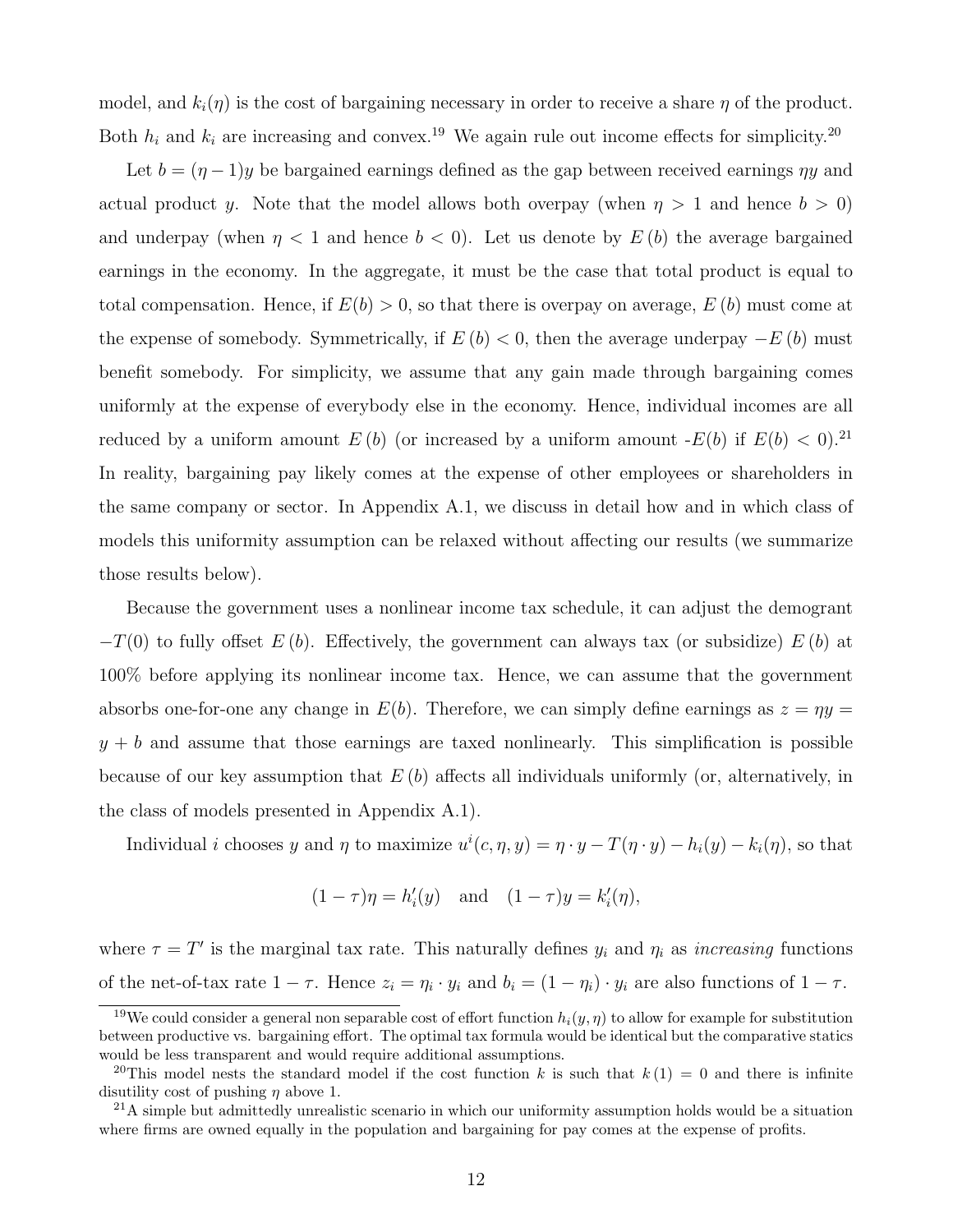Let us consider as in the previous section the optimal top tax rate  $\tau$  for incomes above a threshold level  $\bar{z}$  and assume again that there is a measure one of taxpayers with incomes above  $\overline{z}$ . Let us denote by  $z(1−τ)$ ,  $y(1-τ)$ , and  $b(1-τ)$  average reported income, productive earnings, and bargained earnings across all taxpayers in the top bracket. We can then define, as above, the real labor supply elasticity  $e_1$  and the total compensation elasticity  $e$  to be:

$$
e_1 = \frac{1 - \tau}{y} \frac{dy}{d(1 - \tau)} \ge 0
$$
 and  $e = \frac{1 - \tau}{z} \frac{dz}{d(1 - \tau)}$ 

We define s, the fraction of the marginal behavioral response due to bargaining and by  $e_3 = s \cdot e$ the bargaining elasticity component:

$$
s = \frac{db/d(1-\tau)}{dz/d(1-\tau)} = \frac{db/d(1-\tau)}{db/d(1-\tau) + dy/d(1-\tau)}
$$
 and  $e_3 = s \cdot e = \frac{1-\tau}{z} \frac{db}{d(1-\tau)}$ . (6)

This definition immediately implies that  $(y/z)e_1 = (1-s) \cdot e$ . By construction,  $e = (y/z)e_1 + e_3$ . If we start from a situation where top taxpayers are paid their marginal product  $(y = z)$ , then we simply have  $e = e_1 + e_3$ . Importantly, s (and hence  $e_3$ ) can be either positive or negative but it is always positive if individuals are overpaid (i.e., if  $\eta > 1$ ). If individuals are underpaid (i.e.,  $\eta$  < 1) then s (and hence  $e_3$ ) can be negative. More precisely, we can easily prove:

$$
s = 1 - \frac{e_1}{\eta (e_{\eta} + e_1)} = 1 - \frac{y \cdot e_1}{z \cdot e} \le 1 \quad \text{with} \quad e_{\eta} = \frac{1 - \tau}{\eta} \frac{d\eta}{d(1 - \tau)} = e - e_1 \ge 0.
$$
  

$$
s \le 0 \quad \text{if and only if} \quad \eta \le \frac{e_1}{e_1 + e_{\eta}}. \quad \text{If} \quad \eta > 1 \quad \text{then} \quad s > 0.
$$

We can now state our main proposition.

Proposition 1 The optimal top tax rate is

$$
\tau^* = \frac{1 + a \cdot e_3}{1 + a \cdot e} = 1 - \frac{a(y/z)e_1}{1 + a \cdot e},\tag{7}
$$

where  $e = (y/z)e_1 + e_3$  is the elasticity of taxable income,  $e_1 = \frac{1-\tau}{y}$  $\overline{y}$  $\frac{dy}{d(1-\tau)} = \frac{z(1-s)e}{y}$  $\frac{-s)e}{y}$  the real labor supply elasticity, and  $e_3 = s \cdot e = \frac{1-\tau}{z}$ z db  $\frac{db}{d(1-\tau)}$  the compensation bargaining elasticity.

- $\tau^*$  decreases with e (keeping  $e_3$  constant) and increases with  $e_3$  (keeping e constant).
- $\tau^*$  decreases with the real elasticity  $e_1$  (keeping e and  $y/z$  constant) and increases with the level of overpayment  $\eta = z/y$  (keeping  $e_1$  and e constant)
- If  $e_1 = 0$  then  $\tau^* = 1$ .
- If  $z \ge y$  (top earners are overpaid) then  $e_3 \ge 0$  and  $\tau^* \ge 1/(1 + a \cdot e_1)$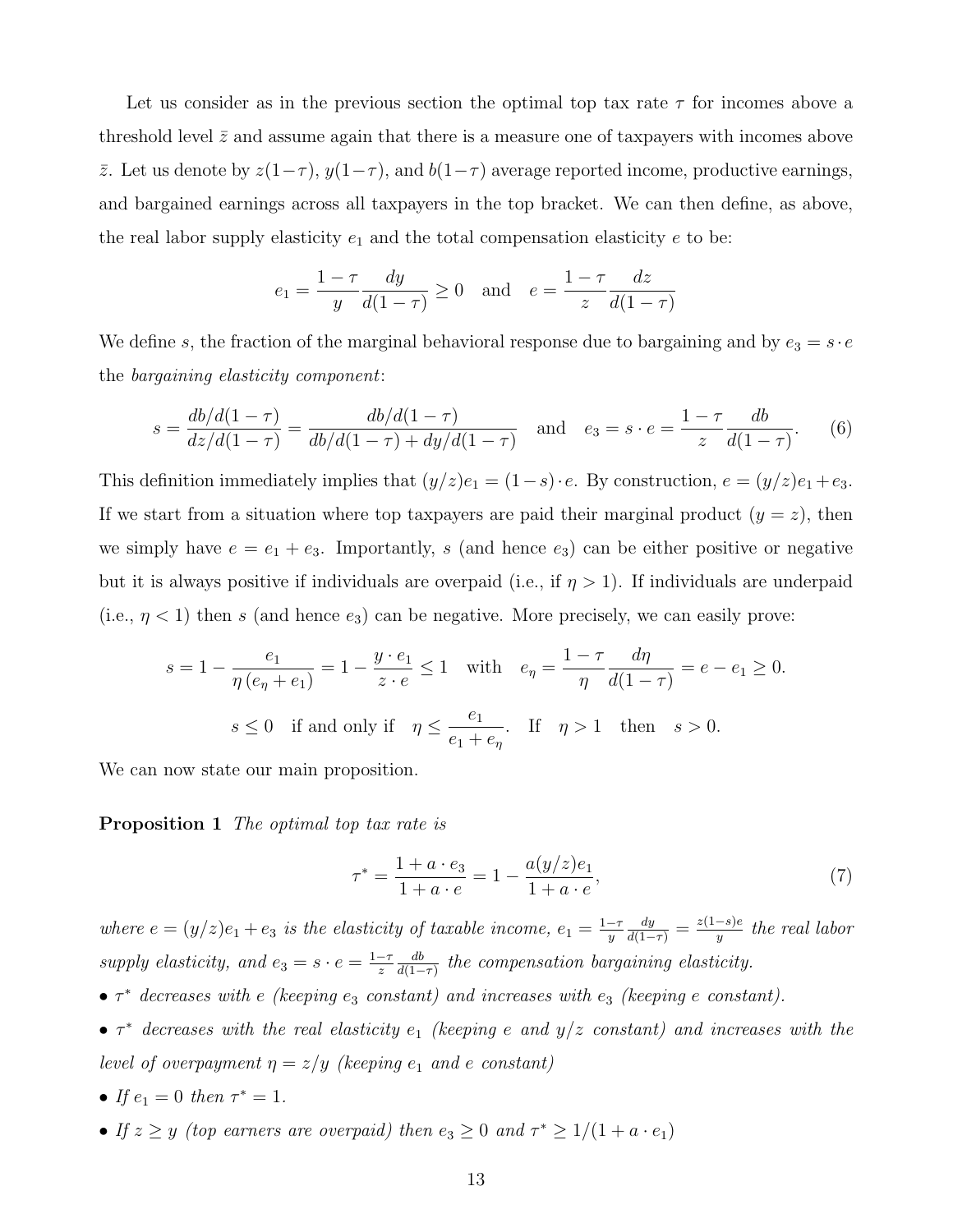Proof: The government aims to maximize taxes collected from taxpayers in the top bracket. Taxes collected from the latter are  $\tau [z - \bar{z}]$  but the tax  $\tau$  also impacts  $E(b)$  and hence the government's budget (as the government absorbs any change in  $E(b)$  through the demogrant). Since the total size of the population is N, the government chooses  $\tau$  to maximize  $T = \tau [z(1 \tau$ ) –  $\bar{z}$ ] – N · E(b). If  $d\tau$  triggers a change in b in the top bracket, that change is then reflected one-for-one in NE (b). Hence we have  $N dE(b)/d(1 - \tau) = db/d(1 - \tau)$  and the first order condition for  $\tau$  is:

$$
[z-\overline{z}] - \tau \frac{dz}{d(1-\tau)} + \frac{db}{d(1-\tau)} = 0, \quad \Rightarrow \quad [\tau - s] \frac{dz}{d(1-\tau)} = z - \overline{z}, \quad \Rightarrow \quad \frac{\tau - s}{1-\tau} \cdot e = \frac{z - \overline{z}}{z} = \frac{1}{a},
$$

which leads to (7) using  $e_3 = s \cdot e$ . The rest of the proposition is straightforward. **QED.** 

Proposition 1 shows that it is possible to obtain a simple optimal tax formula that nests the standard model in the case  $e_3 = 0$  (no bargaining elasticity). Implementing the formula requires knowing the total elasticity  $e$  and the bargaining elasticity component  $e_3$  (or equivalently the fraction s of the behavioral response at the margin due to bargaining effects).  $e_3$  can also be indirectly be obtained by substraction from  $e$  using the real labor supply elasticity  $e_1$  and the ratio of product to pay  $y/z$ . Hence, implementing the formula requires knowledge of not only the compensation response (i.e., the taxable income elasticity  $e$ ), but also of the real economic product responses to tax changes, which is considerably more difficult.

**Trickle-up.** In the case where top earners are overpaid relative to their productivity  $(z > y)$ , we have  $s > 0$  and hence  $e_3 > 0$  and the optimal top tax rate is higher than in the standard model (i.e.,  $\tau^* > 1/(1 + a \cdot e)$ ). This corresponds to a "trickle-up" situation where a tax cut on upper incomes shifts economic resources away from the bottom and toward the top. Those effects can be quantitatively large, as we will discuss in Section 5.

**Trickle-down.** In the case where top earners are underpaid relative to their productivity  $(z < y)$  and it is possible that  $s < 0$  and hence  $e_3 < 0$ , in which case the optimal top tax rate is lower than in the standard model (i.e.,  $\tau < 1/(1 + a \cdot e)$ ). This corresponds to a "trickle-down" situation where a tax cut on upper incomes also shifts economic resources toward the bottom, as upper incomes work in part for the benefit of lower incomes.

Regulation vs. taxation. We have taken as given the bargaining opportunities in the economy. Conceivably, the government can affect bargaining opportunities through regulations. A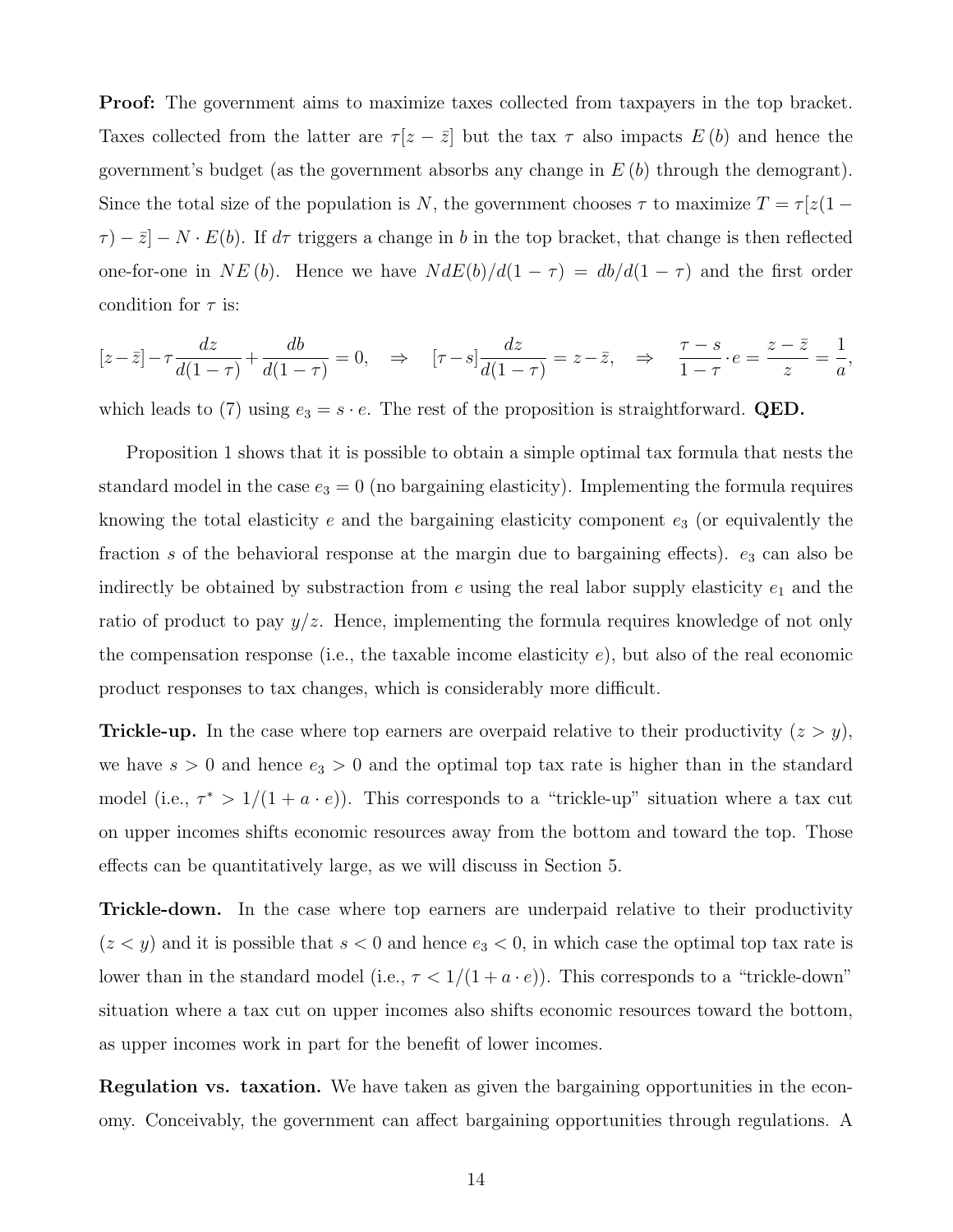large literature in corporate finance analyzes whether regulations can impact executive compensation (see e.g., Frydman and Jenter 2010 and Murphy 2011 for recent discussions). In a reduced form way, regulations would impact the cost of bargaining  $k_i(\eta)$  but our analysis of the optimal tax would remain valid taking regulations are given. Ideally, as bargaining is a wasteful effort that shifts resources without any real productive effect, the government would want to completely discourage it, so that pay would always be equal to real economic product. In that case, bargaining effects disappear and we naturally revert to the standard model. However, as long as some bargaining effects subside, our analysis remains relevant.

Differentiated taxation. Some economic sectors or industries might be more prone to bargaining effects than others. For example, less competitive industries have higher rents and hence more scope for bargaining effects. In that case, differentiated tax rates across industries could be desirable. The same argument calls for differentiated tax rates in the standard model if some sectors have a higher labor supply elasticity. In practice, there are two important arguments against differentiated taxation. First, it would be difficult to measure bargaining effects for each sector. This uncertainty might allow the better paid lobbyists to argue in favor of preferential tax rates for their industry. Second, differentiated tax rates create additional distortions if there are opportunities to shift income from one sector to another.

Non uniform external effects. We have made the strong assumption that aggregate external effects  $E(b)$  are spread in a uniform and lumpsum fashion among all individuals, i.e., rent seekers reduce everybody else's earnings uniformly. That simplifies the formula because the government can exactly undo the external effect by simply shifting the schedule and adjusting the demogrant. In general, the external effects will not be uniformly distributed. If the government can still adjust the nonlinear tax system to undo the external effect, then our formulas carry over unchanged. We provide an example in appendix A.1 showing that this is possible in the case of the discrete version of the Mirrlees model (with a finite number of possible occupations) if we assume that bargaining takes place solely at the top and comes at the expense of lower occupations. This extension shows that our basic formulas have wider applicability.

One case where this assumption does not hold, is when rent-seekers gain solely at the expense of other top earners.<sup>22</sup> In that case, bargaining effects are irrelevant in the aggregate behavioral

 $^{22}E.g.,$  an academic department with a fixed compensation budget in our previous illustration and assuming that all academics are top earners.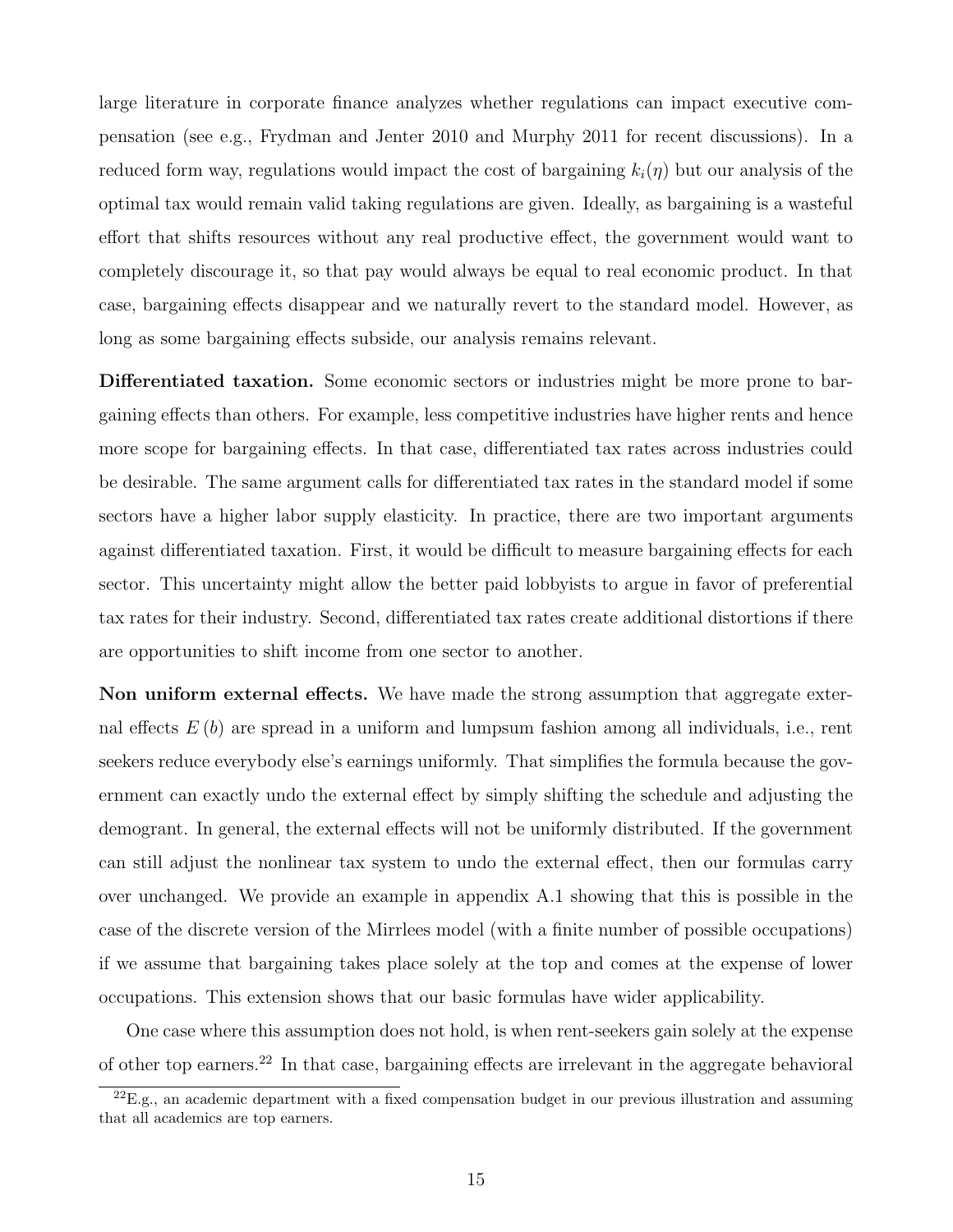response and hence  $e = e_1$  and the optimal tax formula boils down to the standard formula  $\tau = 1/(1 + a \cdot e_1)$ . This parallels the more complex Rothschild and Scheuer (2012) analysis. When they consider the case where rent-seeking has no spillovers outside the rent-seeking sector, they find that there is no reason to have a particularly high top tax rate, consistent with our discussion. In contrast, when they consider the case where rent-seeking has spillovers to other occupations, the optimal rate should be higher than in the standard case, consistent with our main results. Therefore, the policy lessons obtained in our basic model are fully consistent with the Rothschild and Scheuer (2012) full-fledged nonlinear optimal tax analysis.

### 2.3 Putting the Three Elasticities Together

We can put the three elasticities together in a single formula. If there are both avoidance effects and compensation bargaining effects, then we can write the total elasticity of taxable income  $e$ as the sum of three terms:  $e = (y/z)e_1 + e_2 + e_3$ . In case we start from a situation where there is no tax avoidance activity and incomes are equal to marginal products, then  $y = z$  and we simply have:  $e = e_1 + e_2 + e_3$ . For a given tax rate t on sheltered income, we have:

$$
\tau^* = \frac{1 + t \cdot a \cdot e_2 + a \cdot e_3}{1 + a \cdot e}.\tag{8}
$$

If the government can choose t to fully eliminate tax avoidance, we have  $\tau^* = t^* = \frac{1+a\cdot e_3}{1+a\cdot e_3}$  $\frac{1+a\cdot e_3}{1+a\cdot e}$ . If government puts a social welfare weight  $0 \leq g < 1$  on marginal consumption of top earners (relative to the average), then the optimal top rate formula (8) generalizes to  $\tau^* = \frac{1-g+t\cdot a\cdot e_2+a\cdot e_3}{1-g+t\cdot a\cdot e_1}$  $\frac{+t \cdot a \cdot e_2+a \cdot e_3}{1-g+a \cdot e}.$ 

# 3 Macro-Level Empirical Evidence

In this section, we use our model to account for the evolution of top tax rates and top incomes in OECD countries. We first analyze US evidence and then turn to international evidence.

### 3.1 US evidence

US evidence is depicted in graphical form in Figure 1 and key estimates are presented in Table 1. Panel A of Figure 1 depicts the top 1% income shares including realized capital gains (pictured with full diamonds) and excluding realized capital gains (the empty diamonds).<sup>23</sup> Both top

 $23$ Those series are taken from Piketty and Saez (2003). They are based on the family unit (and not the individual adult). Income includes cash market income before individual taxes and credits, and excludes government transfers (such as Social Security benefits, unemployment insurance benefits, or means-tested transfers) as well as non-cash benefits (such as employer or government provided health insurance).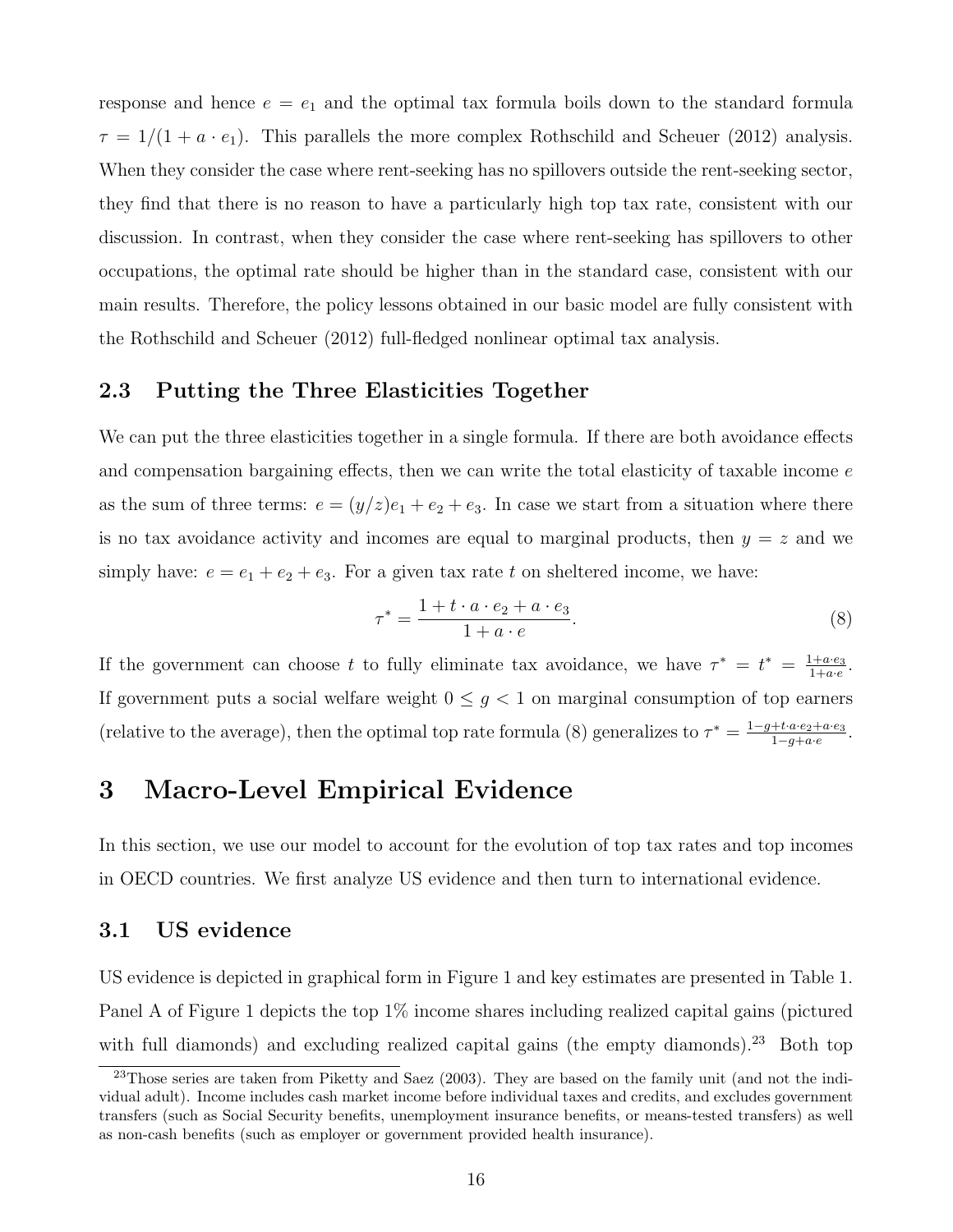income share series display a U-shape over the century. Panel A also displays (on the right y-axis) the top marginal tax rate for the Federal individual income tax for ordinary income (dashed line) and for long-term realized capital gains (dotted line). Two lessons emerge.

First, considering the top income share excluding realized capital gains which corresponds roughly to income taxed according to the regular progressive schedule, there is a clear negative overall correlation between the top  $1\%$  income share and the top marginal tax rate: (a) the top 1% income share was high before the Great Depression when top tax rates were low (except for a short period from 1917 to 1922), (b) the top  $1\%$  income share was consistently low between 1932 to 1980 when the top tax rate was uniformly high, (c) the top 1% income share has increased significantly since 1980 after the top tax rate has been greatly lowered. If this correlation is due to a causal relationship from top tax rates to top income shares as in our theoretical model, the overall elasticity of reported incomes is high. For the recent period, the top 1% income share more than doubled from around 8% in 1960-4 to around 18% in last five years, while the net-of-tax (retention) rate increased from 15% (the top marginal tax rate was 85% on average in 1960-4) to 65% (when the top tax rate is 35%). If we attribute the entire surge in the top income share to the decline in the top tax rate, this translates into an elasticity of top incomes with respect to the net-of-tax rate around .5, as shown in column (1), Panel A of Table 1. Column (1) of Panel B in Table 1 also shows a strong correlation between the net-of-tax rate and the top income share with a basic time series regression of the form

log(Top 1% Income Share) =  $a + e \cdot \log(1-\text{Top} \ MTR) + \varepsilon$ .

This link remains the same when including a linear time trend in the regression.<sup>24</sup> The implied elasticity is around 0.25-0.30 and very significant. Importantly, as the average marginal tax rate faced by the top 1% was smaller than the statutory top rate before the 1970s, our elasticity estimate is a lower bound.<sup>25</sup>

Second, the correlation between the top shares and the top tax rate also holds for the series including capital gains. Realized capital gains have been traditionally tax favored (as illustrated by the gap between the top tax rate and the tax rate on realized capital gains in the figure)

<sup>&</sup>lt;sup>24</sup>Naturally, the correlation disappears when additional polynomials in time are added as identification is based solely on time series variation.

<sup>&</sup>lt;sup>25</sup>The solution would be to instead use the actual average marginal tax rate faced by the top 1% instrumented with the top marginal tax rate (as in Saez, 2004). Unfortunately, actual top 1\% marginal tax rate series are not available before 1960 and would be very time consuming to construct.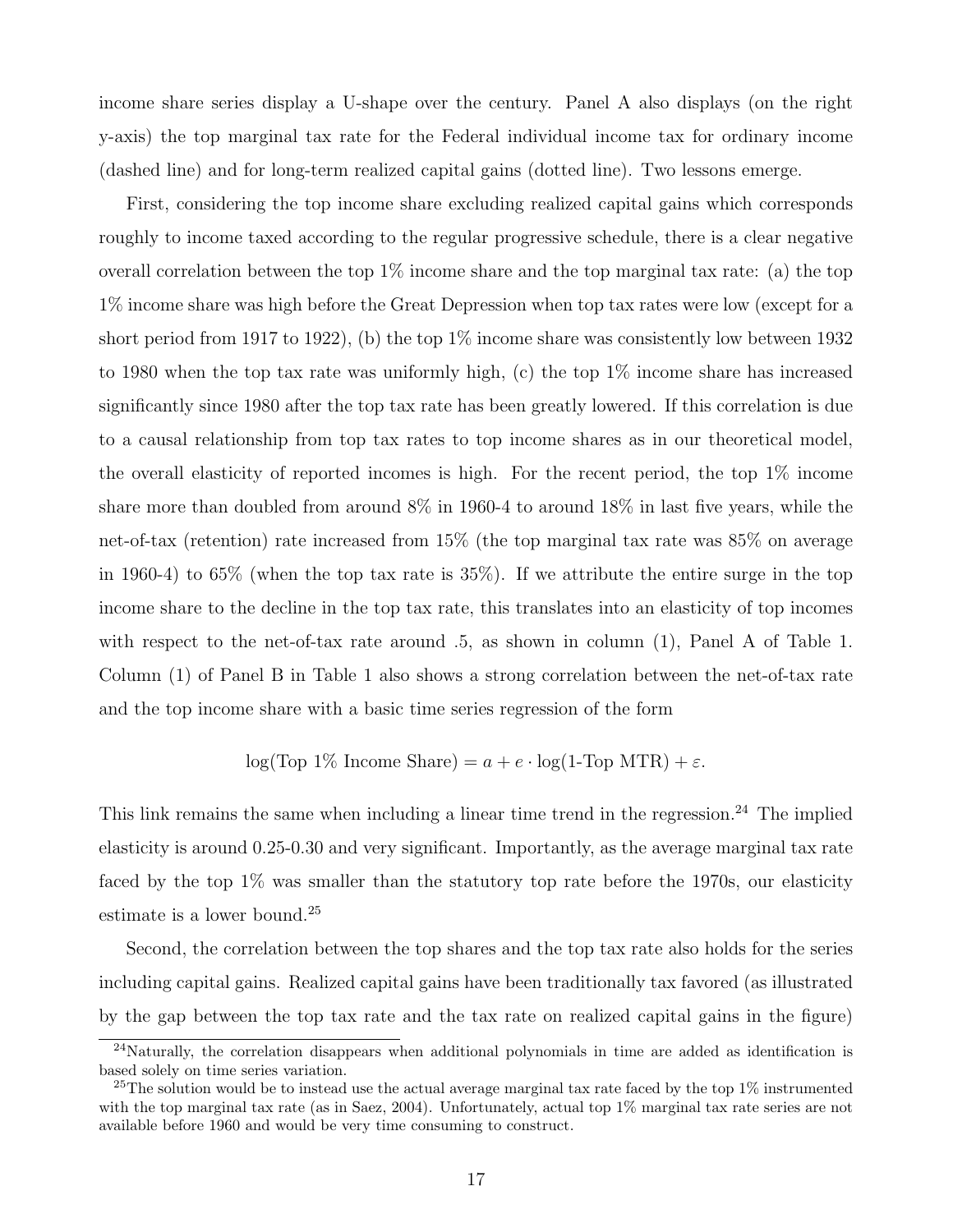and have constituted the main channel for tax avoidance of upper incomes.<sup>26</sup> Under the tax avoidance scenario, taxable income subject to the progressive tax schedule should be much more elastic than a broader income definition that also includes forms of income that are tax favored. Indeed, in the pure tax avoidance scenario, total real income should be completely inelastic. However, both the graphical analysis of Panel A and the estimates presented in Table 1, column (2) show that the link between the top tax rate is as strong for income including realized capital gains as it is for income excluding capital gains. The time series regressions also generate virtually identical estimates as the series excluding capital gains. This suggests that income shifting responses do not account for much of the long-term evolution in top income shares documented in Figure 1.<sup>27</sup> In the short-run, to be sure, there is strong evidence on Panel A of large tax avoidance responses in various tax reform episodes with clear differential responses for top incomes including vs. excluding realized capital gains.<sup>28</sup> But in the long run the income shifting elasticity  $e_2$  (as estimated long the ordinary income vs. capital gains margin) appears to be small (say,  $e_2 < 0.1$ ).

Clearly, capital gains are not the only channel through which tax avoidance can occur. Our estimates of  $e_2$  would be biased downward if those alternative tax avoidance channels, such as off-shore accounts or perquisites had sharply declined since the 1960s. However, if anything, it seems that those have increased at the same time as top rates have declined. For the former channel, Zucman (2011) for example shows that a growing fraction of Swiss fiduciary deposits are recorded as belonging to tax havens since the 1970s. For the latter, it is notoriously hard

<sup>&</sup>lt;sup>26</sup>When the individual top tax rate is high (relative to corporate and realized capital gains tax rates), it is advantageous for upper incomes to organize their business activity using the corporate form and retain profits in the corporation. Profits only show up on individual returns as realized capital gains when the corporate stock is eventually sold (see Gordon and Slemrod (2000) for an empirical analysis).

<sup>&</sup>lt;sup>27</sup>In future work, it would be useful to sharpen this test by (a) subtracting deductions–such as charitable giving or interest paid on debt–from the narrow income definition to come closer to taxable income, (b) adding forms of income that are non-taxable–such as tax exempt interest, capital gains unrealized till death, or fringe benefits to further broaden the broader income definition. There is no easy route to do this as most of those items are not reported consistently and continuously in income tax statistics.

<sup>&</sup>lt;sup>28</sup>For example, in 1986, realized capital gains surged in anticipation of the increase in the capital gains tax rate from 20 to 28% (Auerbach, 1988), creating a clear spike in the series including capital gains. From 1986 to 1988, income excluding realized capital gains surged as closely held businesses shifted from the corporate form to the individual form, and as many business owners paid themselves accumulated profits as wages and salaries (Slemrod, 1996, Saez, 2004). Such shifting increased reported ordinary income at the expense of realized capital gains, explaining why there is a big discontinuity in income excluding realized capital gains but not in income including realized capital gains. Finally, there is a clear surge in incomes in 1992 in anticipation of the increase in the top tax rate on ordinary income in 1993 due to re-timing in the exercise of stock-options for executives (Goolsbee, 2000). See Saez, Slemrod, and Giertz (2012) for a much more detailed discussion.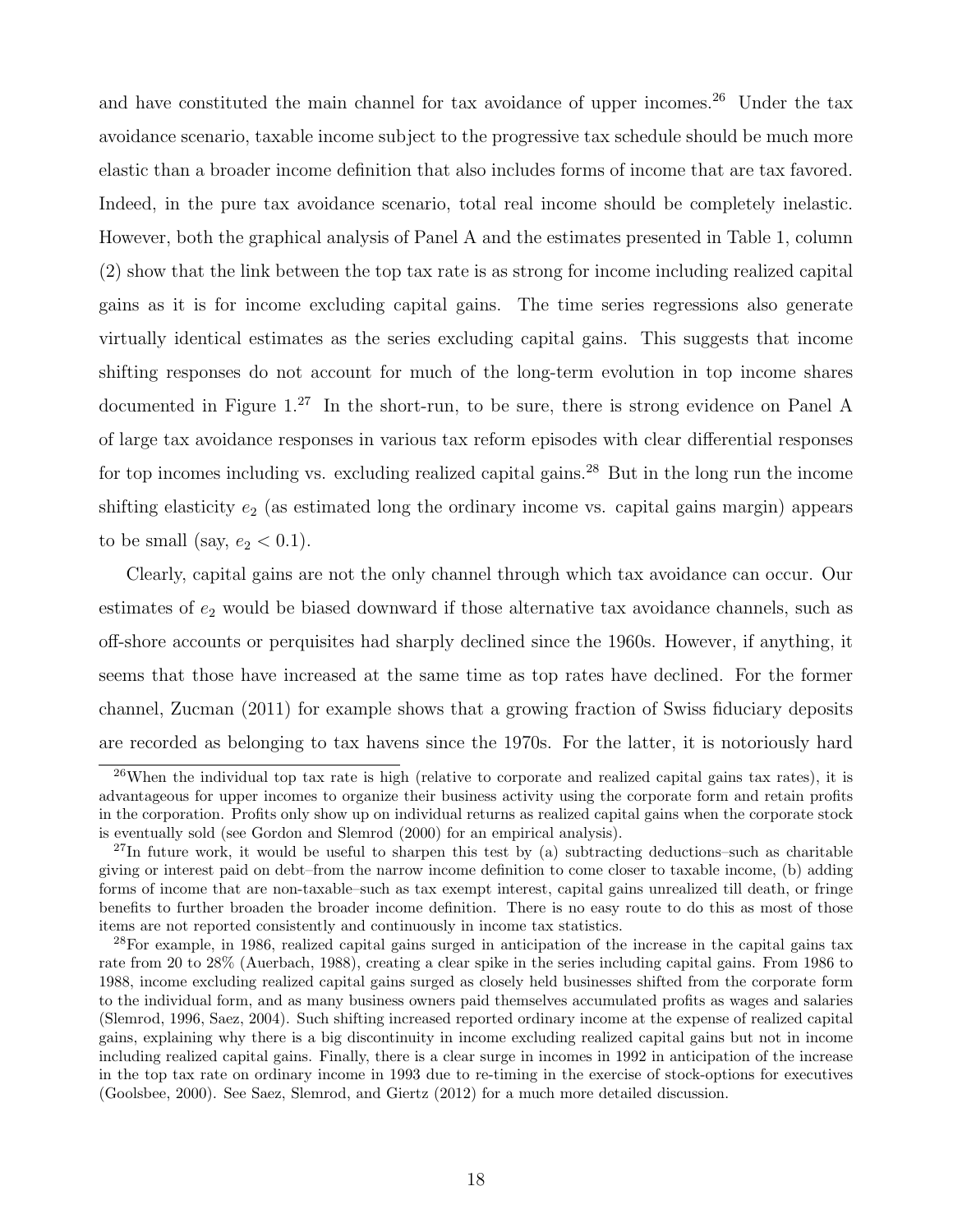to find historical data, as disclosure rules for perquisites have only recently been imposed<sup>29</sup> but perquisites would have had to be huge pre-1970 to generate a high elasticity of avoidance through that channel.<sup>30</sup>

This analysis has been predicated on the assumption that the link between top tax rates and top income shares is causal. Reverse causality remains a possibility. For example, higher top income shares provide more political power to top earners to influence policy (via lobbying or campaign funding) and leads to lower top tax rates. This would lead to an upward bias in our elasticity estimates (but would not necessarily invalidate the tax avoidance analysis just presented). We come back to this important issue when we consider international evidence.

The even more difficult question to resolve is whether this large responsiveness of top incomes to tax rates is due to supply side effects generating more economic activity as in the standard model or whether it is due to a zero-sum game transfer from the bottom  $99\%$  to the top  $1\%$ as in the bargaining model. This is critical in order to decompose the total elasticity  $e$  into its real  $(e_1)$  and bargaining  $(e_3)$  components. Panel B of Figure 1 tackles this issue by plotting the evolution of top  $1\%$  incomes and bottom  $99\%$  incomes adjusting for price inflation.<sup>31</sup> The graph shows clearly that income growth for the bottom 99% was highest in the 1933 to 1973 period when top income tax rates were high and the growth of top 1% was modest. Conversely, the growth of bottom 99% incomes has slowed down since the 1970s when top tax rates came down and top 1% incomes grew very fast. Those findings can be captured by a basic regression analysis of the form:

$$
\log(\text{Real Income}_{gt}) = a + b \cdot \log(1 - \text{Top MTR}_t) + c \cdot t + \varepsilon_t,
$$

where q indexes either the Bottom  $99\%$  or the Top 1% or the overall average income and t denotes the year. We naturally control for time to capture overall exogenous growth independent of tax policy. The estimates for b, reported in Table 2 Panel C, are positive and highly significant

<sup>29</sup>Regulation introduced in December, 1978 required firms to disclose only the total amount of remuneration distributed in the form of securities or property, insurance benefits or reimbursement, and personal benefits. Only in 1993 were perquisites and other personal benefits (above a minimum threshold) separately reported. Even then, the data poses problems in terms of transparency and accuracy.

<sup>30</sup>According to Yermack (2006), Grinstein, Weinbaum and Yehuda (2008), and Frydman and Saks (2010), today's perks are significantly larger than even the total taxable pay of top executives pre-1970s, casting doubt upon the idea that perks could have been even larger pre 1970.

<sup>&</sup>lt;sup>31</sup>To control for changes in the number of adults per family, we plot income per adult (aged 20 and over) assuming that the top 1% income share at the individual adult level is the same as at the family level. This assumption holds true in countries such as Canada where top income shares can be constructed both at the individual and family levels (Saez and Veall, 2005).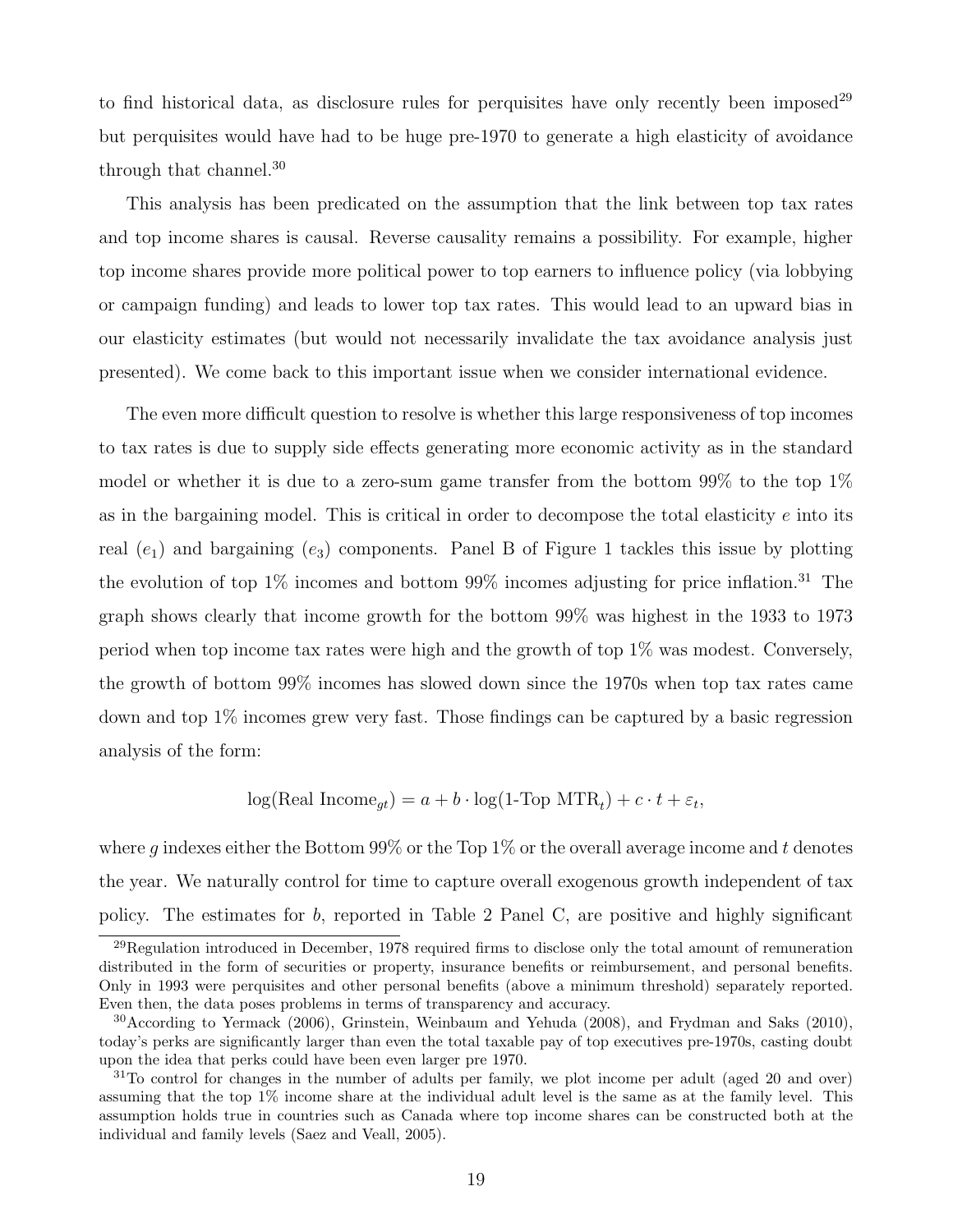for the top  $1\%$  incomes, with a magnitude around .25 very similar to the time series elasticity estimation of Panel B. In contrast, the estimates for b are negative (and just significant at the 5% level with a t-statistics around 2) for the bottom 99%, and close to zero and insignificant for the overall average income. Again, the estimates are very similar for income excluding capital gains in column (1) and for income including capital gains in column (2).

This evidence is consistent with the bargaining model where gains at the top have come at the expense of the bottom. In principle, the estimate b obtained for the overall average income can be used to compute  $e_1$ . I.e. if the model is well identified we have:  $b = \pi \cdot e_1$ , where  $\pi$  is the initial income share of top marginal tax rate taxpayers. That is, if we take  $\pi = 10\%,$ <sup>32</sup> then a doubling of the net-of-top-marginal-tax-rate should lead to a  $b = 5\%$  rise in the average real income of the economy if the real supply side elasticity  $e_1$  were .5. Since we find that b is close to zero and insignificant for the overall average income, under our identification assumptions,  $e_1$  is also small and insignificant, and that the overall elasticity  $e$  comes mostly from bargaining effects through  $e_3$ .

This evidence can also be used to rule out the possibility of significant unrecorded tax avoidance effects. That is, assume that in the 1950s-1970s top income earners were escaping high top rates via consumption within the firm or tax havens. Many of those tax avoidance schemes are not recorded in GDP.<sup>33</sup> If such tax avoidance had declined significantly in the recent period, then this should show up as extra economic growth. I.e. in presence of such unrecorded tax avoidance activities, the estimate b should actually be equal to:  $b = \pi \cdot (e_1 + e_2)$ . This suggests that the overall elasticity  $e$  comes mostly from  $e_3$  effects.

However, this evidence relies on the strong OLS assumption that any deviation of growth from trend (captured by the error term  $\varepsilon_t$ ) is uncorrelated with the top marginal tax rate. It is conceivable that economic growth could have slowed down in the 1970s for reasons unrelated to the top tax rate decreases. This could have driven down the bottom 99% income growth as well. In that case, the cut in top tax rates could have increased top incomes growth as in the

<sup>&</sup>lt;sup>32</sup>The exact fraction of taxpayers falling in the top marginal rate bracket varies over time. In recent decades, it is generally larger than the top  $1\%$  (it is often closer to the top  $2\%$ -3%), so  $\pi = 10\%$  should be viewed as a lower bound (implying that the estimates for  $e_1$  should be viewed as upper bounds).

<sup>&</sup>lt;sup>33</sup>For example, consumption within corporations such as fancy offices or restaurants, corporate jets, etc. are intermediate costs of production and hence unrecorded in GDP estimates. Incidentally, we know of no evidence showing that such intermediate consumption has declined since the 1960s (anecdotal evidence suggests that it might have risen, along with the rise of cash compensation). Importantly, other forms of tax avoidance such as deferred compensation or legal income shifting toward fringe benefits are recorded in GDP.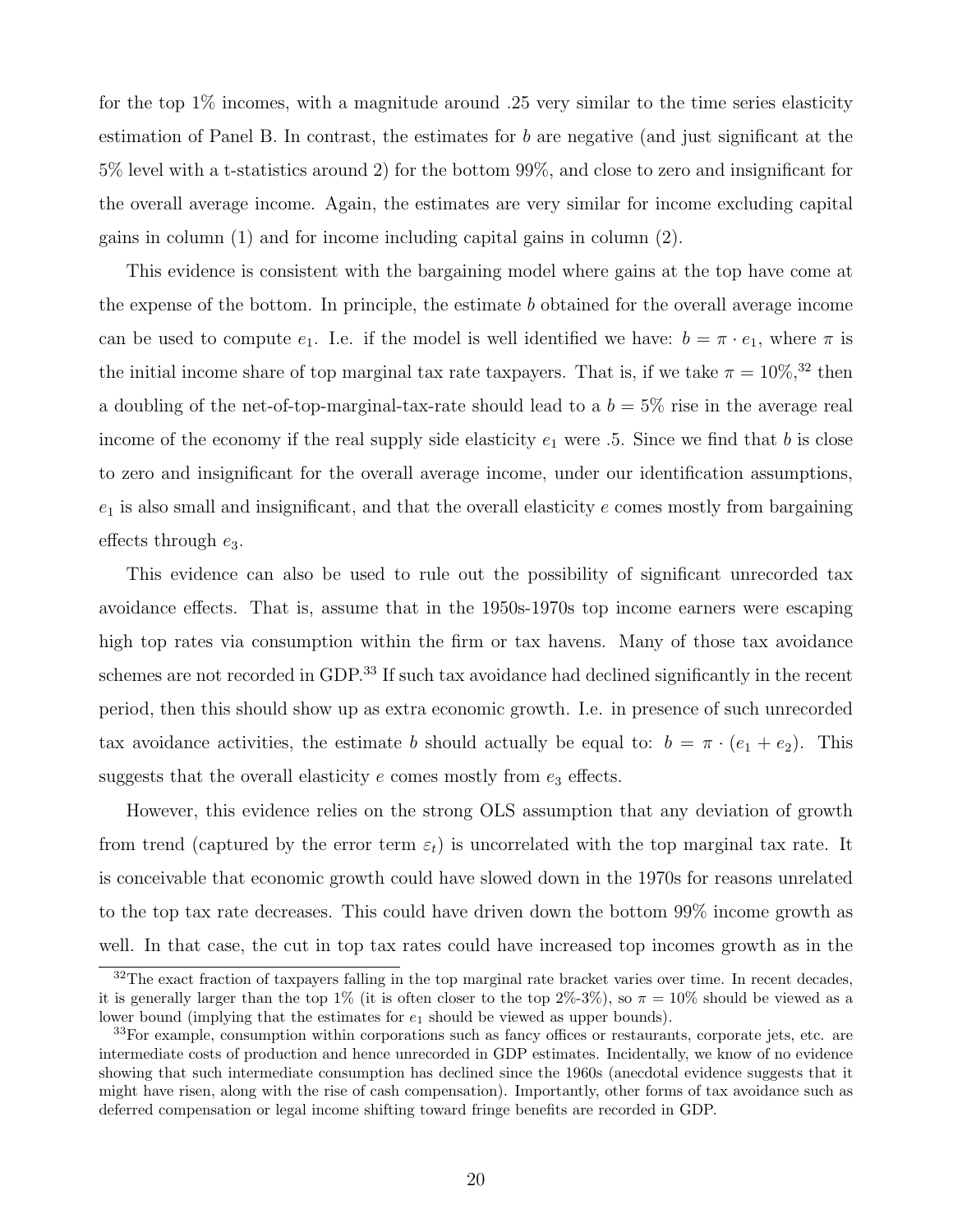supply side scenario without negatively impacting bottom 99% incomes. Indeed, growth slowed down in many OECD countries after the oil shocks of the 1970s. Therefore, this evidence based on a single country is at best suggestive. Hence, we next turn to international evidence.

### 3.2 International Evidence

Effects of top tax rates on top income shares. To analyze international evidence, we use data on the income shares of the top 1% from 18 OECD countries, gathered in the World Top Incomes Database (Alvaredo et al., 2011) combined with top income tax rate data since 1960. We focus on the period since 1960 because this allows us to include more countries (a number of countries in the top income database have data only for recent decades) and to be able to obtain top tax rate data for all countries. In addition, focus on the recent period is interesting because of the very divergent trends across countries in both top income shares and top tax rates.<sup>34</sup> Top incomes are defined as cash market income excluding capital gains and subject to the regular income tax. Our top income tax rates series include both the central and local government top tax rates on ordinary income. We do not include payroll taxes as those taxes apply only to wage earnings which constitute only a fraction of top 1% incomes and are often capped. We do not include consumption taxes either. Details on the construction of top tax rates and other variables, together with data sources, are in Appendix A.2.

We start in Figure 2 by showing the link across countries between the top tax rate and the top 1% income share for the periods 1960-64 (Panel A) and 2005-09 (Panel B). If the country does not have top income share data for those years, we select the first available five years after 1960 and the most recent 5 years.<sup>35</sup> Panel A shows that there was a very wide dispersion in top tax rates across OECD countries in the early 1960s with rates as low as 45% for Spain and Switzerland and above 80% for the United Kingdom, or the United States. The graph shows that there is virtually no correlation between top income shares and top tax rates in the early 1960s. The implied elasticity, obtained from a simple OLS regression of the log of the retention rate (one minus the top marginal tax rate) on the log of the top 1% share based on those 18

<sup>34</sup>Roine, Vlachos, and Waldenstrom (2009) have used the database to explain the long-run determinants of inequality over the full century, including the top tax rate as an explanatory variable among many others. They present overall regressions without focusing specifically on the recent decades as we do here.

 $35$  For the following 5 countries, the data start after 1960: Denmark (1980), Ireland (1975), Italy (1974), Portugal (1976), Spain (1981). For Switzerland, the data end in 1995 (they end in 2005 or after for all the other countries).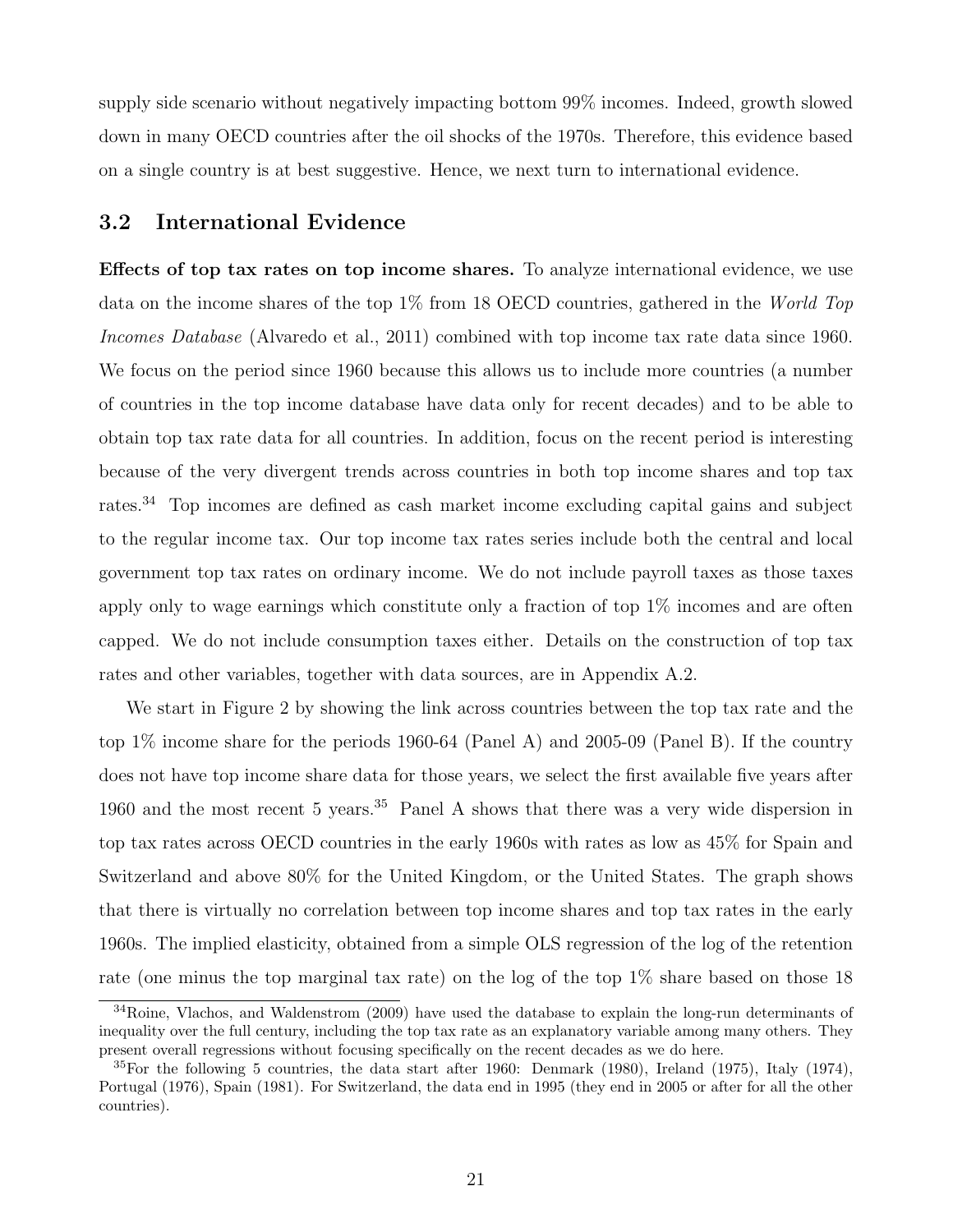observations is very small (.07) and insignificant.

Panel B of Figure 2 shows a dramatic shift by 2005-9. Top tax rates are much lower than they were in the 1960s with no country above 60% and a number of countries clustering around 40% including the United States, or the United Kingdom. Those two countries have moved from being the highest top tax rate countries in the 1960s to the lowest today. There is also much more heterogeneity in top income shares which vary from a low of 4% for Denmark to a high of almost 18% for the United States. Importantly, there is also a very strong negative correlation between top tax rates and top income shares in 2005-9. As reported in the graph, the implied elasticity for 2005-9 is extremely large at around 1.90 and highly significant.

In order to extend the 1960s vs. today comparison we did for the United States to our 18 OECD countries, Figure 3 plots the change in top income shares from 1960-4 to 2005-9 against the change in the top marginal tax rate for all the countries. The figure shows a very clear and strong correlation between the cut in top tax rates and the increase in the top 1% income share, with some interesting heterogeneity. Countries such as Germany, Spain, Denmark or Switzerland which did not experience any significant top rate tax cut did not experience increases in top income shares. Among the countries which experienced significant top rate cuts, some experience a large increase in top income shares (all 5 English speaking countries but also Norway and Portugal) while others experience only modest increases in top income shares (Japan). Interestingly, no country experiences a significant increase in top income shares without large top rate tax cuts. The implied elasticity from the OLS regression of the change in the log of the top retention rate on the change of the log of the top 1% share is .47 and highly significant.

Panel A in Table 2 reports estimates from regressions of the form

$$
log(Top 1\% IncomeShare_{it}) = a + e \cdot log(1-Top MTR_{it}) + \varepsilon_{it}
$$

on the complete time series. Column (1) considers the full period 1960-2010, column (2) the early 1960-1980 period and column (3) the 1981-2010 most recent period. Three lessons emerge.

First, full period regressions generate estimates around .3-.4, highly significant, and robust to the introduction of an overall time trend or country fixed effects.<sup>36</sup> Second, the implied elasticity varies significantly across countries with strong effects in English speaking countries,

<sup>36</sup>Estimates using both country and time fixed effects generate smaller elasticities as they rely on year-to-year variation for identification. Our analysis focuses instead on long-run effects of top tax rates.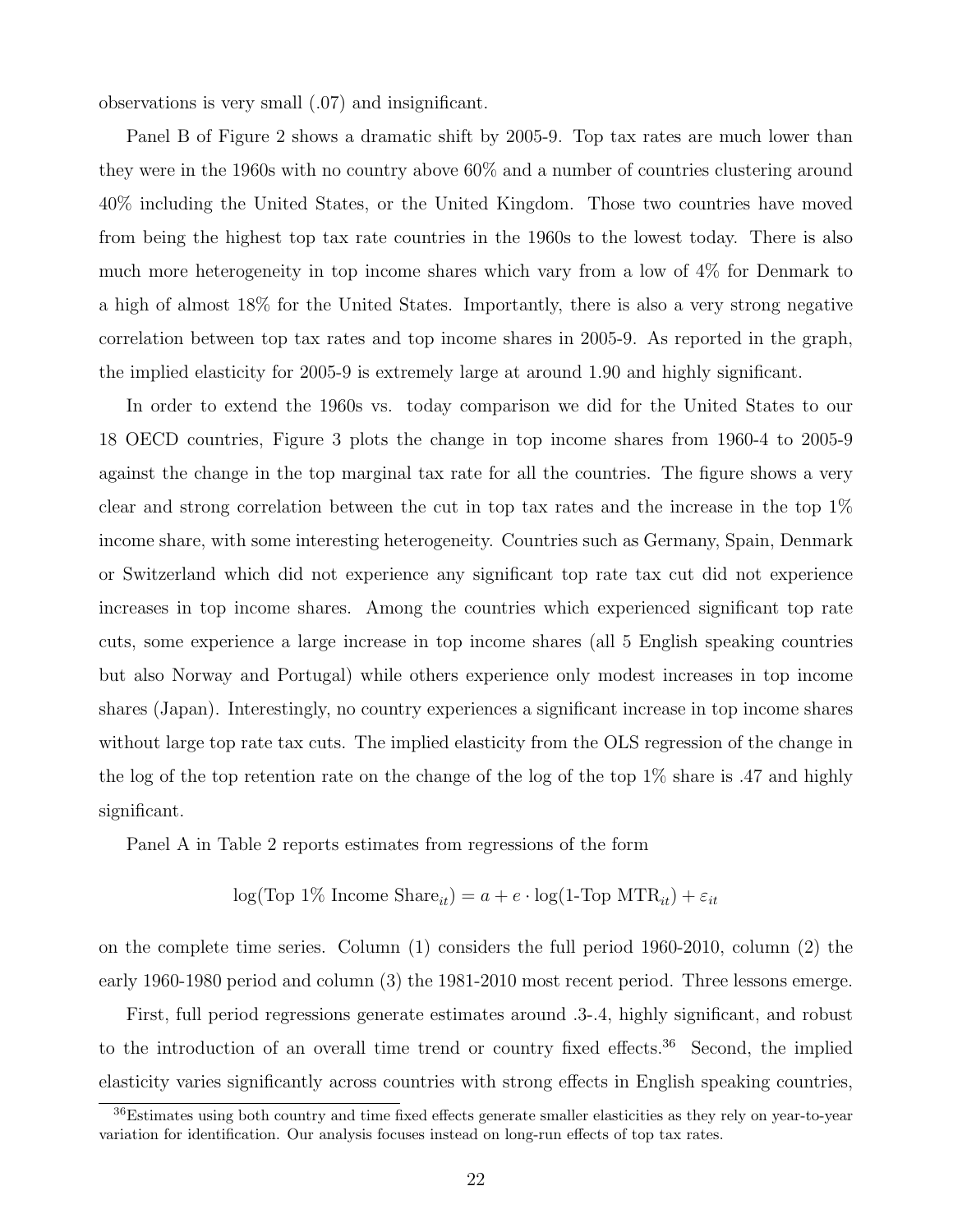and particularly the United States and the United Kingdom where the elasticity is around 0.5, and much more modest effects in other countries such as Japan, Sweden, or Italy, where the elasticity is close to zero. This suggests that the elasticity likely depends on the institutional set-up of each country. Third, the elasticity was smaller (below .2) in the early period 1960-1980 but increased sharply to .6-.8 in the period 1981-2010, again suggesting that behavioral response varies over time perhaps as institutions changes.

Columns (4) to (6) perform a robustness check on our results, by drawing 500 times a random period between 1960 and 2010 (spanning at least 17 of the 51 years) and a random subset of countries (including at least 6 of the 18 countries) from the full sample to generate the distribution of the elasticity.<sup>37</sup> This exercises serves two purposes. First, it tries to examine how sensitive our results are to the choice of the period and set of countries. In our case, our full period estimates are very close to the median (column (4)) and even the 5th and 95th percentile would be consistent with our message that top tax rates affect top  $1\%$  income shares. Secondly, it highlights the wide range of results that could be obtained if one strategically mined the data. This is why we prefer reporting the full range of possible estimates.

Naturally, the strong correlation between top tax rates and top income shares does not prove a causal link. Reverse causality scenarios, e.g., gains in top income shares lead to more political power among the rich and ability to lower the top tax rate, remain a possibility. A striking feature of the evidence however is that, in all countries which experience both a large top tax rate cut and a large increase in top income shares, top tax rates cuts precede the surge in top incomes, consistent with our elasticity interpretation.

Effects of top tax rates on growth. To tell apart the supply side vs. the bargaining scenario, we examine the links between top tax rates and economic growth using real GDP per capita (deflated using the GDP deflator and expressed in 2010 US dollars using Purchasing Power Parity as of 2010). We have complete series of GDP per capita and top tax rates from 1960 to 2010 for all 18 OECD countries.

<sup>&</sup>lt;sup>37</sup>More precisely, we implement the following algorithm. First, we randomly select a start and an end year  $(y_0$  and  $y_T$  respectively) from uniform distributions but imposing the constraint that  $y_T - y_0 \ge 17$  to allow for a sufficiently large sample. Then, we randomly select a number  $x$  of countries between 6 and 18 (from a uniform distribution). Finally, we randomly draw x countries among our 18 countries. This leaves us with x randomly selected countries for a period  $y_0$  to  $y_T$  (the same period for all countries). We then perform all regressions for all 5 specifications (presented in each row) on each selected sample and repeat this procedure 500 times. From the 500 coefficients, we compute the 5th, 50th and 95th percentile of coefficients, standard errors and sample sizes.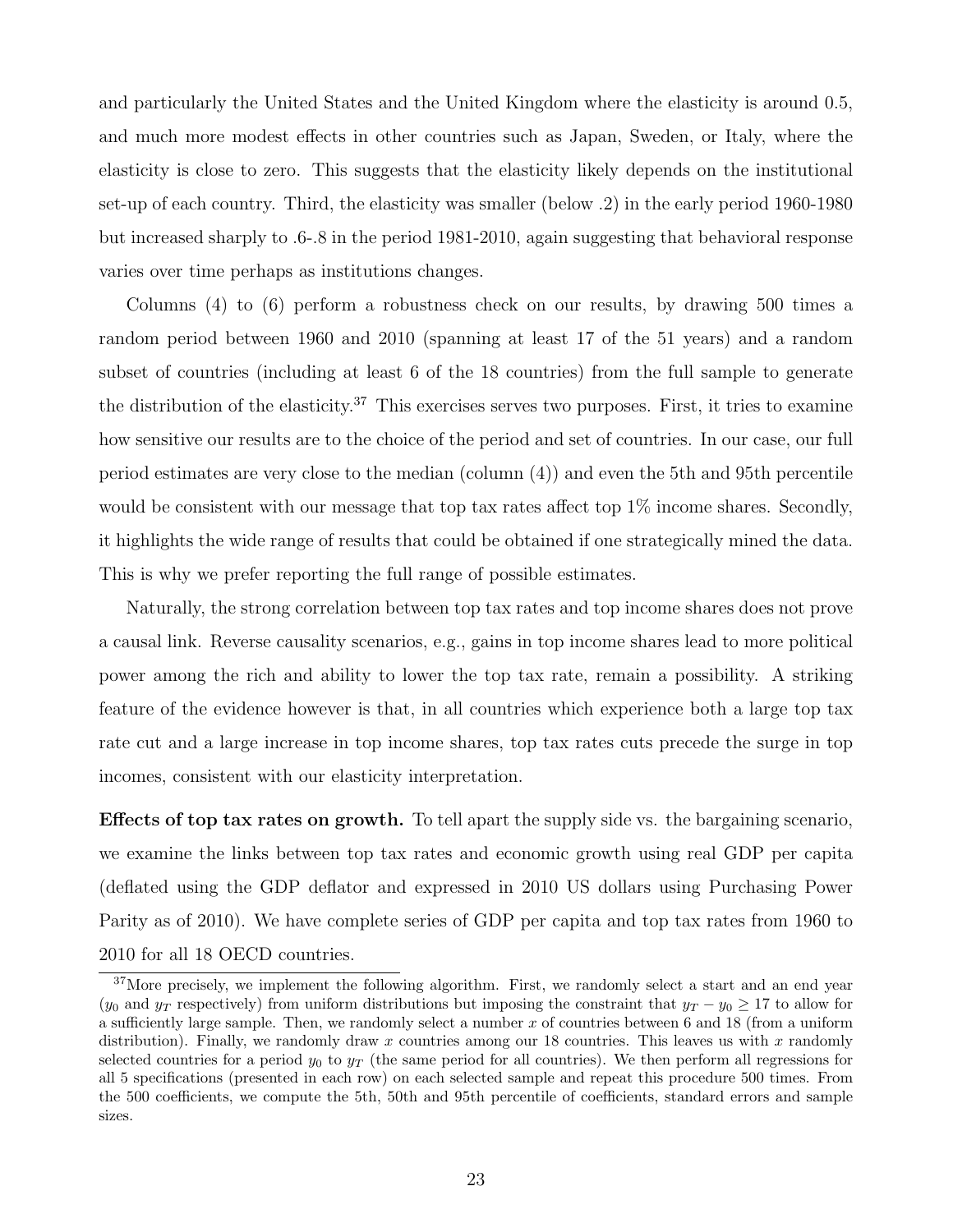Figure 4 plots the annual real GDP per capita growth from 1960-4 to 2006-10 against the change in the top marginal tax rate for all 18 countries. Panel A plots the raw growth rate while Panel B controls for initial GDP as of 1960 (since most growth theories would suggest that poorer countries tend to grow faster as they catch up with richer ones).<sup>38</sup> Under the supply-side scenario, a cut in top rates translates into additional economic activity among upper incomes, hence higher top income shares but also higher economic growth. In contrast, under the bargaining scenario, a cut in top tax rates generates a "trickle-up" transfer from lower to upper incomes with an increase in top income shares but no additional economic activity.

Both graphs display no visible correlation between the change in top tax rates and growth rates. The countries experiencing the largest increases in top income shares (the US and the UK) have growth rates that are comparable to those of Germany, or Denmark who did not experience large top rate cuts and top income share increases. We show in appendix Figure A1 that there is no correlation between cuts in top marginal tax rates and growth rates for the sub periods 1960-4 to 1976-80 and 1976-80 to 2006-10 either. Panel B of Table 2 provides systematic regression evidence using the complete time series and specifications of the form:

$$
\log(\text{Real GDP per Capita}_{it}) = a + b \cdot \log(1 - \text{Top MTR}_{it}) + c \cdot t + \varepsilon_{it} \quad \text{with} \quad b = \pi \cdot e_1
$$

All regressions include a time trend to account for growth. Regressions include the same 18 OECD countries as in panel A for three time periods: 1960 to 2010 in column (1), 1960 to 1980 in column (2), 1981 to 2010 in column  $(3).39$  The second regression includes country fixed effects. The third regression includes initial GDP per capita. The fourth regression includes initial GDP per capital and the interaction of initial GDP per capita with a time trend (to capture catch-up effects). The fifth regression includes country fixed effects and the interaction of initial GDP per capita with a time trend. Finally, columns (4) to (6) again perform the replication exercise of those results on randomly selected subsamples of countries and periods.

The regressions consistently display negative coefficients across the full period, suggesting that low top tax rates are detrimental to growth. The estimates however are not fully robust to the choice of time period, as seen in columns (2) to (6). Therefore, we can conservatively conclude that low top tax rates do not have any detectable positive impact on GDP per capita.

<sup>38</sup>Formally, adjusted growth rates are obtained by regressing log(GDP per capita) on log(1-MTR), country fixed effects, a time trend and a time trend interacted with log(GDP). We then estimate the adjusted log(GDP) by removing the interaction component.

<sup>39</sup>In contrast to Panel A, the series are complete for all countries.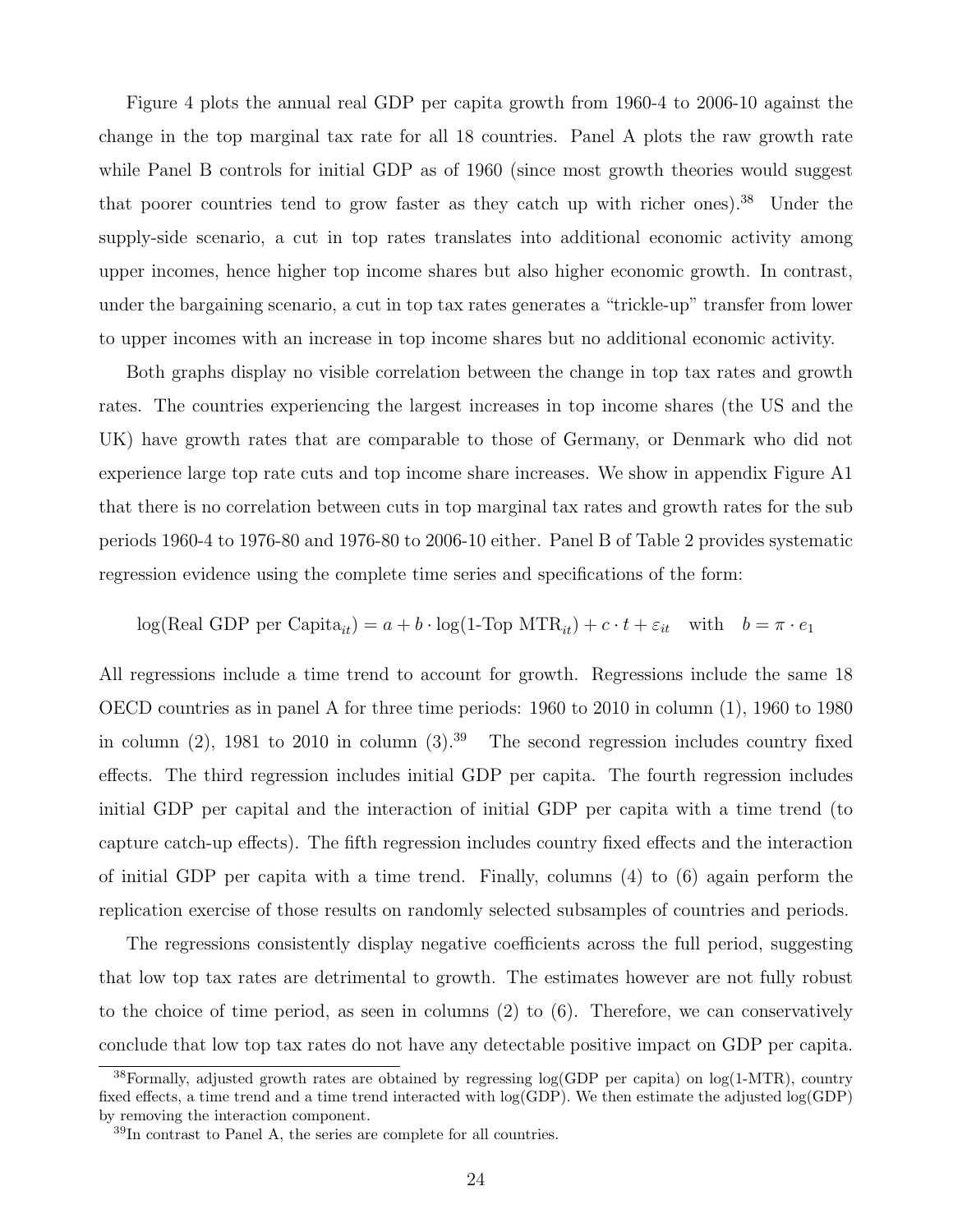Our preferred bottom row specification including the largest set of controls shows insignificant effects for all three periods. Given the magnitude of our estimate obtained using the largest number of control variables for the most recent period 1980-2010, doubling the retention rate (as done in the US for top incomes since 1980) would only increase GDP per capita by .08 percentage points. If we take  $\pi = 10\%$ , as in the previous sub-section, then  $b = 0.08$  translates into a real supply side elasticity  $e_1 = .08$ . Given that the overall elasticity e is about 0.5, this implies that the compensation bargaining elasticity  $e_3$  is larger than  $e_1$ .<sup>40</sup> Importantly and as mentioned above, as the top statutory rates in 1960s and 1970s sometimes applied to less than the top  $1\%$  of incomes, the average marginal tax rate effectively faced by the top  $1\%$  was likely smaller than the statutory top rate. Hence although our elasticity estimate  $e$  and the growth effect b are likely to be biased downward, they are biased by the same factor so that the ratio of the two estimates should be unbiased. All this tends to imply that  $e_1$  is at most 40% of the total elasticity. Note that the standard error around this estimate is large as the growth regressions are not precisely estimated.

As an important caveat, those regressions rely on a very strong identifying assumption, namely that any deviation of GDP growth from its trend not caused by top tax rates is uncorrelated with the evolution of top tax rates. Many potential factors could invalidate this assumption. For example, if countries cut top tax rates when their growth is expected to slow down (for example if Anglo-Saxon countries during the 1970s feared to be overtaken by Continental Europe and Japan, and opted for the Thatcher-Reagan revolution as a way to fight relative decline), that would generate a spurious negative correlation between growth and the net-of-tax top rate - thereby implying that the elasticity  $e_1$  is underestimated.<sup>41</sup> The goal of this analysis is show that, a basic macro-level analysis appears to be more consistent with our non-conventional bargaining model than with the standard model used in tax analysis. To provide more compelling evidence, we next turn to micro evidence using CEO pay.

<sup>&</sup>lt;sup>40</sup>As was noted above, in the presence of unrecorded tax avoidance effects  $e_2$  we would have  $b = \pi(e_1 + e_2)$ , in which case  $e_1 + e_2 = .08$ . In any case, this corresponds to an elasticity  $e_3$  of at least 0.4.

<sup>&</sup>lt;sup>41</sup>Factors going in the other direction include the voluntary reduction in working hours that took place in a number of Continental European countries since the 1970s-1980s - which in principle should have reduced their growth performance relatively to Anglo-Saxon countries with long working hours.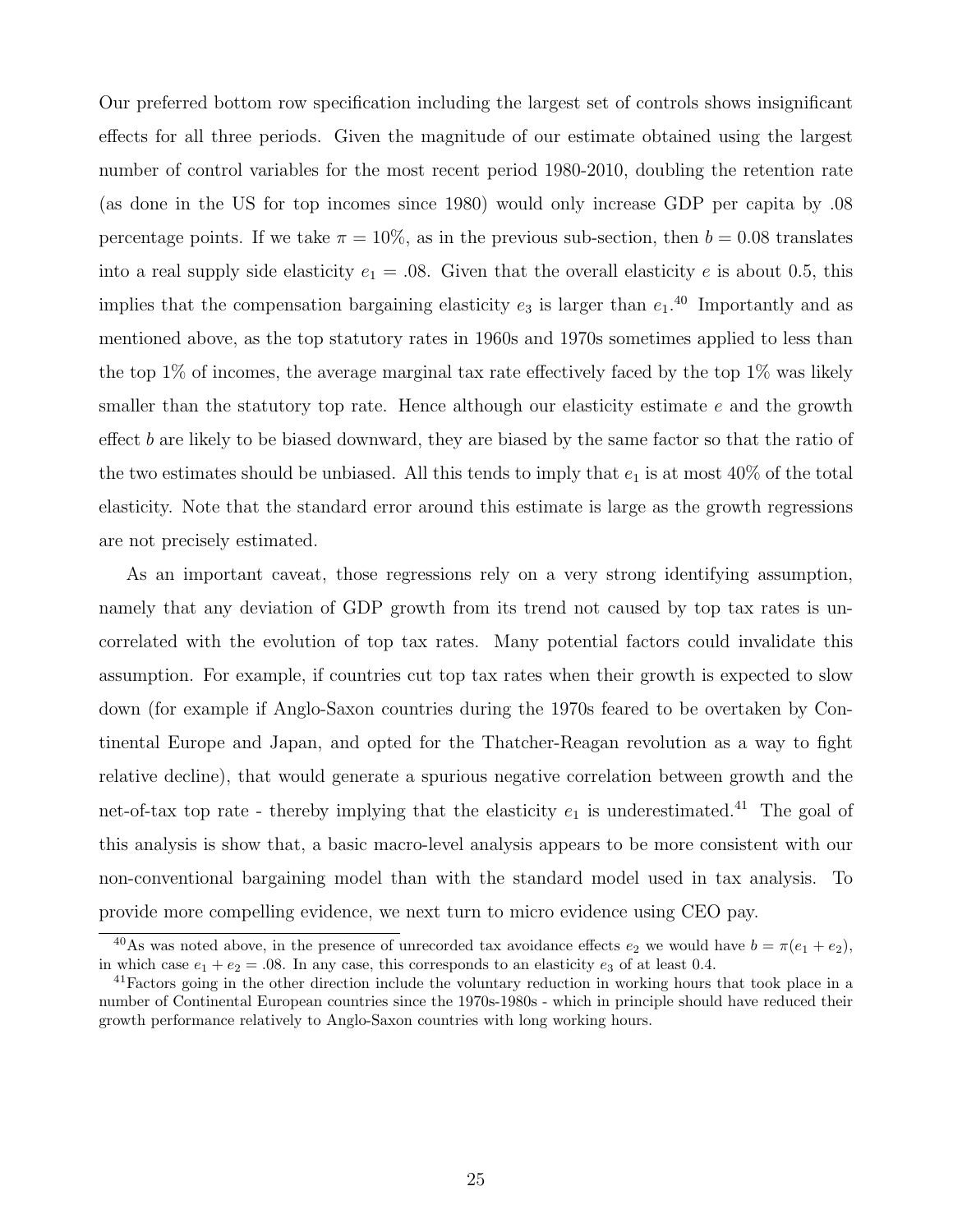# 4 Empirical Micro Level Evidence from CEO Pay

A wide literature in corporate finance suggests that CEOs may be able to influence their pay through bargaining effects (see Frydman and Jenter, 2010, Section 4, for a summary of the debate). First, parts of compensation packages are deliberately hidden from shareholders which should not be the case if pay were set competitively (Bebchuk and Fried, 2004, Kuhnen and Zwiebel, 2009). Second, CEOs are frequently rewarded for good outcomes that are not the result of their own effort (such as a booming stock-market) and are not symmetrically punished for unlucky events (Bertrand and Mullainathan, 2001, Garvey and Milbourn, 2006). CEO compensation also decreases after regulatory changes aimed at improving board control (Chhaochharia and Grinstein, 2009). Third, there is widespread malpractice in compensation setting which seems to indicate rent-extraction. For example, 30% of firms from 1996 to 2005 seem to have used 'options backdating' (which consists in choosing the "grant dates" ex-post to allow for the minimal strike price of at-the-money options) (Heron and Lie, 2009, Narayanan and Seyhun,  $2008$ <sup>42</sup> While evidence for rent-seeking among CEOs is substantial, the link between this practice and top tax rates that is central to our model has not been investigated. Therefore, in this section, we use micro level data on CEO pay to directly investigate whether CEO pay responds to top tax rates and whether this response is due to bargaining effects rather than productive effort. To obtain substantial variation in top tax rates, we consider first US evidence since 1970 and then cross-sectional international evidence for 2006.

### 4.1 US Evidence since 1970

One of the most compelling pieces of evidence in favor of CEOs being rewarded for luck, as opposed to performance, is from Bertrand and Mullainathan (2001). They show that observed industry wide performance has large effects on individual CEO pay, even though this cannot be the result of an individual CEO's effort. CEOs might hence be able to bargain in order to extract rents which take the form of being rewarded for lucky outcomes. We repeat the methodology pioneered by Bertrand and Mullainathan (2001) (BM, hereafter), but apply it to a larger sample and longer period spanning both high and low top tax rate periods to test whether rewards for luck are higher when top tax rates are lower.

<sup>&</sup>lt;sup>42</sup>Bebchuk, Grinstein and Peyer (2010) further show that this practice occurred more frequently in firms with weak boards.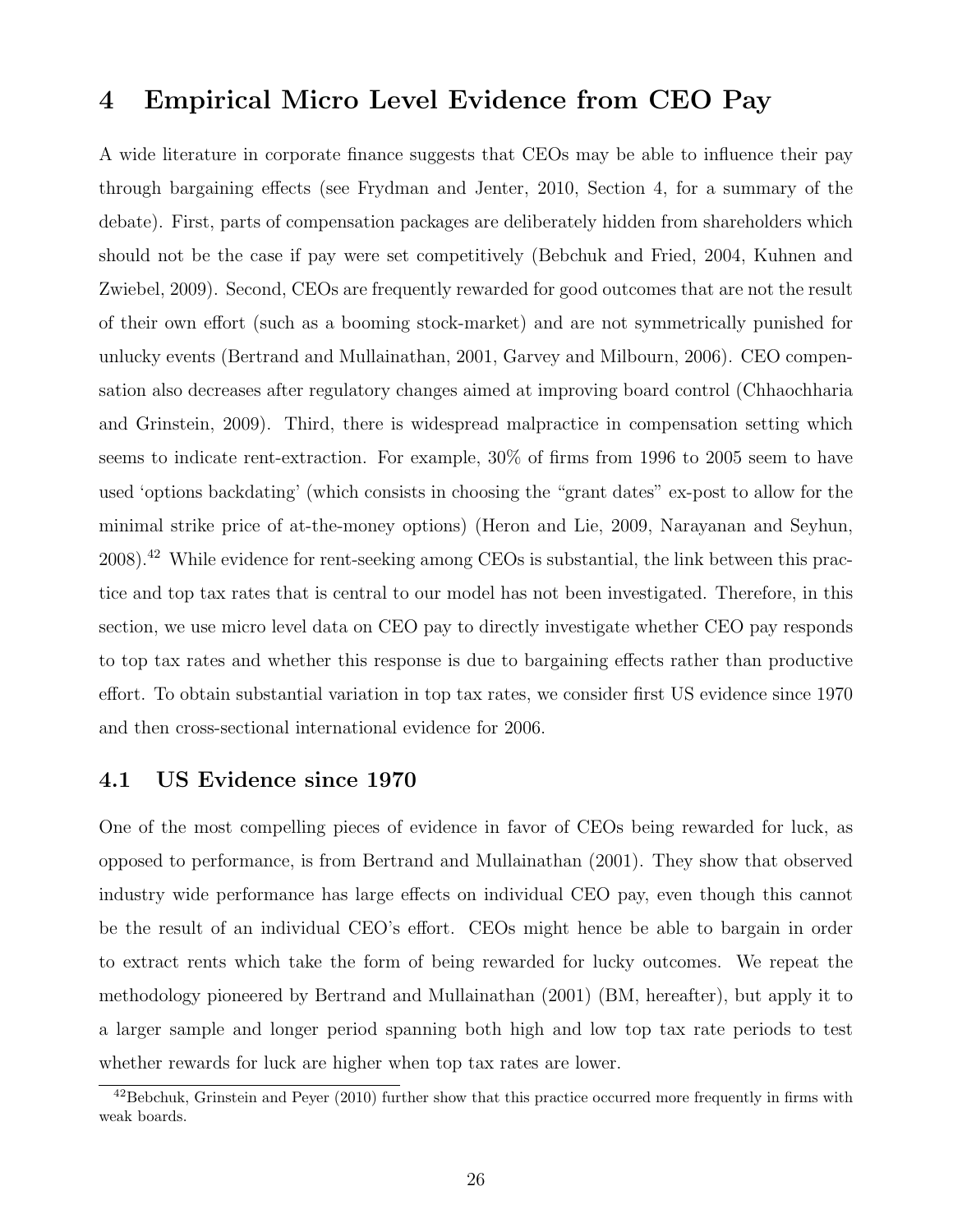**The BM methodology.** Let p be any observable performance measure that a firm can use to set CEO compensation. Suppose that realized firm performance is a function of imperfectly observed effort a of the CEO, an observable luck component  $p_{luck}$ , (e.g., industry wide performance) and a random noise component  $\varepsilon$ , such that  $p = a + p_{luck} + \varepsilon$ . With an optimal contract, observable components independent of labor effort should be filtered out before rewarding the CEO (Holmstrom and Milgrom 1987). Using the notation from our bargaining model, total pay z should be equal to  $z = \alpha + \beta (p - p_{luck}) = \alpha + \beta (a + \varepsilon) = y$ , where y is the real product of the CEO and  $\beta$  is the optimal strength of incentives. In this case, the bargaining component b is zero  $(\eta = 1)$ . With bargaining however, the CEO pay contract may only partially filter out the luck component, total pay could differ from real product and instead be equal to  $z = y + \beta_{luck} p_{luck} = y + b.$ 

To test empirically for the presence of luck income, we follow BM's two-stage analysis.

First, we estimate the effect of firm performance on CEO pay using the OLS regression

$$
\log(pay_{it}) = \beta p_{it} + \gamma_i + \chi_t + X_{it}\alpha + \varepsilon_{it} \tag{9}
$$

where  $pay_{it}$  is total CEO pay in firm i in year t,  $p_{it}$  is a performance measure, described in more detail below,  $\gamma_i$  and  $\chi_t$  are firm and time fixed effects respectively, and  $X_{it}$  are CEO controls, namely a second-order polynomial in age, tenure, and tenure as a CEO. The corresponding estimate of  $\beta$ , denoted  $\beta_{OLS}$ , measures how strongly CEO pay is tied to general firm performance.

Second, to determine whether pay reflects luck, we repeat the same regression (9) by instrumenting performance  $p_{it}$  with the instrument  $p_{luck,it}$ -a measure of the observable firm performance unrelated to the CEO's actions, that is, due to luck from the CEO's perspective. As in BM, we use the asset-weighted mean of the relevant performance measure taken over all other firms in the same 2-digit SIC industry.<sup>43</sup> Finding  $\beta_{IV} > 0$  means that there is pay for luck, that is, incomplete filtering of observable components which are not the result of CEOs' efforts. If  $\beta_{IV} \geq \beta_{OLS}$ , there is no filtering at all of the luck component and luck is rewarded at least as much as general performance. As in BM, we use two measures of performance: the growth of net income and the stock market performance (that is, the growth of shareholder wealth i.e., of market value of the firm).<sup>44</sup> We consider total CEO pay which captures all salaries, bonuses,

<sup>&</sup>lt;sup>43</sup>The firm under consideration is excluded from that average. Any firm-year level observation which is such that there is only one reported firm in an industry in that year is dropped.

<sup>&</sup>lt;sup>44</sup>Since all regressions include firm fixed effects, we use simply the logs of these two variables instead of their changes.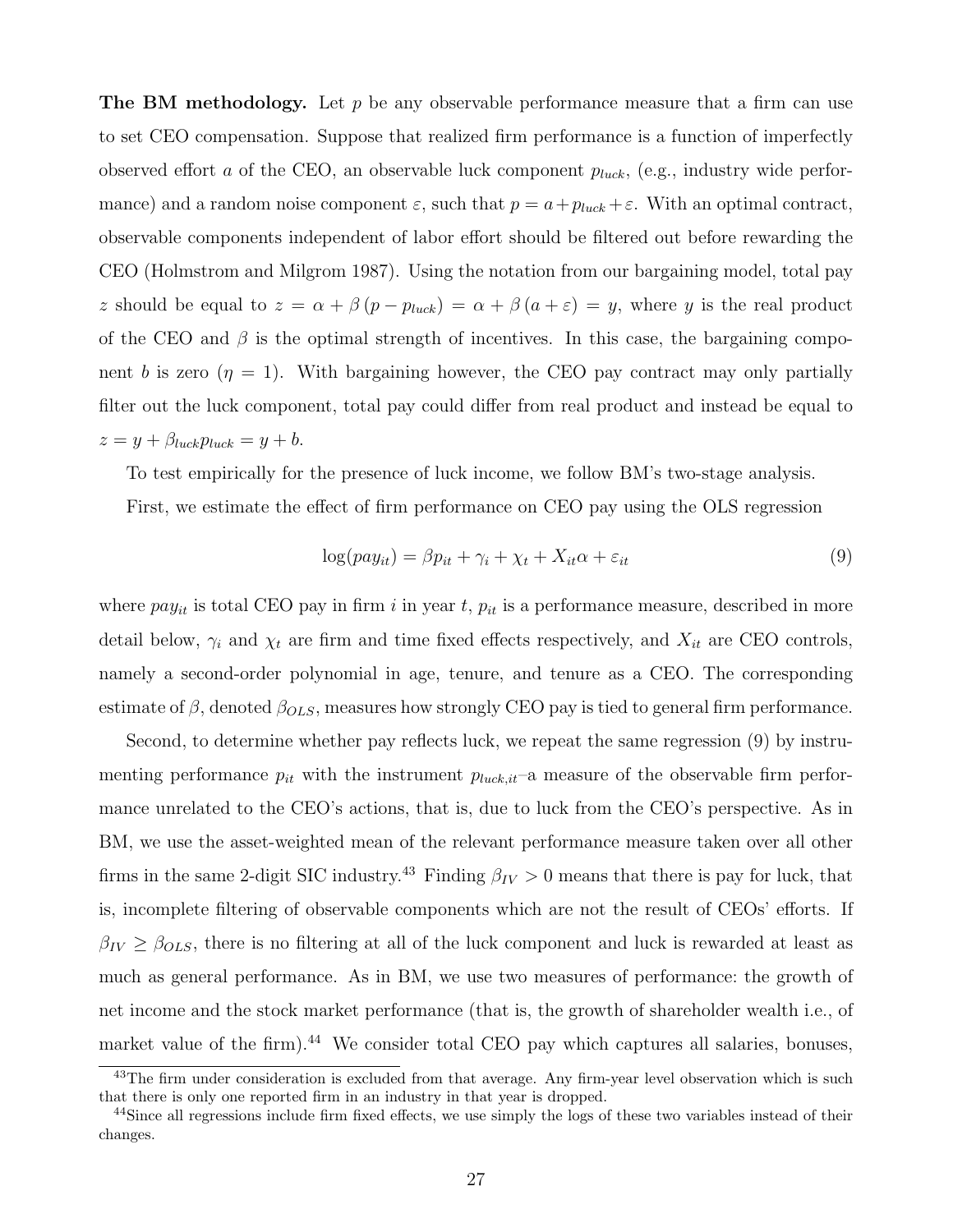restricted stock grants, long term interest participation payouts, the value of option grants and all other payments made. Our data comes from several sources, described in detail in Appendix A.2. For CEO compensation data, we append the Forbes 800 compensation data (available for 1970 to 1991) to the Execucomp data (since 1992). For firm-level information, we use the COMPUSTAT-CRSP database. Overall, we cover the years from 1970 to 2010, and our sample -after accounting for missing variables as described in the Appendix- includes on average 550 firms per year before 1992 and 700 thereafter.

The effect of high vs. low top tax rates. Our bargaining model predicts that top tax rates should reduce wasteful bargaining effort by reducing the returns to it, and, inversely, lower top tax rates should increase wasteful rent-seeking. Hence, higher top tax rates should also decrease luck income. To determine the effect of top retention rates on luck income, we perform the aforementioned OLS and IV regressions separately in the high tax period (pre-1987 when top tax rates were at or above 50%) and in the low tax period (post-1986 when top tax rates were below 40%) as depicted in Figure 1. Note that higher top tax rates could also reduce pay for (real) performance; this is why  $\beta_{IV}$  needs to be considered *relative* to  $\beta_{OLS}$  for each time period.

Table 3 shows our results for the high top tax rate period before 1987 (Panel A) and for the low tax top tax rate period after 1986 (Panel B). Columns (1) and (2) use the log of net income as the performance measure while columns (4) and (5) use the log of shareholder wealth.

Interestingly and consistent with BM's findings, there is strong evidence of pay-for-luck, with  $\beta_{IV} > 0$  for both performance measures and both periods. As expected, CEO pay is strongly related to performance, with  $\beta_{OLS} > 0$  too. But in the low tax recent period, we even find that  $\beta_{IV} > \beta_{OLS}$  for both performance measures (in the earlier, high tax period, this only holds for the log of net income) suggesting that pay is particularly sensitive to industry-wide performance and that optimal contracts do not filter out such luck effects at all. For example, in the low tax period, post 1986, an overall 1 percentage point increase in shareholder wealth increases pay by 0.37 percentage points, but a 1 percentage point increase in shareholder wealth due to luck increases CEO pay by 0.95 percentage points.

The comparison between Panels A and B highlights that pay for luck has been stronger in the low tax period than in the high tax period. Panel C reports the difference in the OLS and IV coefficients between Panels B and A, together with the p-value of the test for significance of the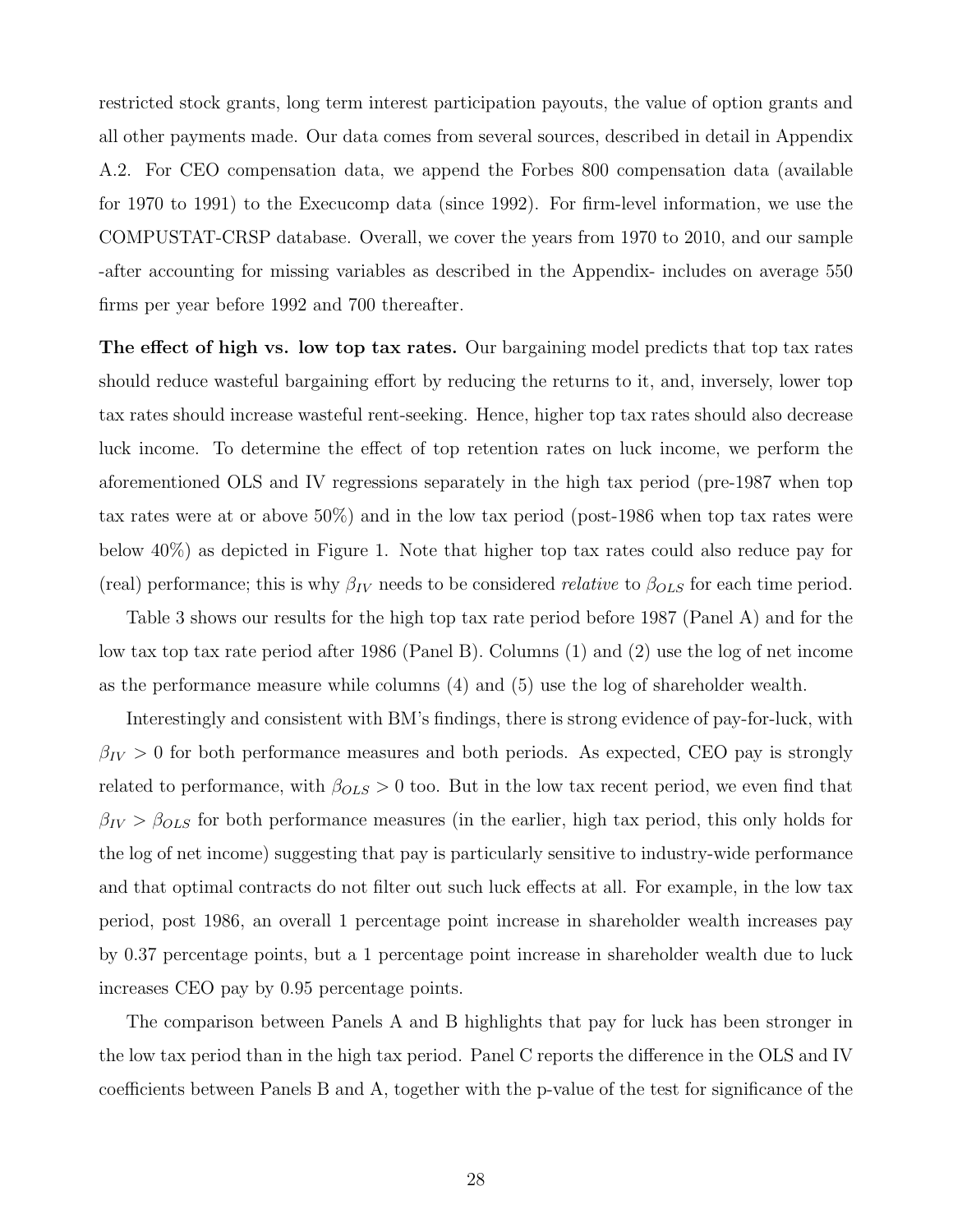difference.<sup>45</sup> For both performance measures, pay for luck has not only significantly increased in the recent, low-tax period, but it has increased by more than pay for performance.

A simple explanation is that the use of stock-options has exploded in the post-1986 period, i.e., after top tax rates went down. As stock-option compensation automatically rewards for industry wide luck, it is not surprising that pay is more sensitive to luck in the high stock-option period. This fits with Hall and Murphy (2003) who argue that stock-options have been a device that has allowed CEOs to increase their pay because boards and shareholders fail to perceive the real costs of granting them. This intuition is confirmed by our analysis (not reported in the table) that salaries and bonuses, excluding stock-option grants, exhibit less pay for luck.<sup>46</sup>

Discussion and alternative explanations. Our results seem to suggest that CEOs are rewarded for luck and that the prevalence of pay for luck is reduced by top tax rates. One concern that remains, and which was raised for the original BM analysis as well, is that pay for luck might be optimal and consistent with the traditional contracting model. In this view, pay for luck is not the result of rent extraction but rather of a contract which optimally bases pay on measures of luck. There are several arguments that can be brought up in favor of the contracting view, which are also considered and rejected in BM's original paper. First, it could be that CEOs are paid for luck in order to incentivize them to predict luck shocks better, if timely knowledge of these shocks is valuable for a firm. However, as BM explain, the IV approach does not use any between-firm variation: hence all that is captured is the effect of the luck shock on the pay of a CEO with average predictive ability. It is also hard to find a good rationale for why CEOs should be more incentivized to predict luck shocks when top retention rates increase. Second, pay for luck might not be due to rent-seeking, but simply due to the inability to filter out luck shocks. There are three replies to this concern though. First, as shown by BM, badly governed firms exhibit more pay for luck, which means that there is no fundamental technological barrier to filtering out luck shocks. Secondly, if filtering was not feasible, top MTRs should not affect its prevalence. Finally, the fact that it is so hard to reward based on performance would only strengthen our point that pay is not equal to marginal product and not set optimally.

<sup>45</sup>For the OLS regressions, we use a simple F-test on the SURE system composed of the equations for both periods, while for the IV we use a  $\chi$ -squared test on the stacked regressions system.

<sup>46</sup>As robustness checks, we have performed the same analysis using only those Execucomp firms which were already present in the Forbes 800 sample. We have also experimented with dropping the top 0.5% and bottom 0.5% CEOs in terms of pay per year, as well as the 0.5% tails in terms of net income and shareholder wealth. The results are qualitatively consistent, even if the exact magnitudes vary somewhat.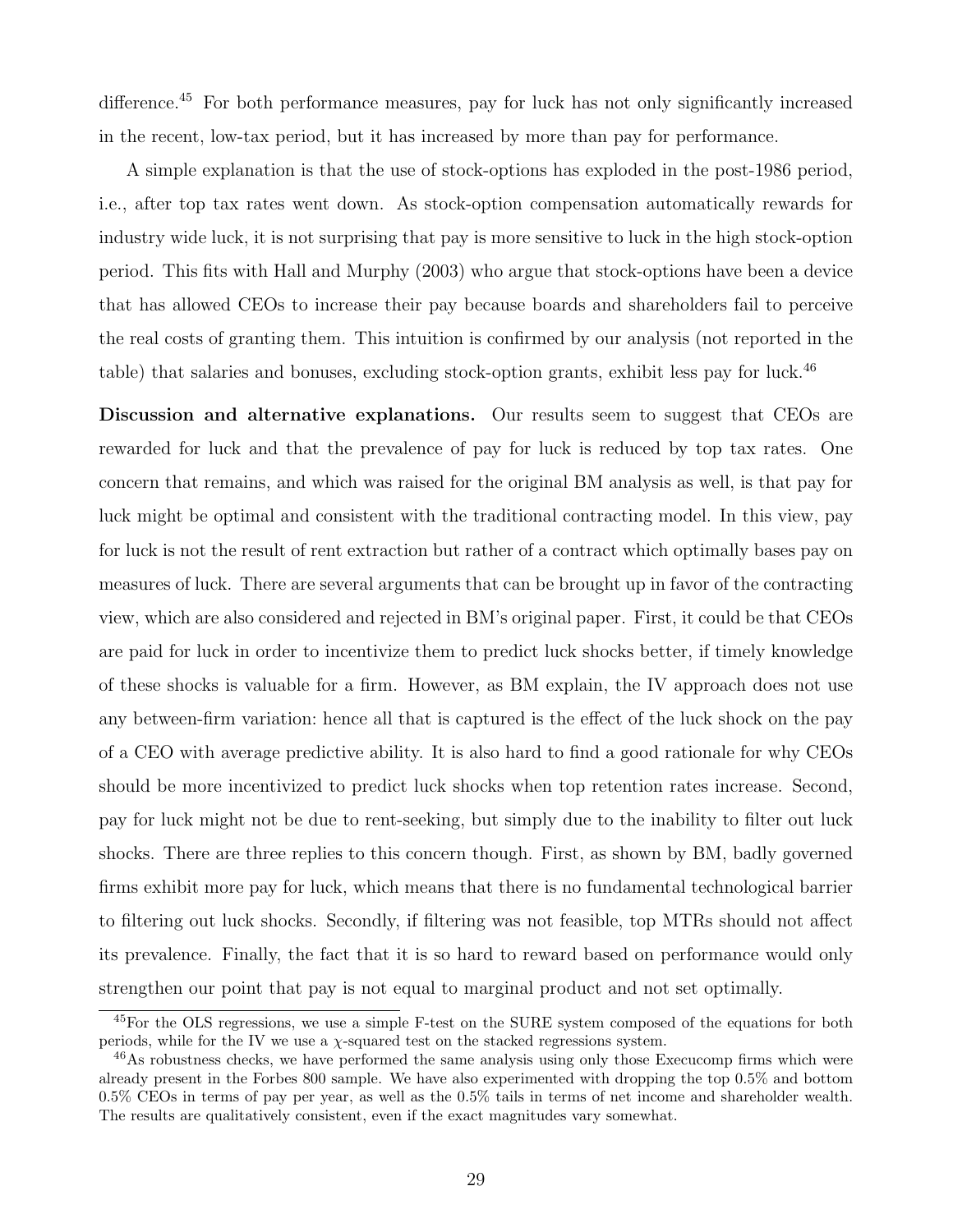Third and most importantly however, the value of the CEO's human capital might increase with the industry's performance and drive the response of pay for luck. BM perform several checks to ensure that this is not the case. We provide an additional and novel one.<sup>47</sup> If the industry wide luck shock was increasing the value of the human capital of the CEO, it is likely that it would also increase the human capital value of other workers in the industry, and hence their wages. In contrast, if the CEO bargains in order to be rewarded for luck, without a corresponding increase in the value of his human capital, then we would expect other workers' wages to not be affected by the luck shock, or be affected negatively if increased CEO pay comes at their expense. If some workers, besides the CEO, are also able to extract rents, there might still be some luck income detectable in wages. However, it should be less prevalent than for CEOs, if top earners are the ones mainly engaging in rent-seeking activities.

To test this, we use average wages and salaries at the 2-digit SIC industry level since 1970 from the Bureau of Economic Analysis' National Accounts and regress them on our two industry wide performance measures. The results are reported in Table 3, columns (3) and (6). First, workers' wages exhibit much less pay for luck than CEO pay. Panels A and B show that there is essentially no relation at all between industry performance and workers' wages.<sup>48</sup> CEOs seem to be more rewarded for luck than the average worker. Second, the comparison of Panels A and B (together with the formal tests in Panel C) confirms that workers' pay for luck was not sensitive at all to the decline in top tax rates. This is consistent with our CEO rent-extraction theory and inconsistent with the human capital explanation.

### 4.2 Microevidence: International CEO Compensation

We now turn to international evidence on CEO compensation and top tax rates, using a novel dataset constructed by Fernandes, Ferreira, Matos and Murphy (2012). It combines detailed information on CEO pay from 14 countries in 2006, built from the BoardEx and Execucomp databases, information on stock ownership (from LionShares), firm performance (from Worldscope and Datastream), and firm governance. We can further quantify the importance of our bargaining channel using those data by asking two additional questions: First of all, does controlling for firm performance still leave CEO pay dependent on top tax rates? Secondly, how does the effect of top tax rates on CEO pay depend on the quality of a firm's governance?

<sup>47</sup>This idea was kindly suggested to us by Marco Bassetto.

<sup>48</sup>Note that these regressions control for time and industry fixed effects.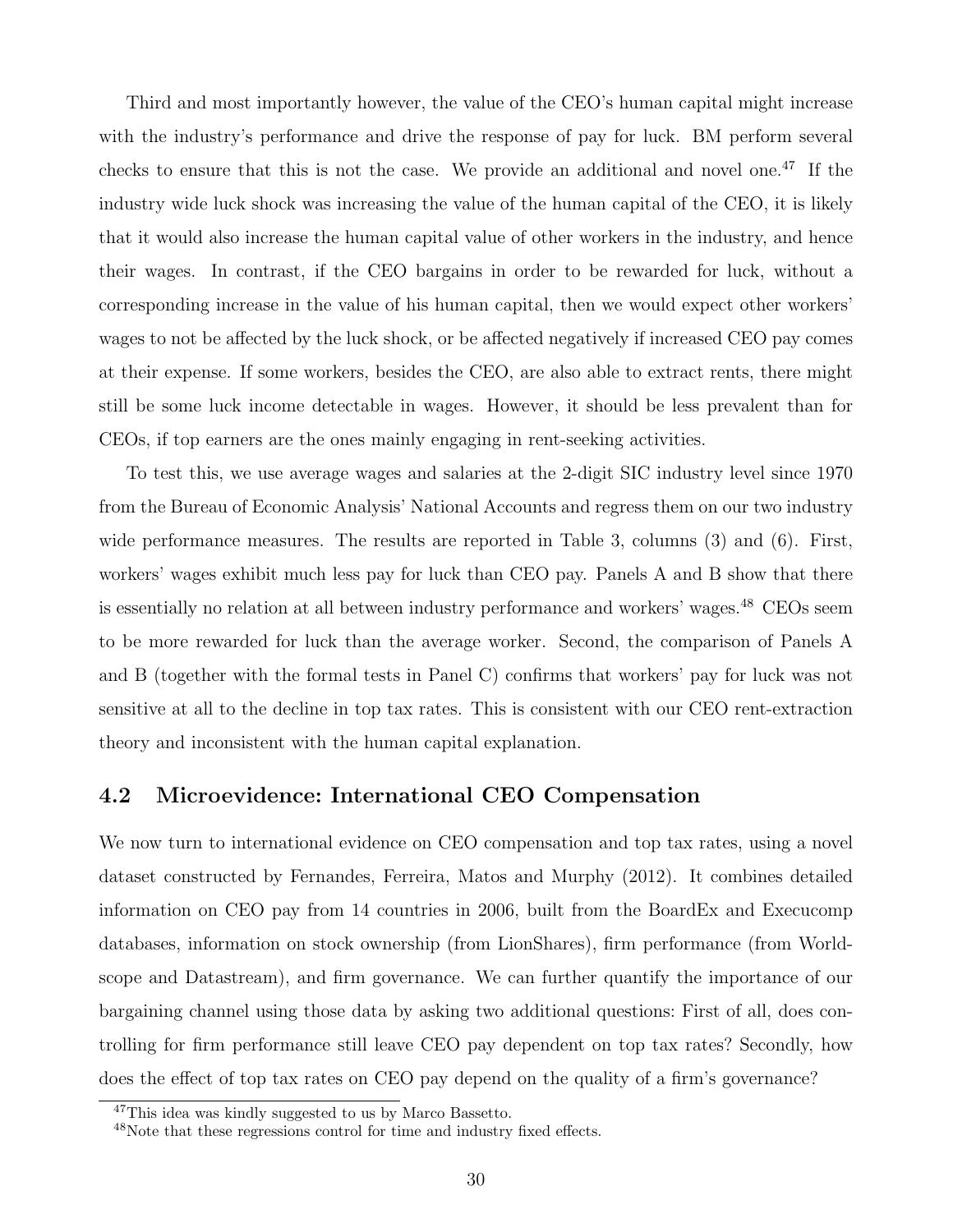As regards the first question, a standard supply side story would imply that top tax rates should have no effect on CEO pay after controlling for firm performance. This is because if tax rates affect labor supply or effort, this would be captured by a reduced firm performance. In a bargaining story though, there would still remain an independent, additional negative effect of top tax rates on CEO pay. Naturally, this argument hinges on correctly and comprehensively capturing firm performance. This is why we use an extended set of different performance measures: firm sales, stock market return and its standard deviation, leverage, and Tobin's q. This gives us a quite complete picture of firm performance and hence, of the margins that a CEO can affect through his productive effort. Appendix A.2 describes these variables in detail.

Figure 5, Panel A depicts the strong, negative correlation between log total pay and top marginal tax rates across countries. Table 4 column (1) confirms this simple correlation. Top retention rates strongly increase CEO pay, with an elasticity of 1.97. Panel B of Figure 5 repeats Panel A, but controlling for the aforementioned firm performance measures, as well as for CEO characteristics, namely a second-order polynomial in age and tenure, and education. It is striking that the relation remains starkly negative. Column (2) of Table 4 adds the aforementioned firm performance, CEO characteristics controls and industry fixed effects. The coefficient on the top retention rate remains virtually unaffected at 1.90. As already alluded to, if a CEO only reacted to top tax rates by adjusting his productive effort, as in the standard labor supply model, then his reduced effort would translate into a reduced firm performance, and this would be captured directly by the performance measures in the regression. By contrast, if a CEO also adjusted his rent-seeking effort, then we would expect the effect of retention rates to remain strongly positive, despite controlling for the change in firm performance resulting from the adjustment of productive effort. The similarity of the elasticities in columns (1) and (2) seems to indicate that almost none of the effect of taxes on pay goes through productive effort, that is, through firm performance.<sup>49</sup> Those results also imply that different industrial composition across countries (such as large financial sectors in the United States and the United Kingdom) cannot explain away the link between top tax rates and CEO pay.

<sup>49</sup>One might make two objections to this argument. First, that CEO effort could be affecting other measures of firm performance that we are not controlling for. Our measures are however very complete and likely very highly correlated with any omitted measures. For example, if CEO effort also affects future firm performance, this should be captured in the stock market return as well as in Tobin's q. Another argument is that CEOs may not be paid for performance, if there are other contracting problems, such as multitasking (Holmstrom and Milgrom, 1991) for example. Then, however, the supply side story of a fair reward becomes more shaky and it is hard to see how pay would be equal to product.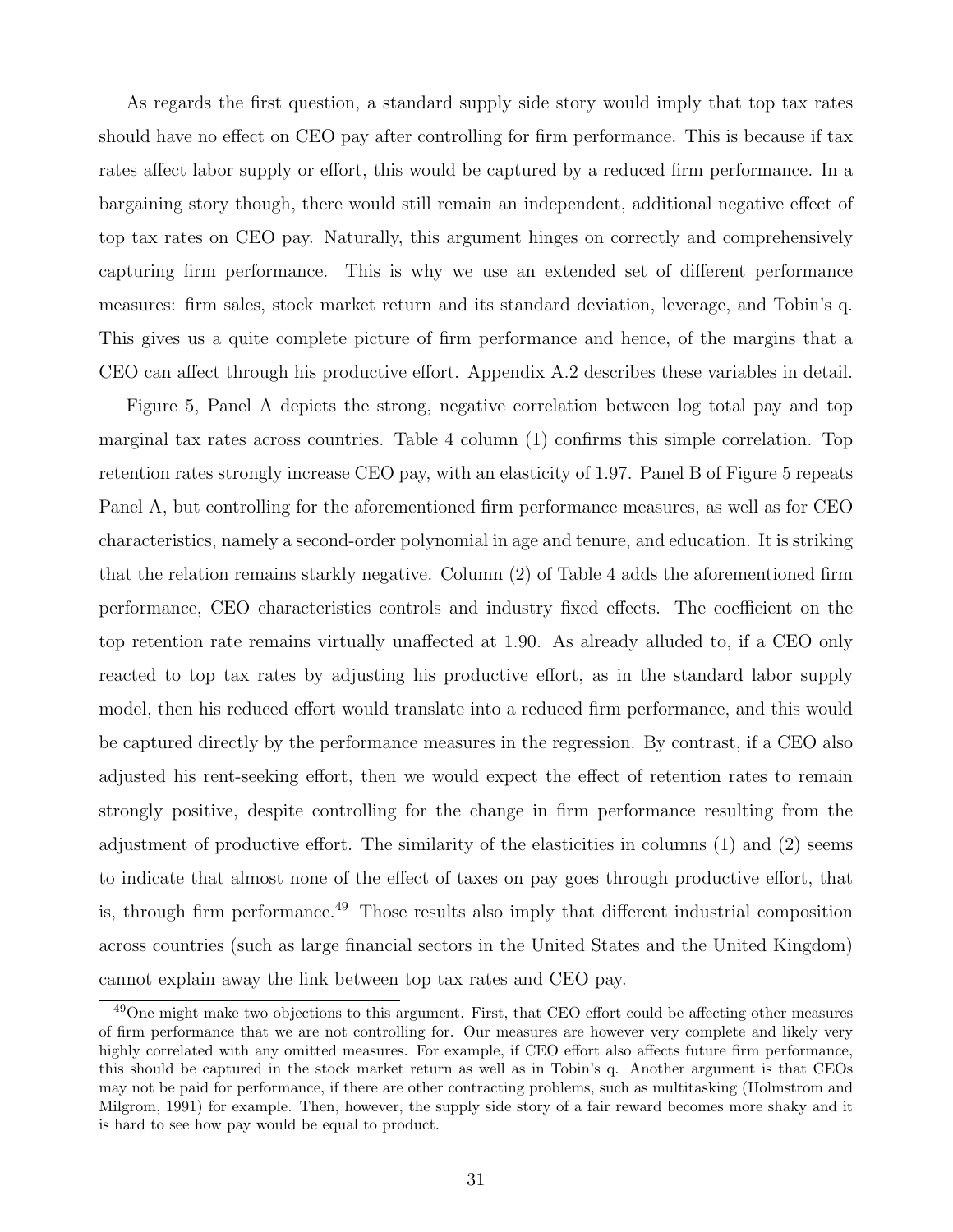Turning to the second question, we are interested in exploring the effect of governance measures on tax rate elasticities. Our bargaining model implies that, if the rent-seeking channel were important, the effect of taxes in well-governed firms would be weaker, as CEOs would only adjust along the productive, supply side margin instead of along both the labor supply and rentseeking dimensions. To test this, we construct a governance index, based on five governance measures, described in detail in Fernandes et. al. (2012) and in our Appendix A.2: Insider ownership, institutional ownership, whether the CEO is also the chairman of the board, the average number of positions that boards members hold at other companies' boards, and the fraction of independent board directors. The governance index is normalized to have mean zero and standard deviation equal to 1. A higher index represents better governance.<sup>50</sup> Column (3) shows that in better governed firms, total CEO pay is lower, as we might expect, if good governance puts a brake on excessive compensation. More interestingly, column (4) shows the interaction of the governance index with the retention rate. Consistent with our bargaining theory, the retention rate increases CEO pay, but less so in well-governed firms. Note that even the better governed firms seem to suffer from managerial rent extraction. This suggests that better regulation and stricter governance rules are not enough: one needs taxation.

Finally, columns (5) and (6) examine the effect of the retention rate and the governance index on log salary and log equity and bonus pay respectively. The elasticity for bonuses and equity pay is extremely large at 4.68, while the elasticity for salaries is small at .35. The fact that bonuses and equity pay adjust much more than salaries is again at least a weak support for our rent-seeking theory. Indeed, it seems easier to extract money in an occasional bonus or through stock in the company than it is to explicitly change one's base salary, presumably written in a formal contract and potentially subject to closer and easier shareholder scrutiny.

Overall, those additional results using international CEO compensation data support our rent-seeking and bargaining channel hypothesis and are also consistent with our macro evidence.

# 5 Policy Implications and Conclusions

We can now bring together our theoretical and empirical analysis to evaluate the plausibility and policy consequences of each of the key scenarios that have been put forward to explain the

 $50$ We also explored other possible indices, as well as the effect of each of the governance measures separately. The results are usually in the right direction, but not always significant.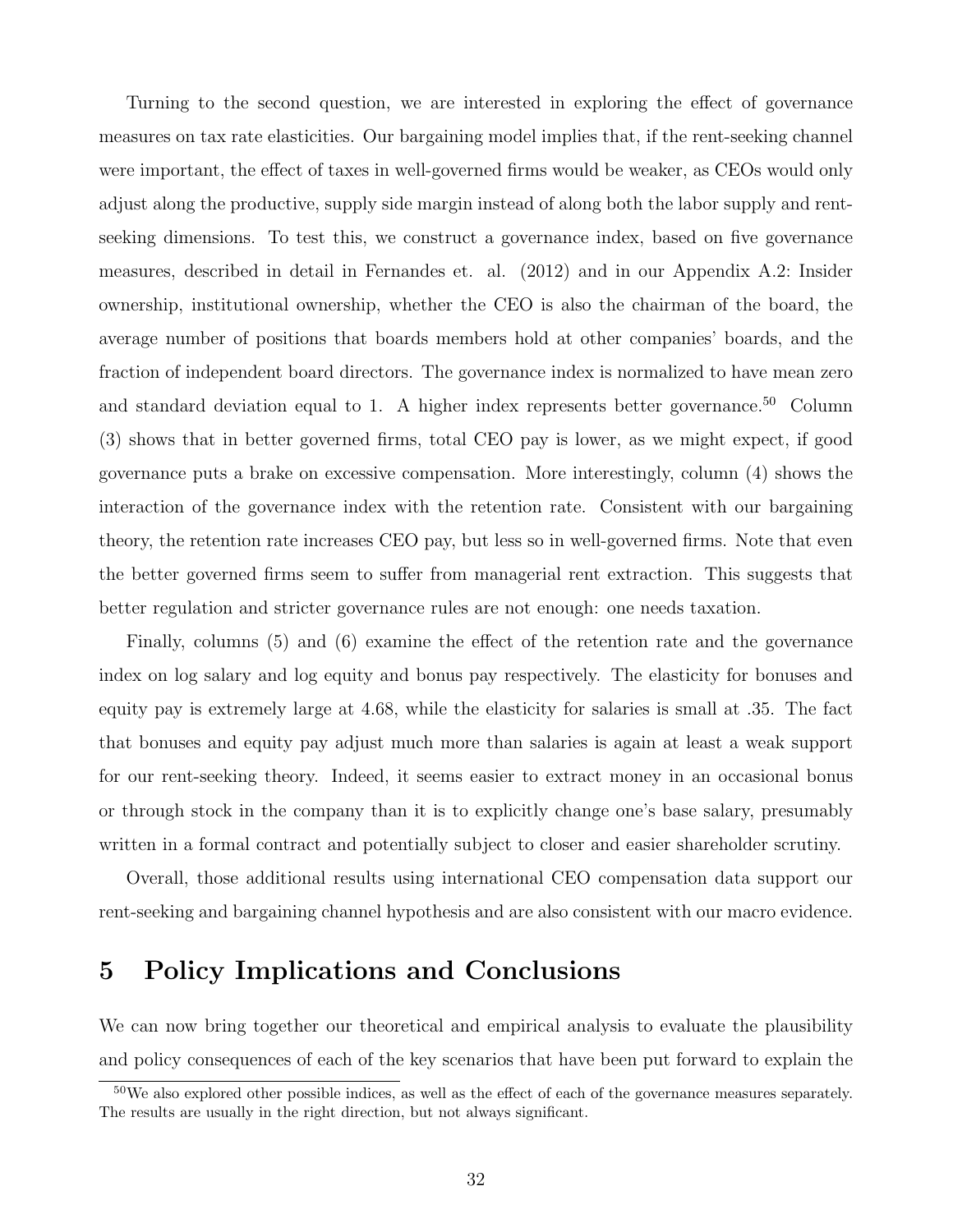surge in top incomes in recent decades. These scenarios and tax implications were outlined in the introduction and are summarized in Table 5.

(0) Skill-biased technological change. This scenario posits that technological progress has been skill-biased and has favored top earners relative to average earners. The labor economics literature has debated the merits of the skill-biased hypothesis (see Katz and Autor, 1999 for a survey). In the case of top earners, this hypothesis takes the form of "Winner-Takes-All" theories whereby highly talented individuals can deploy their skills on a broader and worldwide market, hence increasing the marginal product of any given unit of talent. The theory of skill-biased technological progress is largely independent of behavioral responses to taxation.

As we have seen, this scenario cannot explain why only some OECD countries have experienced a surge in top income shares and why that surge has been highly correlated with the drop in top marginal tax rates. Indeed, all OECD countries have been subject to similar technological and globalization forces and hence should have experienced the same change in income concentration under the basic skill-biased technological change scenario. It also cannot explain why CEO pay is so correlated with the top tax rate (Figure 5) even controlling for firms' and CEOs' characteristics.

(1) Supply side tax effects  $(e_1)$ . This scenario posits that the drop in top tax rates has led to an increase in top income shares through a standard supply side effect whereby highly skilled individuals work and earn more. In this case, the standard model is valid and there is no avoidance nor bargaining elasticity. If this scenario is correct, then we can interpret the overall cross-country elasticity  $e = 0.5$  as deriving from standard supply side effects:  $e = e_1 = 0.5$  and  $e_2 = e_3 = 0$ . With  $a = 1.5$  (the Pareto coefficient currently prevailing in the U.S.), the top revenue maximizing tax rate would then be  $\tau^* = 1/(1 + a \cdot e) = 57\%$  (see Table 5). With  $a = 2.0$ (prevailing in many European countries), the top tax rate maximizing tax revenue would only be  $\tau^* = 50\%$ . This is less than the effective top tax rate (taking into consideration all taxes) currently applied in a number of European countries (Figure 2B). Hence, decreasing top tax rates would be a desirable policy both from the point of view of top earners but also from the point of view of the bottom 99% as taxes collected from upper incomes would increase. This would also imply that the high top US tax rates of the 1970s were set well above the revenue maximizing rate.

However, this scenario creates three major difficulties. First, it somewhat strains credibility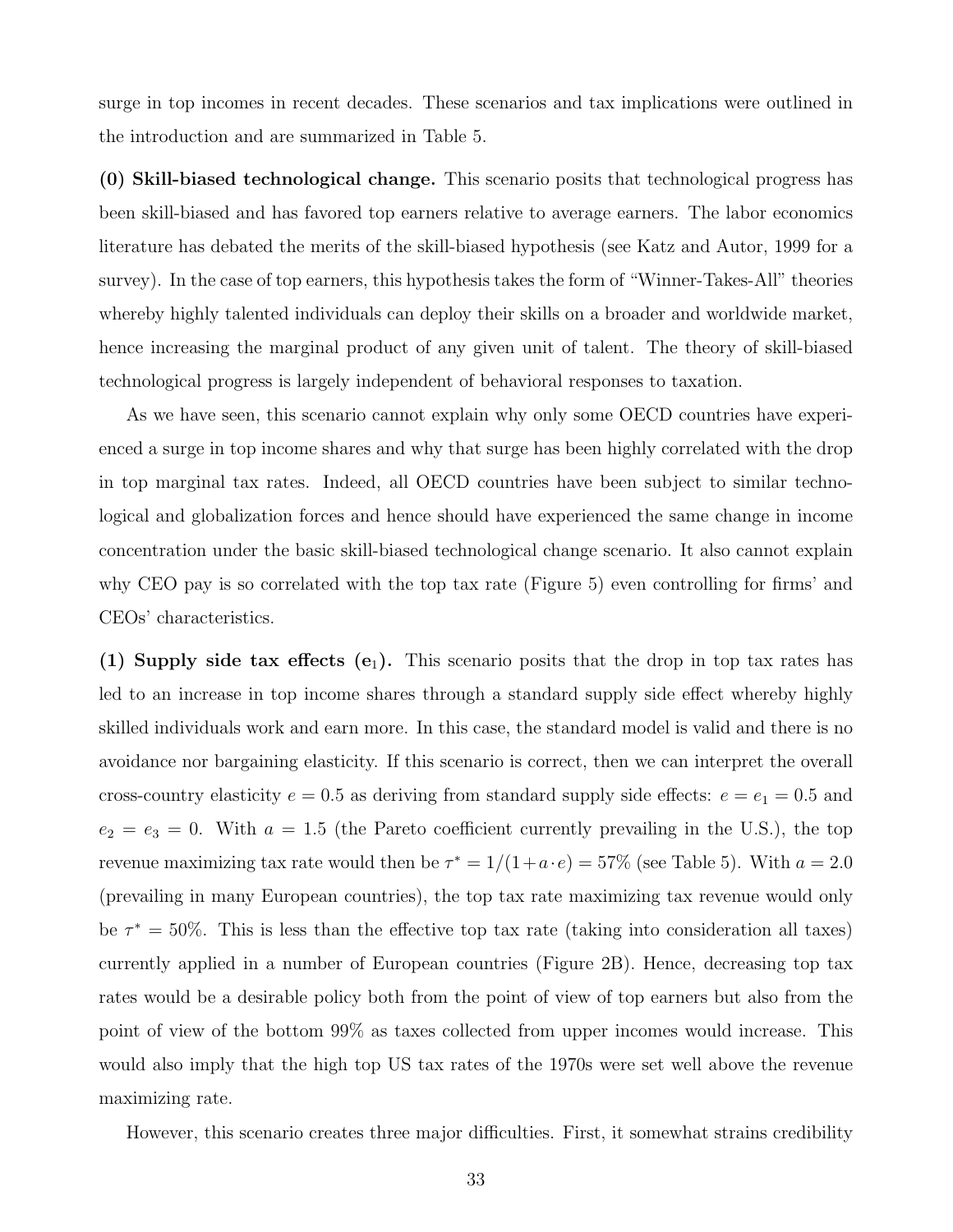to believe that the top 1% earners in the U.S. had enough leeway to be able to drastically increase their work effort. Any objective measure of labor supply such as hours of work or based on retirement behavior does not show any such large increase.<sup>51</sup>

Second, the link between the surge in top income shares and top rate cuts is not perfect. Some countries, such as Japan, have cut their top tax rates about as much as the United States and yet have experienced no surge in top shares. It is also equally difficult to understand why top rates are not correlated with top income shares in the 1960s. This suggests that the behavioral response to taxes might depend on the tax system and institutions rather than on some universal preferences on work and leisure.

Third, and most importantly, the supply side scenario implies that the surge in top incomes is due to additional economic activity and does not come at the expense of lower incomes. Therefore, countries who cut their top tax rates should have experienced more economic growth than other countries a prediction that is not borne out by our simple cross-country analysis. Accordingly, a large  $e_1$  does not seem plausible and it is rather likely that  $e_1$  is below 0.2.

(2) Tax avoidance effects  $(e_2)$ . In this scenario, the link between top income shares and top tax rates is due to a large avoidance elasticity. When tax rates are high, top income earners find ways to exploit loopholes and report less of their taxable income. As shown in the survey by Saez, Slemrod, and Giertz (2012), there is indeed evidence that income shifting responses– where shifting can occur either across time or across various tax bases–can be important in the short-run whenever such tax avoidance opportunities are created by tax changes.

Under this scenario, the avoidance elasticity is large while the standard supply side elasticity is modest. Under the current US tax regime with its existing loopholes, the optimal tax rate should be  $\tau = (1 + t \cdot a \cdot e_2)/(1 + a \cdot e)$ . It is difficult to estimate t accurately but tax avoidance exploits primarily deferral rules and the favorable treatment of capital gains, so that a marginal tax rate t of 20% is perhaps reasonable. If we assume  $e = 0.5, e_1 = 0.2, e_2 = 0.3, e_3 = 0$ ,  $a = 1.5$  and  $t = 20\%$ , then we obtain a revenue maximizing top tax rate  $\tau^* = 62\%$  which is somewhat larger than the 57% from the pure supply side scenario due to the "fiscal externality" (see Table 5). More importantly however, the deeper policy implication is that one needs to first close tax avoidance opportunities, in order to reduce the shifting elasticity and only then

<sup>51</sup>For example, Moffitt and Wilhelm (2000) show that, while top incomes surged after the Tax Reform Act of 1986, hours of work of top earners measured in the Survey of Consumer Finances did not change.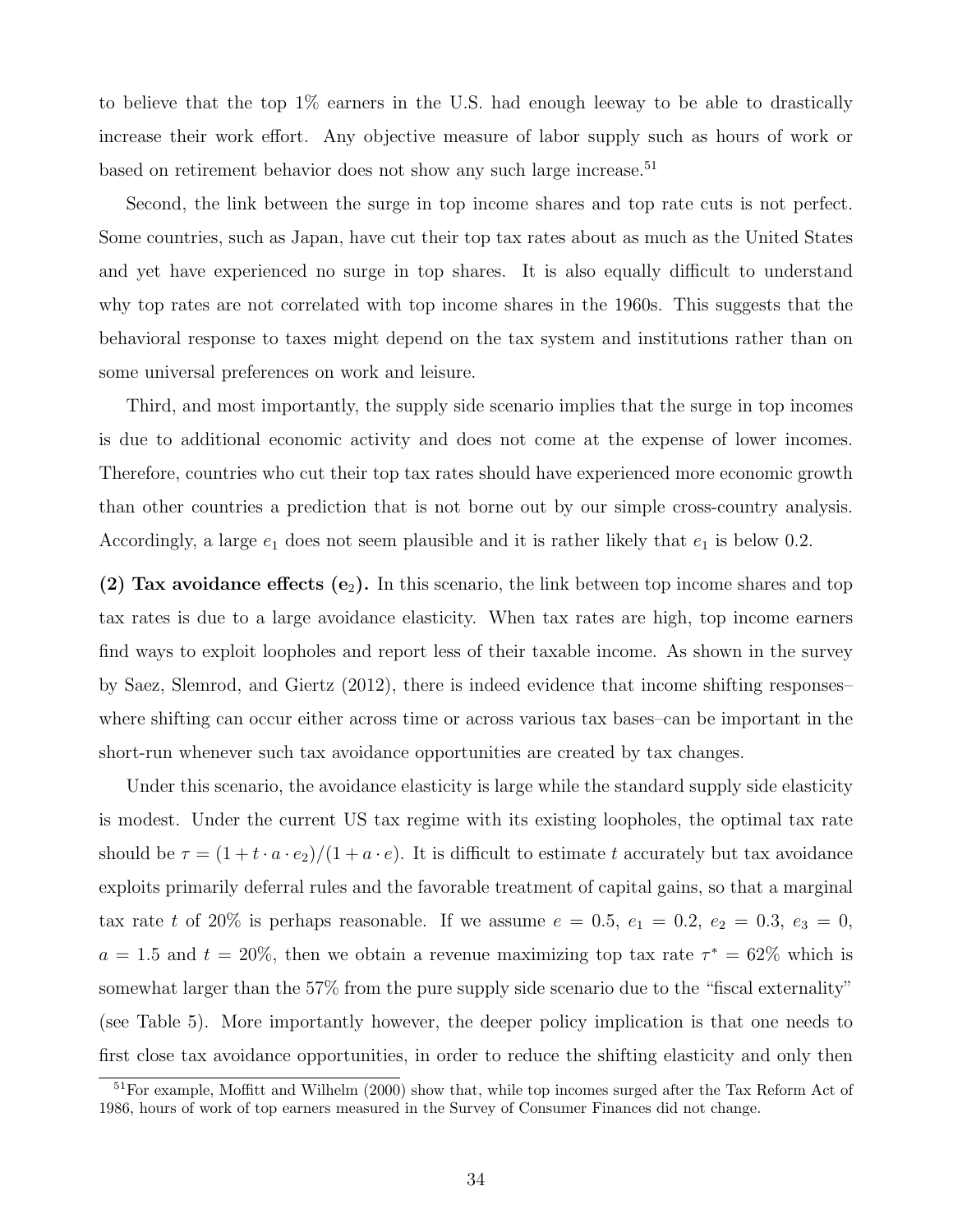increase the top tax rate.<sup>52</sup> As shown in Table 5, if the government can broaden the base and reduce the avoidance elasticity from 0.3 to 0.1 (keeping  $e_1 = .2$  constant), then the optimal top tax rate increases to 71%.

The weakness of the tax avoidance scenario is that taxable income subject to the progressive tax schedule should be much more elastic than a broader income definition that also includes forms of income that are tax favored. Our US long-run analysis rejects this scenario as we found that income including realized capital gains is exactly as elastic as income excluding them, using a full century long data series. Analyzing systematically tax avoidance in other countries would be valuable. Interestingly, the study by Kleven and Schultz (2012) finds small yet very compellingly identified elasticities for large top tax rate changes in Denmark, a very high tax country where tax avoidance opportunities are indeed very limited. This supports the view that most tax avoidance opportunities are symptoms of poorly designed tax systems.

(3) Compensation bargaining effects  $(e_3)$ . Under this scenario, the high top tax rates of the 1960s were part of the institutional setup putting a brake on top compensation through bargaining or rent extraction effects. Lower top tax rates induces top earners to bargain more aggressively for higher pay.

Under this scenario the bargaining elasticity is large while the supply side (and avoidance) elasticities are modest. The optimal tax rate is sensitive to (a) how large the supply side elasticity is, (b) whether top earners are overpaid vs. underpaid. If the supply side elasticity is very small, then the optimal top tax rate will be large (100% in the limit where there is no supply side elasticity). If the supply side elasticity is not large and top earners are not underpaid, then the optimal top tax rate is also high. The optimal top tax rate is low only if the supply elasticity is large *and* top earners are underpaid (since then it would be desirable to induce top earners to work harder for the benefit of others).

The main difficulty with this scenario is that it is difficult to obtain compelling direct evidence that the surge in top incomes did come at the expense of lower earners. The US evidence over a century is consistent with this scenario. International evidence since 1960 is also consistent with this scenario. Our CEO pay evidence is also suggestive of bargaining effects. From this evidence, the most reasonable estimates would be  $e = 0.5$ ,  $e_1 = 0.2$  (at most),  $e_2 = 0.0$ ,  $e_3 = 0.3$  (at least),

 $52$ The study of Kopczuk (2005) convincingly shows that the Tax Reform Act of 1986 in the United States was indeed successful in reducing the elasticity of taxable income with base broadening and loopholes closing.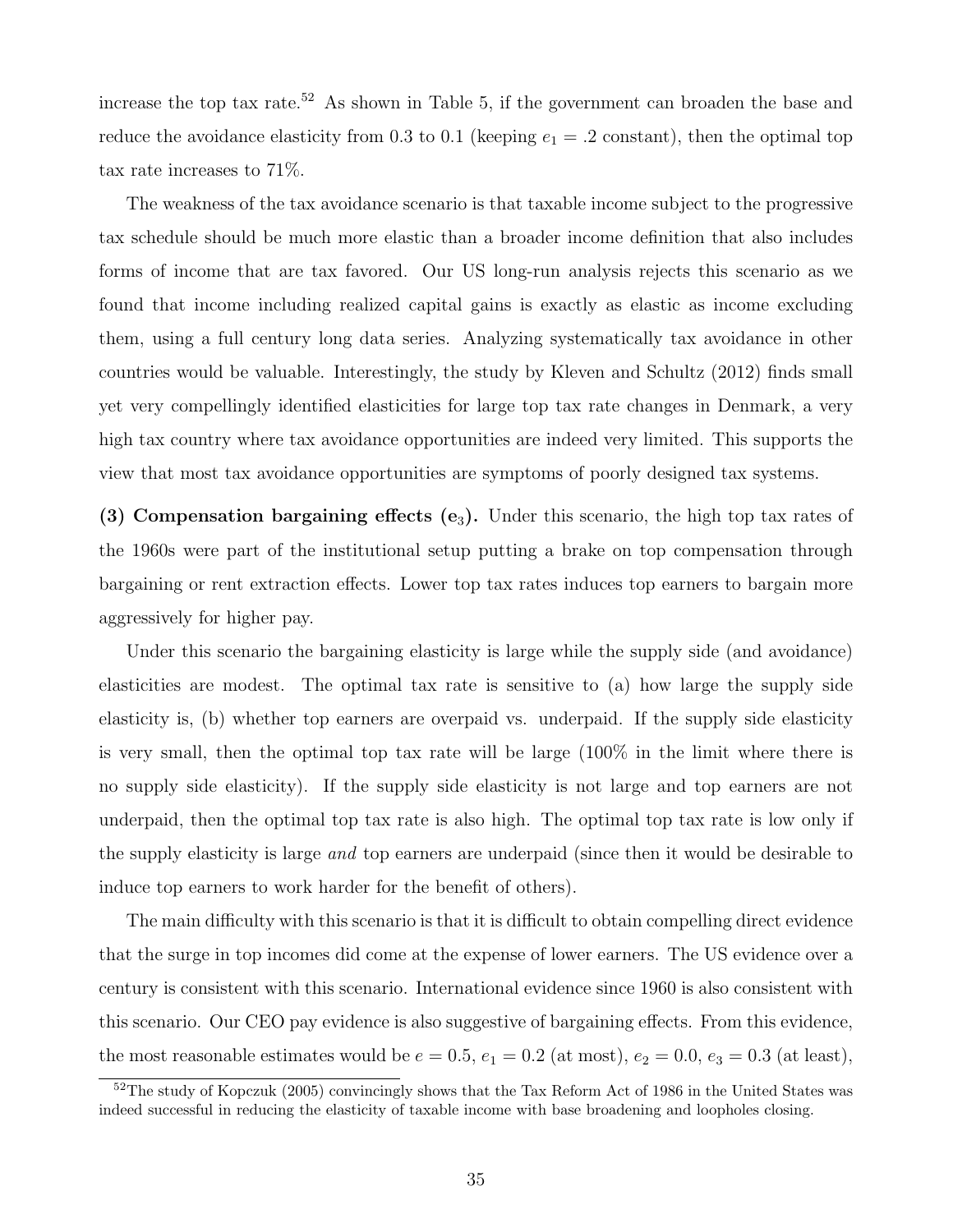which together with  $a = 1.5$  would imply  $\tau^* = 83\%$  (see Table 5). Naturally, these estimates are not sharply identified but they illustrate the critical importance of the decomposition of the overall elasticity into three elasticities.

As mentioned above, the fact that the overall elasticity seems to vary across countries (high in English speaking countries and small in Continental Europe or Japan), could also mean that the bargaining elasticity depends on the country's institutional setup. Presumably, in Europe or Japan, it might still be difficult for top executives to bargain for higher pay even though top tax rates are no longer very high. In contrast, it is conceivable that in the United States and the United Kingdom, the Reagan and Thatcher conservative revolutions also weakened other institutional barriers to top pay such as Unions or social intolerance for pay inequality.

Let us conclude with a brief discussion of social preferences. Our paper has focused on the case where the government sets a zero social marginal welfare weight on top earners. This is useful to determine the revenue maximizing tax rate on upper incomes, which provides an upper bound on top tax rates. In reality, the welfare weight put on top earners by society is likely to depend on perceptions of whether top pay is fair or not (see for example Saez and Stantcheva (2012) for an analysis of optimal tax policy that tries to account for social preferences through endogenous marginal social welfare weights). In the supply side scenario, pay is fair by definition and hence a zero weight can only be justified by strong redistributive motives–which might hold in some but not all OECD countries. In the tax avoidance scenario, the public might perceive upper incomes as taking unfair advantage of the tax system and hence this might lower the marginal welfare weight that society puts on top earners. Finally, in the bargaining model, if top earners are overpaid at the expense of lower paid workers, then top pay would naturally be considered as unfair and that could translate into a very low social welfare weight on top earners as the rich would be perceived as undeserving. Indeed, one of the central arguments in the recent "Occupy Wall Street" protests in the United States is that pay going to the top 1% is unfair because it has come at the expense of the remaining  $99\%$  percent.<sup>53</sup> Historically, the perception of unfair pay at the top has certainly played a key role in the development of very progressive taxation in the first part of the 20th century in most advanced countries. Therefore,

<sup>53</sup>In contrast, if top earners are perceived as being underpaid relative to their contributions, they would naturally be seen as a deserving group working in part for the benefits of others, and hence could have a high social welfare weight. This idea is precisely conveyed by the expression "job creators" as a characterization of top earners used in the public debate by Conservatives arguing for low top tax rates.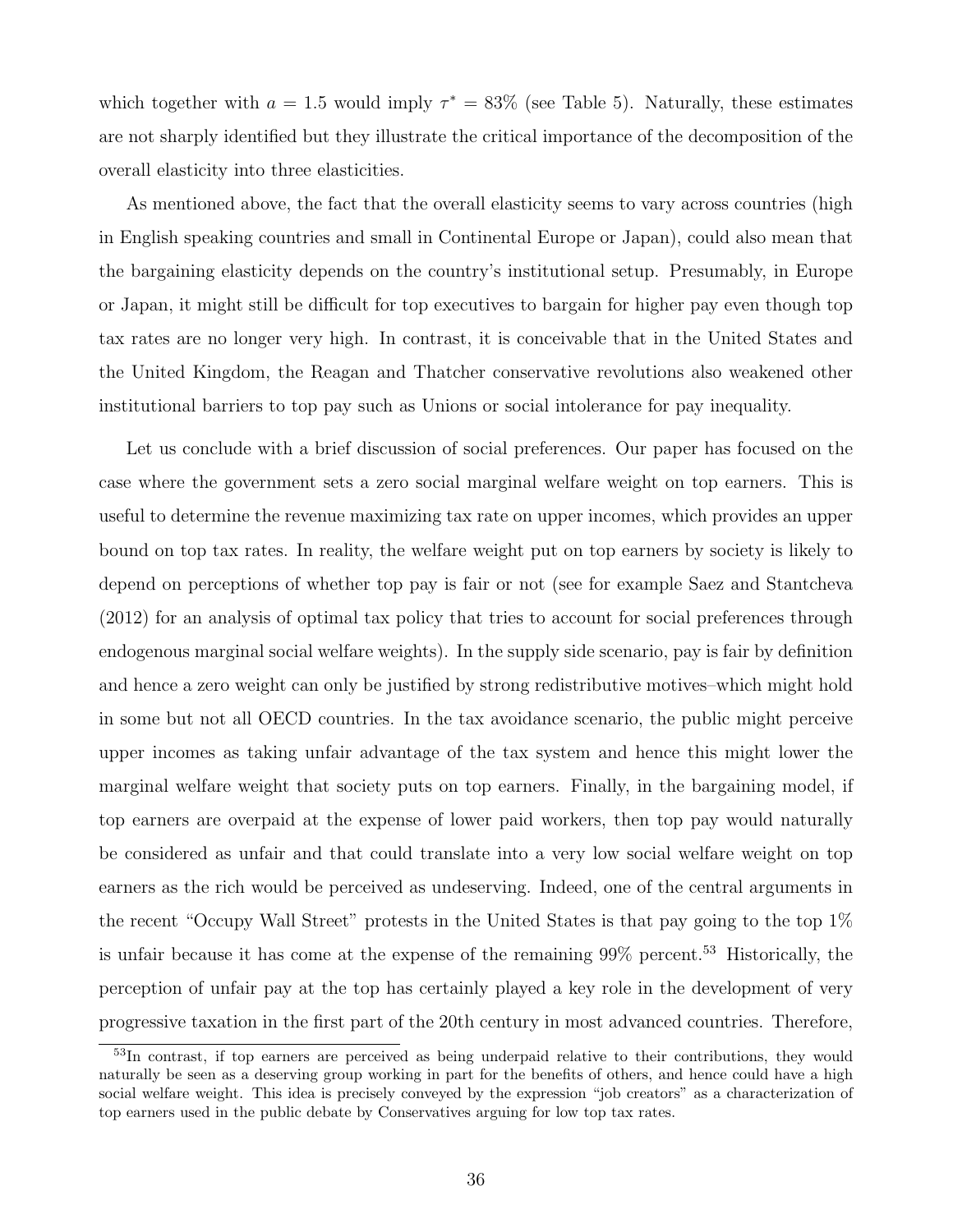social perceptions are likely to further widen the differences in the socially desired level of top earners taxation across the different models relative to our analysis with zero welfare weights. It is also possible that higher income shares raise the ability of top income groups to influence social perceptions (e.g. by funding think tanks or medias that are more pro-rich), thereby creating some reverse causality between income inequality, perceptions and policies. Economists can play a key role in enlightening those perceptions by evaluating empirically which economic model of top incomes determination accounts best for the facts.

# References

Alvaredo, Facundo, Anthony Atkinson, Thomas Piketty, and Emmanuel Saez. 2011. The World Top Incomes Database, online at http://g-mond.parisschoolofeconomics.eu/topincomes/ Atkinson, Anthony, Thomas Piketty, and Emmanuel Saez. 2011. "Top Incomes in the Long-Run of History", Journal of Economic Literature 50(1), 3-71.

Auerbach, Alan. 1988. "Capital Gains Taxation in the United States." Brookings Papers on Economic Activity, 2: 595-631.

Bakija, John, Adam Cole, and Bradley Heim. 2012. "Jobs and Income Growth of Top Earners and the Causes of Changing Income Inequality: Evidence from U.S. Tax Return Data," Working Paper Williams College, April 2012.

Bebchuk, Lucian, and Jesse Fried. 2004. Pay without Performance: The Unfulfilled Promise of Executive Compensation, Harvard University Press: Cambridge.

Bebchuk, Lucian, Grinstein, Yaniv, and Urs Peyer. 2010. "Lucky CEOs and Lucky Directors," *Journal of Finance*, 65(6), 2363–2401.

Bertrand, Marianne, and Sendhil Mullainathan. 2001. "Are CEOs Rewarded for Luck? The Ones without Principals Are," Quarterly Journal of Economics, 116(3), 901–932.

Chhaochharia, Vidhi, and Yaniv Grinstein. 2009. "CEO Compensation and Board Oversight", Journal of Finance  $64(1)$ , 231-261.

Feldstein, Martin. 1995. "The Effect of Marginal Tax Rates on Taxable Income: A Panel Study of the 1986 Tax Reform Act." Journal of Political Economy, 103(3): 551-572.

Feldstein, Martin. 1999. "Tax Avoidance and the Deadweight Loss of the Income Tax." Review of Economics and Statistics, 81(4), 674-680.

Fernandes, Nuno, Miguel A. Ferreira, Pedro Matos, Kevin J. Murphy. 2012. "Are US CEOs Paid More? New International Evidence", forthcoming Review of Financial Studies. Frydman, Carola, and Dirk Jenter. 2010. "CEO Compensation," Annual Review of Financial Economics 2, 75-102.

Frydman, Carola, and Raven Saks. 2010. "Executive Compensation: A New View from a Long-Term Perspective, 1936-2005", Review of Financial Studies 23, 2099-2138.

Gabaix, Xavier, and Augustin Landier. 2008. "Why Has CEO Pay Increased So Much?," Quarterly Journal of Ecoonomics 123(1), 49-100.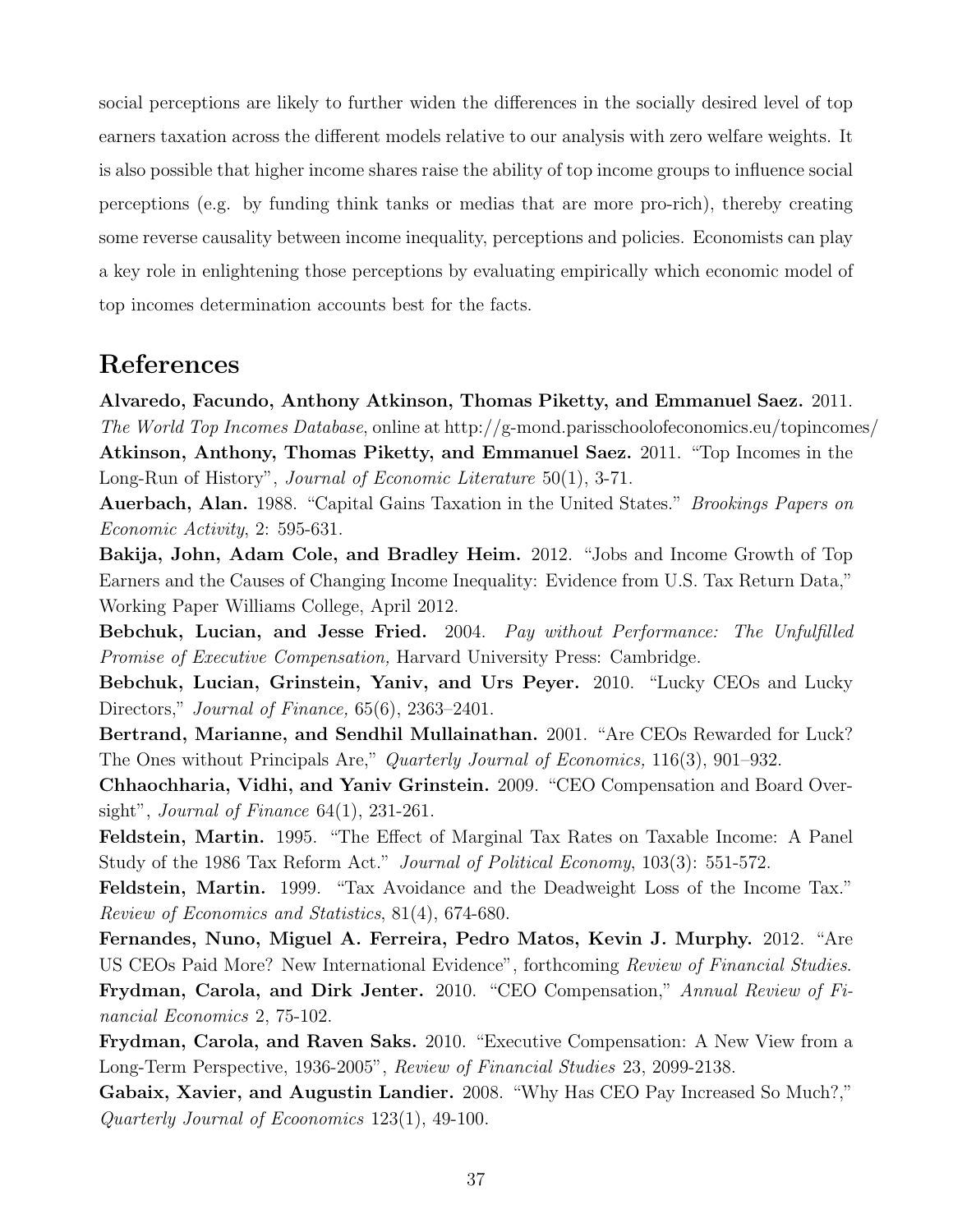Garvey, Gerald, and Todd T. Milbourn. 2006. "Asymmetric Benchmarking in Compensation: Executives are Rewarded for Good Luck but not Penalized for Bad,"Journal of Financial Economics 82(1), 197-225.

Goolsbee, Austan. 2000. "What Happens When You Tax the Rich? Evidence from Executive Compensation."Journal of Political Economy, 108(2): 352-378.

Gordon, Roger, and Joel Slemrod. 2000. "Are 'Real' Responses to Taxes Simply Income Shifting Between Corporate and Personal Tax Bases?" In Does Atlas Shrug? The Economic Consequences of Taxing the Rich, ed. Joel Slemrod, New York: Russell Sage Foundation.

Grinstein, Yaniv, David Weinbaum, and Nir Yehuda. 2008. "Perks and Excess: Evidence from the New Executive Compensation Disclosure Rules." Working paper, Cornell University, Johnson Graduate School of Management, Cornell University

Hall, Robert E. 2005. "Employment Fluctuations with Equilibrium Wage Stickiness," American Economic Review, 95 (1), 50–65.

Hall, Brian, and Kevin Murphy. 2003. "The Trouble with Stock Options," Journal of Economic Perspectives 17(3), 49–70.

Heron Randall A., and Erik Lie. 2009. "What Fraction of the Stock Option Grants to Top Executives Have Been Backdated or Manipulated?"Management Science, 55(4), 513–525.

Holmstrom, Bengt, and Paul Milgrom. 1987. "Aggregation and Linearity in the Provision of Intertemporal Incentives", Econometrica 55(2), 303–328.

Holmstrom, Bengt, and Paul Milgrom. 1991. "Multitask Principal-Agent Analyses: Incentive Contracts, Asset Ownership, and Job Design", Journal of Law, Economics, and Organization 7, 24–52.

Hungerbuhler, Mathias, Lehmann, Etienne, Parmentier, Alexis, and Van Der Linden, Bruno. 2006. "Optimal Redistributive Taxation in a Search Equilibrium Model," Review of Economic Studies, 73, 743–767.

Katz, Lawrence F., and David H. Autor. 1999. "Changes in the Wage Structure and Earnings Inequality," in O. Ashenfelter and D. Card (eds.) Handbook of Labor Economics, volume 3A. Amsterdam: North-Holland.

Kleven, Henrik, Claus Kreiner, and Emmanuel Saez. 2009. "Why Can Modern Governments Tax So Much? An Agency Model of Firms as Fiscal Intermediaries," NBER Working Paper No. 15218.

Kleven, Henrik and Esben Anton Schultz. 2012. "Estimating Taxable Income Responses using Danish Tax Reforms", LSE Working Paper.

Kopczuk, Wojciech. 2005. "Tax Bases, Tax Rates and the Elasticity of Reported Income." Journal of Public Economics, 89(11-12): 2093-2119.

Kuhnen, Camelia, and Jeffrey Zwiebel. 2008. "Executive Pay, Hidden Compensation and Managerial Entrenchment." Working Paper, Northwestern University

Lindsey, Lawrence. 1987. "Individual Taxpayer Response to Tax Cuts: 1982-1984, with Implications for the Revenue Maximizing Tax Rate," Journal of Public Economics 33, 173-206. Moen, Espen R. 1997. "Competitive Search Equilibrium" Journal of Political Economy 105(2), 385-411.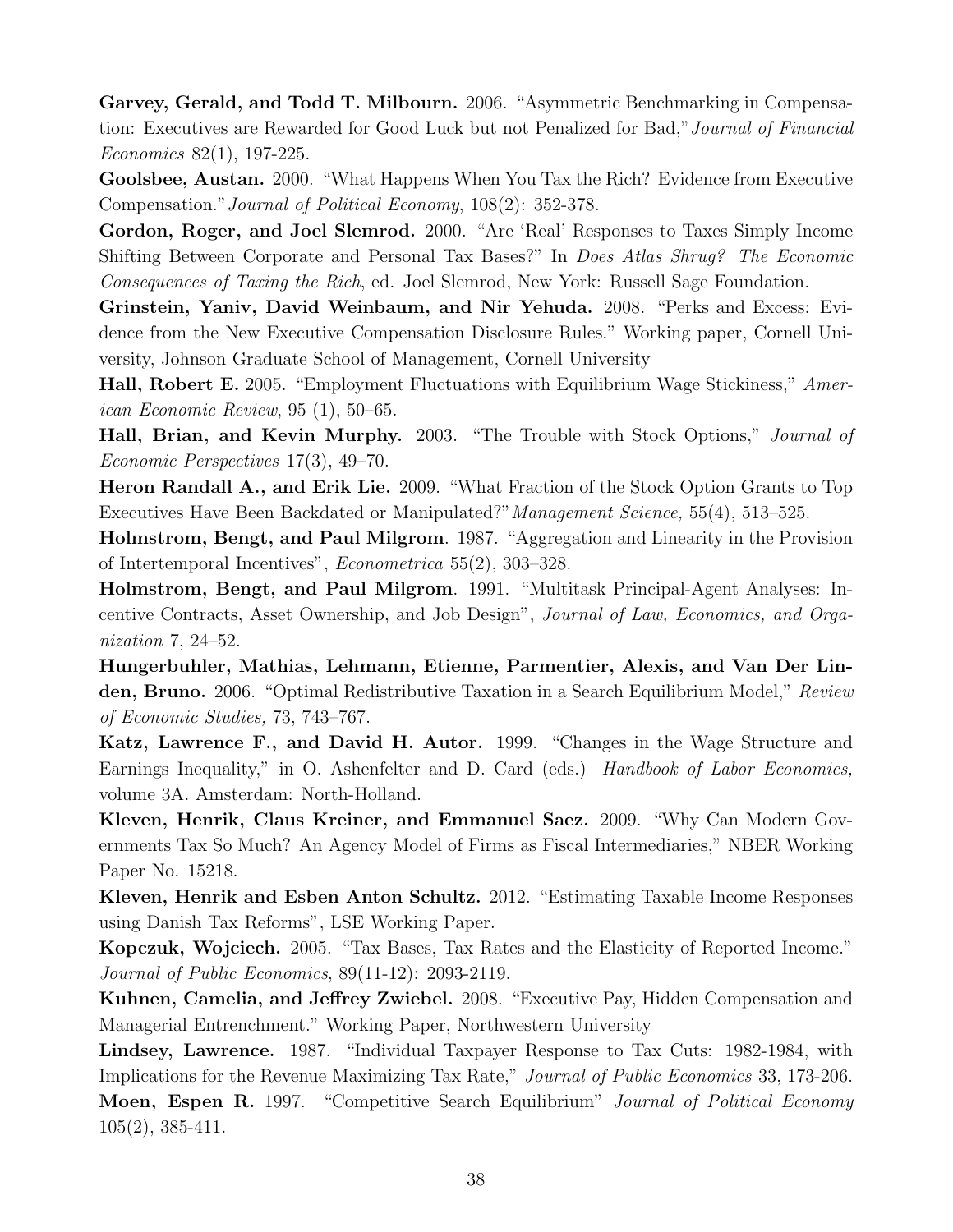Moffitt, Robert, and Mark Wilhelm. 2000. "Taxation and the Labor Supply Decisions of the Affluent." In Does Atlas Shrug? The Economic Consequences of Taxing the Rich, ed. Joel Slemrod, 193-234. New York: Russell Sage Foundation and Harvard University Press.

Murphy, Kevin J. 2011. "The Politics of Pay: A Legislative History of Executive Compensation", USC Marshall School of Business Working Paper FBE 01.11.

Narayanan, M.P. and S. H. Nejat. 2008. "The Dating Game: Do Managers Designate Option Grant Dates to Increase their Compensation?," Review of Financial Studies 21, 1907–45. Piketty, Thomas, and Emmanuel Saez. 2003. "Income Inequality in the United States, 1913-1998," Quarterly Journal of Economics 118(1), 1-39, series updated to 2008 in July 2010.

Roine, Jesper, Jonas Vlachos, and Daniel Waldenstrom. 2009. "The Long-Run Determinants of Inequality: What Can We Learn from Top Income Data?" Journal of Public Economics, 93(7-8): 974-988.

Rosen, Sherwin. 1981. "The Economics of Superstars," American Economic Review 71(5), 845-858.

Rotemberg, Julio. 2002. "Perceptions of Equity and the Distribution of Income,"Journal of Labor Economics 20, 249-288.

Rothschild, Casey, and Florian Scheuer. 2012. "Optimal Taxation with Rent-Seeking" NBER working paper No. 17035, revised version May 2012.

Saez, Emmanuel. 2004. "Reported Incomes and Marginal Tax Rates, 1960-2000: Evidence and Policy Implications." in James Poterba, ed., Tax Policy and the Economy, 18: 117-174.

Saez, Emmanuel, Joel Slemrod, and Seth Giertz. 2012. "The Elasticity of Taxable Income with Respect to Marginal Tax Rates: A Critical Review," Journal of Economic Literature,  $50(1), 3-50.$ 

Saez, Emmanuel, and Stefanie Stantcheva. 2012. "Endogenous Social Welfare Weights for Optimal Tax Theory,", UC Berkeley working paper.

Saez, Emmanuel, and Michael Veall. 2005. "The Evolution of High Incomes in Northern America: Lessons from Canadian Evidence," American Economic Review, 95(3), 831-849.

Slemrod, Joel. 1996. "High Income Families and the Tax Changes of the 1980s: The Anatomy of Behavioral Response." In Empirical Foundations of Household Taxation, eds. Martin Feldstein and James Poterba, University of Chicago.

Slemrod, Joel, and Wojciech Kopczuk. 2002. "The Optimal Elasticity of Taxable Income." Journal of Public Economics, 84(1), 91-112.

Sorensen, Peter B. 1999. "Optimal Tax Progressivity in Imperfect Labour Markets," Labour Economics 6, 435-452.

Stantcheva, Stefanie. 2011. "Optimal Taxation with Adverse Selection in the Labor market," MIT Working Paper.

Yermack, David. 2006. "Flights of Fancy: Corporate Jets, CEO Perquisites, and Inferior Shareholder Returns," Journal of Financial Economics 80, 211-242.

Zucman, Gabriel. 2011. "The Missing Wealth of Nations: Are Europe and the U.S. net Debtors or net Creditors?", Paris School of Economics Working Paper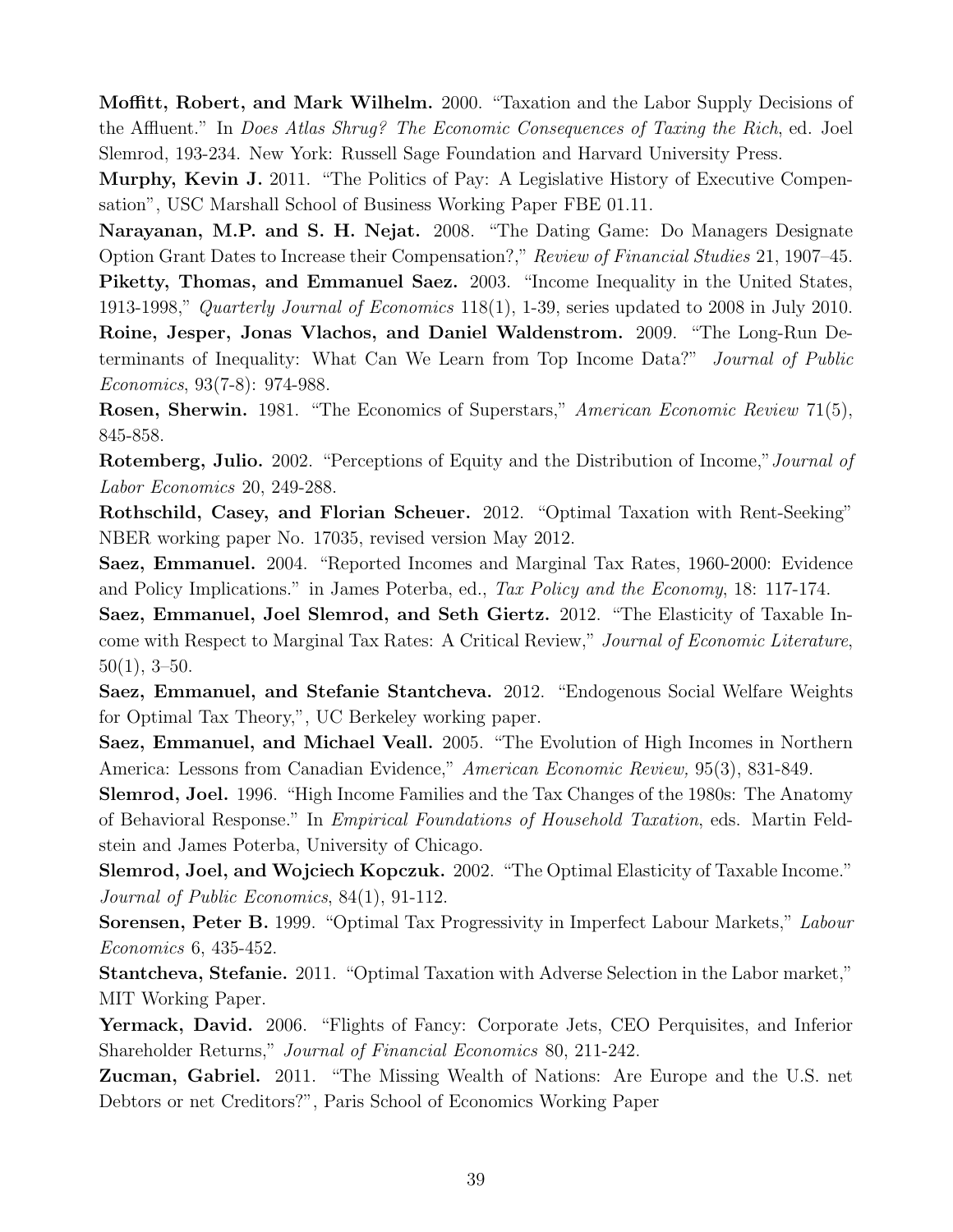

Figure 1: Top Marginal Tax Rates, Top Incomes Shares, and Income Growth: US Evidence

Panel A depicts the top 1% income shares including realized capital gains in full diamonds and excluding realized capital gains in empty diamonds. Computations are based on family market cash income. Income excludes government transfers and is before individual taxes (source is Piketty and Saez, 2003, series updated to 2008). Panel A also depicts the top marginal tax rate on ordinary income and on realized long-term capital gains (source is Tax Policy Center). Panel B depicts real cash market income growth per adult of top 1% incomes and bottom 99% incomes (base 100 in 1913), assuming that individual adult top 1% and bottom 99% shares are the same as top 1% and bottom 99% family based shares.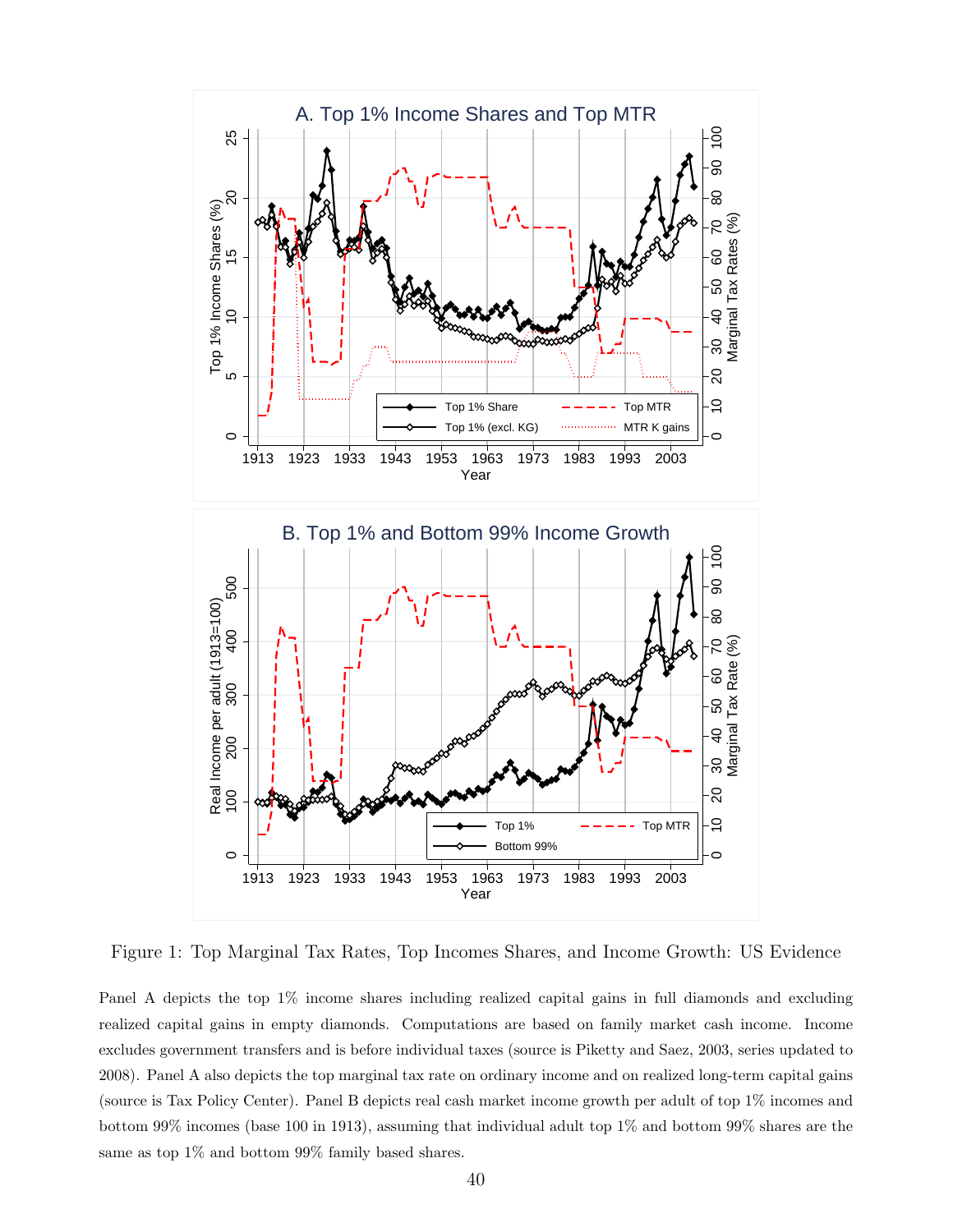

Figure 2: Top Income Shares and Top Marginal Tax Rates: International Evidence

The figure depicts the top 1% income shares and top income tax rates (including both central and local government individual income taxes) across 18 OECD countries in 1960-64 (Panel A) and 2005-09 (Panel B). Source for top income shares is the World Top Incomes Database. Source for top income tax rates is OECD and country specific sources. If the country does not have top income share data for those years, we select the first five years after 1960 available and the most recent 5 years (full details in appendix A.2). For the following 5 countries, the data start after 1960: Denmark (1980), Ireland (1975), Italy (1974), Portugal (1976), Spain (1981). For Switzerland, the data end in 1995 (they end in 2005 or after for all the other countries). The figures report the elasticity estimate of the OLS regression of log(top 1% share) on log(1-MTR) based on the depicted dots. The correlation between top tax rates and top income shares is much stronger in 2005-09 than in 1960-64.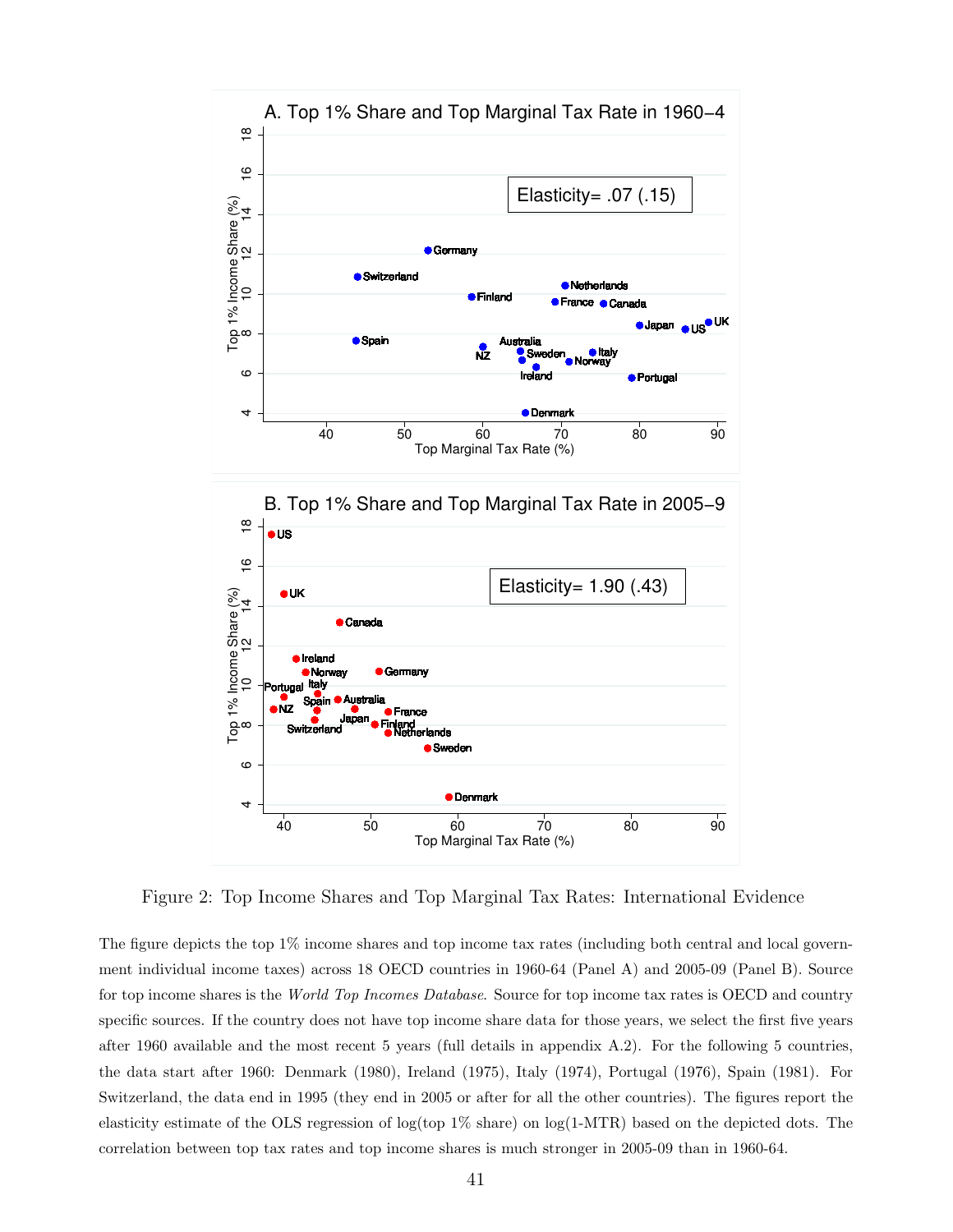

Figure 3: Changes in Top Income Shares and Top Marginal Tax Rates

The figure depicts the change in top 1% income shares against the change in top income tax rate from 1960-64 to 2005-09 based on Figure 2 data for 18 OECD countries. The correlation between those changes is very strong. The figure reports the elasticity estimate of the OLS regression of ∆log(top 1% share) on ∆log(1-MTR) based on the depicted dots.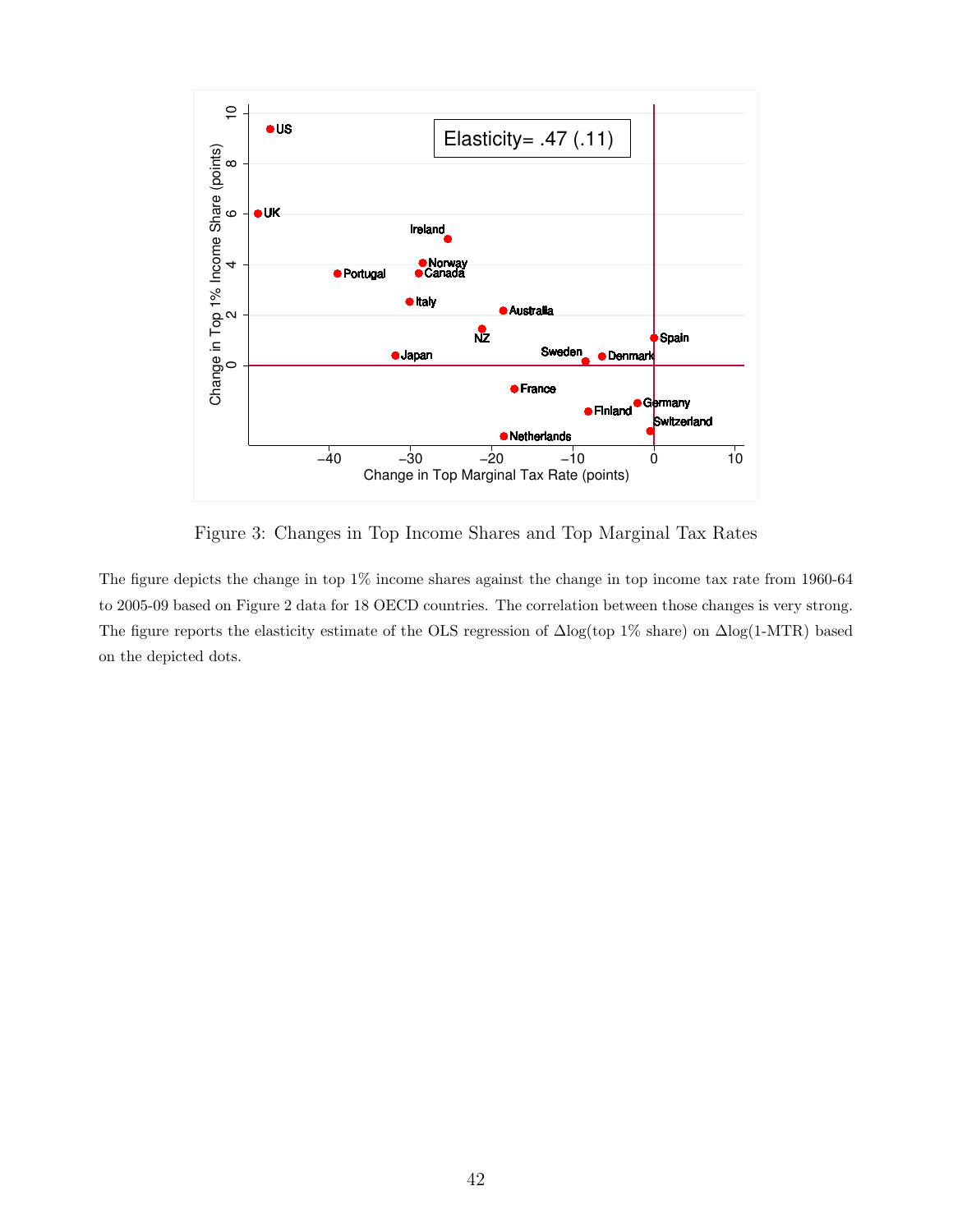

Figure 4: Top Marginal Tax Rates and Growth from 1960-4 to 2006-10

The figure depicts the average real GDP per capita annual growth rate from 1960-64 to 2006-10 against the change in top marginal tax rate. Panel A considers the raw growth rate while Panel B adjusts the growth rate for initial real GDP per capita as of 1960. Formally, adjusted growth rates are obtained by regressing log(GDP) on log(1-MTR), country fixed effects, a time trend and a time trend interacted with demeaned log(GDP). We then estimate adjusted log(GDP) by removing the estimated interaction component time $\times$ log(GDP). In both panels, the correlation between GDP growth and top tax rates is insignificant suggesting that cuts in top tax rates do not lead to higher economic growth. Table 2 reports estimates based on the complete time series.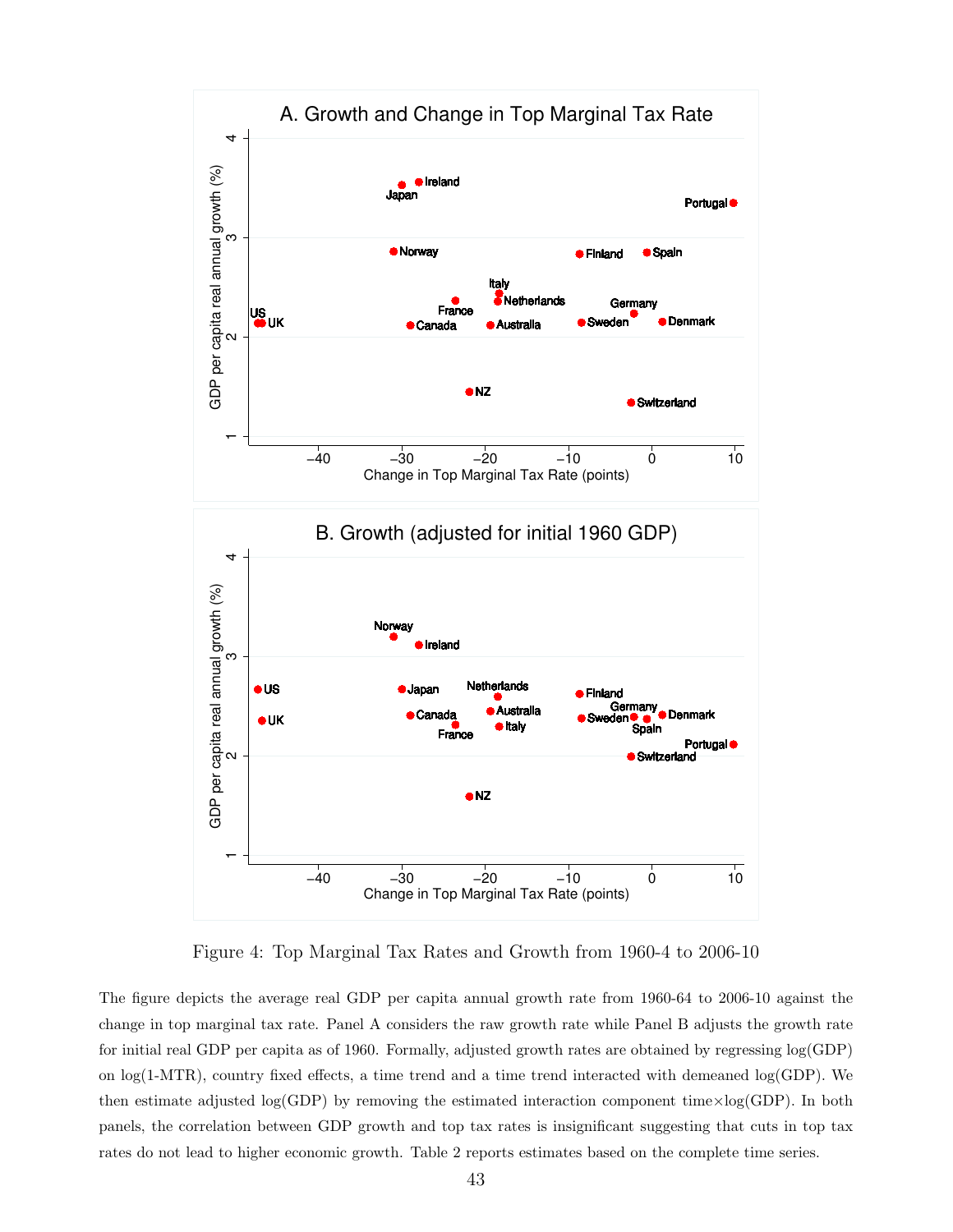

Figure 5: International CEO Pay and Top Tax Rates

Panel A depicts the average CEO pay (in millions of 2006 \$) from the Ferreira et al. (2012) dataset against the top individual income tax rate across 13 countries in 2006. Panel B controls for the following variables. (a) firm level variables: log of sales, Tobin's q, return on asset and stock return as well as their standard deviations, leverage, industry dummies. (b) CEO level variables: age of the CEO, age squared, tenure as CEO, and a dummy for college education. (c) governance variables: insider ownership, institutional ownership, the ratio of independent board directors, whether the CEO is also chairman of the board, the average number of board positions held by board members, the number of board members. We run a regression of log(CEO pay) on those (demeaned) control variables, and then plot the average of the residuals for each country. In both panels, the correlations between CEO pay and the top marginal tax rate is very strong. The implied elasticity of CEO pay with respect to the net-of-tax top rate is reported on each panel as well as in Table 4, columns (1) and (2).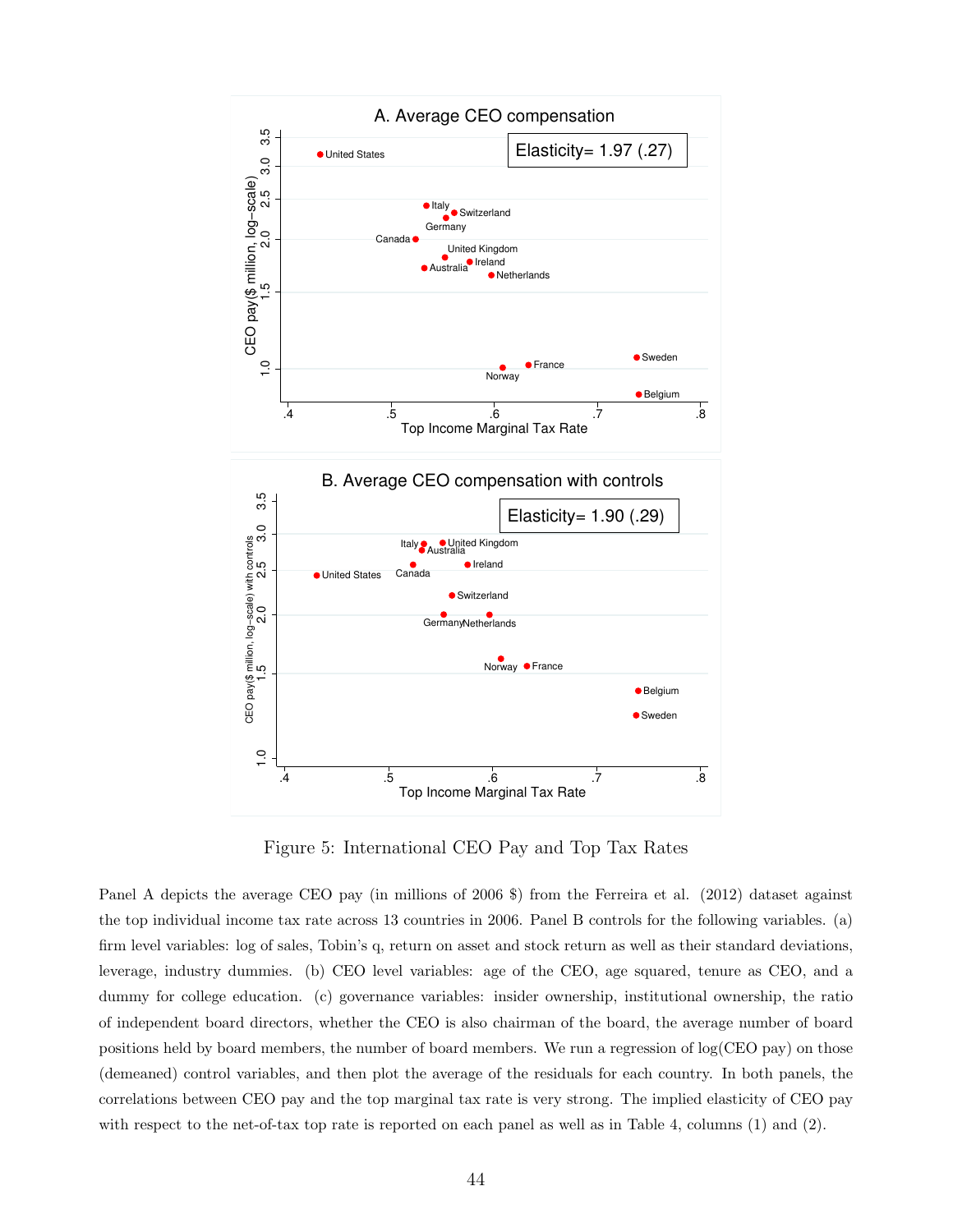|                                                                                                                      |        |                  | Income including  |
|----------------------------------------------------------------------------------------------------------------------|--------|------------------|-------------------|
|                                                                                                                      |        |                  | capital gains (to |
|                                                                                                                      |        | Income excluding | control for tax   |
|                                                                                                                      |        | capital gains    | avoidance)        |
|                                                                                                                      |        | (1)              | (2)               |
| A. 1975-1979 vs. 2004-2008 Comparison                                                                                |        |                  |                   |
| Top Marginal Tax Rate (MTR)                                                                                          | 1960-4 | 85%              | 85%               |
|                                                                                                                      | 2004-8 | 35%              | 35%               |
| Top 1% Income Share                                                                                                  | 1960-4 | 8.2%             | 10.2%             |
|                                                                                                                      | 2004-8 | 17.7%            | 21.8%             |
| <b>Elasticity estimate:</b>                                                                                          |        |                  |                   |
| $\Delta$ log (top 1% share) / $\Delta$ log (1-Top MTR)                                                               |        | 0.52             | 0.52              |
| B. Elasticity estimation (1913-2008): log(share) = $a + e^x \log(1-Top MTR) + c^x \lim e + \epsilon$                 |        |                  |                   |
| No time trend                                                                                                        |        | 0.25             | 0.26              |
|                                                                                                                      |        | (0.07)           | (0.06)            |
| Linear time trend                                                                                                    |        | 0.30             | 0.29              |
|                                                                                                                      |        | (0.06)           | (0.05)            |
| Number of observations                                                                                               |        | 96               | 96                |
| C. Effect of Top MTR on income growth (1913-2008): log(income) = $a + b^* \log(1 - Top MTR) + c^*$ time + $\epsilon$ |        |                  |                   |
| Top 1% real income                                                                                                   |        | 0.265            | 0.261             |
|                                                                                                                      |        | (0.047)          | (0.041)           |
| Bottom 99% real income                                                                                               |        | $-0.080$         | $-0.076$          |
|                                                                                                                      |        | (0.040)          | (0.039)           |
| Average real income                                                                                                  |        | $-0.027$         | $-0.027$          |
|                                                                                                                      |        | (0.018)          | (0.034)           |
| Number of observations                                                                                               |        | 96               | 96                |
|                                                                                                                      |        |                  |                   |

#### **Table 1: US Evidence on Top Income Elasticities**

Estimates from Panel A are obtained using series from Figure 1 (source is Piketty and Saez, 2003 for top income shares and Tax Policy Center for top marginal tax rate). If the surge in top income shares since 1960 is explained solely by the reduction in the top marginal tax rate, then the elasticity is large, around 0.5. The elasticity is the same for income excluding capital gains and income including capital gains. As capital gains are treated more favorably and are the main channel of avoidance for top incomes, this implies that tax avoidance plays no role in the surge of top incomes in the long-run.

Estimates from Panels B and C are obtained by time-series regressions over the period 1913-2008 (96 observations) and using standard errors from Newey-West with 8 lags. Panel B shows significant elasticities of top 1% income shares with respect to the netof-tax rate (using the top MTR). Elasticities are virtually the same when excluding or including capital gains and are robust to including a linear time trend in the regression. This shows that there is a strong link in the time-series between top income shares and top MTR as evidenced in Figure 1A.

Panel C shows that real income growth of top 1% is strongly related to the net-of-tax rate (using the top MTR), confirming the results of Panel B. Bottom 99% incomes are negatively related to the net-of-tax rate (using the top MTR) suggesting that top 1% income gains came at the expense of bottom 99% earners. Average incomes (including both the top 1% and bottom 99%) are not significantly related to the net-of-tax rate. Those results suggest that most of the elasticity of top incomes is due to bargaining effects and not real supply side effects.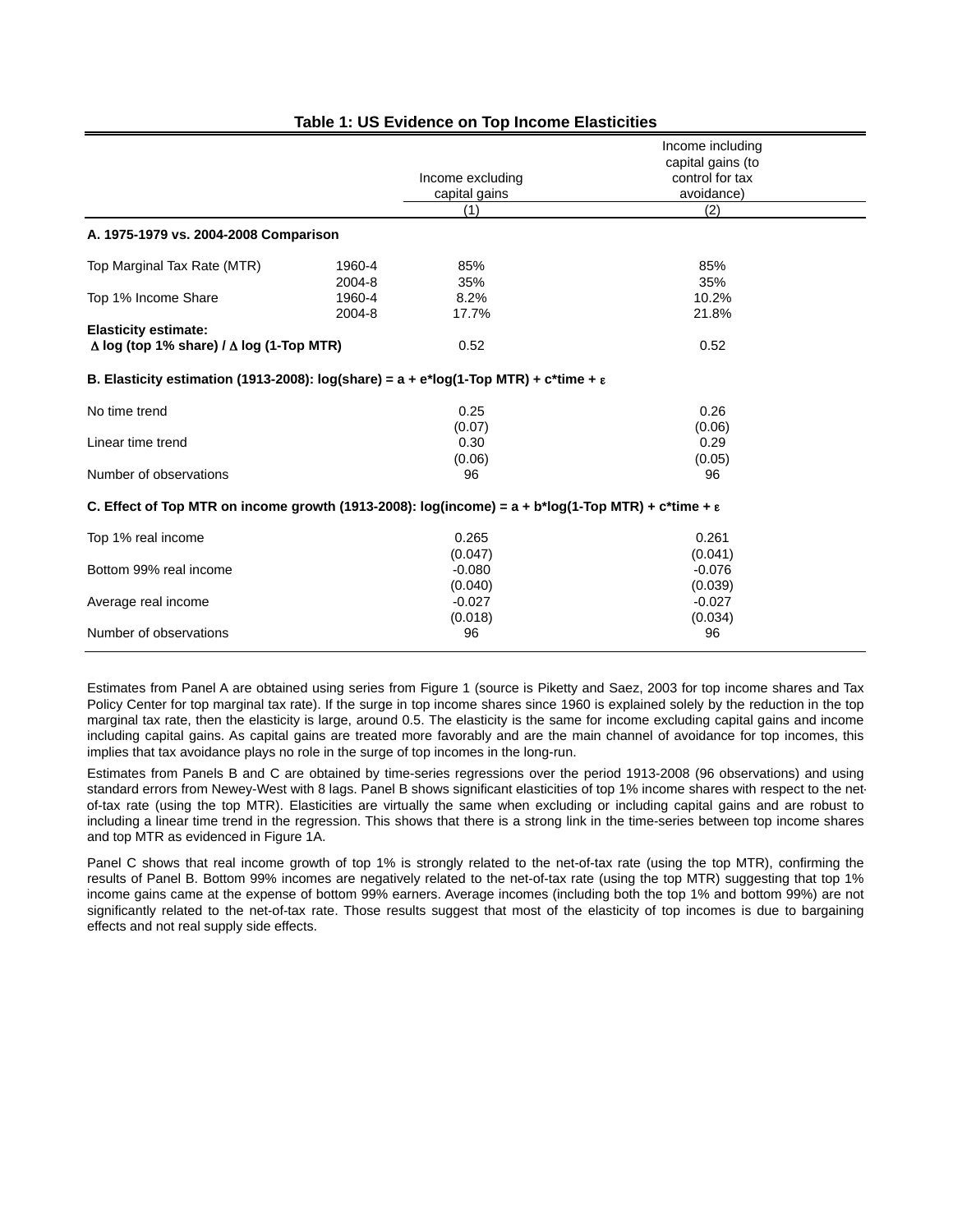|                                                                                                                                                              | All 18 countries and fixed periods |          |                               | Bootstrapping period and country<br>set |            |            |  |
|--------------------------------------------------------------------------------------------------------------------------------------------------------------|------------------------------------|----------|-------------------------------|-----------------------------------------|------------|------------|--|
|                                                                                                                                                              |                                    |          |                               |                                         | 5th        | 95th       |  |
|                                                                                                                                                              |                                    |          | 1960-2010 1960-1980 1981-2010 | Median                                  | percentile | percentile |  |
|                                                                                                                                                              | (1)                                | (2)      | (3)                           | (4)                                     | (5)        | (6)        |  |
| A. Effect of the Top Marginal Income Tax Rate on Top 1% Income Share<br>Regression: $log(Top 1% share) = a + e*log(1-Top MTR) + \varepsilon$                 |                                    |          |                               |                                         |            |            |  |
| No controls                                                                                                                                                  | 0.324                              | 0.163    | 0.803                         | 0.364                                   | 0.128      | 0.821      |  |
|                                                                                                                                                              | (0.034)                            | (0.039)  | (0.053)                       | (0.043)                                 | (0.085)    | (0.032)    |  |
| Time trend control                                                                                                                                           | 0.375                              | 0.182    | 0.656                         | 0.425                                   | 0.191      | 0.761      |  |
|                                                                                                                                                              | (0.042)                            | (0.030)  | (0.056)                       | (0.045)                                 | (0.091)    | (0.032)    |  |
| Country fixed effects                                                                                                                                        | 0.314                              | 0.007    | 0.626                         | 0.267                                   | 0.008      | 0.595      |  |
|                                                                                                                                                              | (0.025)                            | (0.039)  | (0.044)                       | (0.035)                                 | (0.070)    | (0.026)    |  |
| Number of observations                                                                                                                                       | 774                                | 292      | 482                           | 286                                     | 132        | 516        |  |
| B. Effect of the Top Marginal Income Tax Rate on real GDP per capita<br>Regression: log(real GDP per capita) = $a + b*log(1-Top MTR) + c*time + \varepsilon$ |                                    |          |                               |                                         |            |            |  |
| No country fixed effects                                                                                                                                     | $-0.064$                           | $-0.018$ | $-0.097$                      | 0.002                                   | $-0.214$   | 0.173      |  |
|                                                                                                                                                              | (0.033)                            | (0.041)  | (0.043)                       | (0.042)                                 | (0.080)    | (0.026)    |  |
| Country fixed effects                                                                                                                                        | $-0.029$                           | $-0.082$ | 0.037                         | $-0.004$                                | $-0.087$   | 0.071      |  |
|                                                                                                                                                              | (0.014)                            | (0.016)  | (0.019)                       | (0.016)                                 | (0.031)    | (0.011)    |  |
| Initial GDP per capita                                                                                                                                       | $-0.095$                           | $-0.025$ | $-0.023$                      | $-0.054$                                | $-0.149$   | 0.022      |  |
|                                                                                                                                                              | (0.019)                            | (0.016)  | (0.014)                       | (0.017)                                 | (0.030)    | (0.011)    |  |
| Initial GDP per capita, time*intial GDP per capita                                                                                                           | $-0.088$                           | 0.004    | $-0.037$                      | $-0.060$                                | $-0.160$   | 0.012      |  |
|                                                                                                                                                              | (0.017)                            | (0.011)  | (0.014)                       | (0.016)                                 | (0.030)    | (0.011)    |  |
| Country fixed effects, time*initial GDP per capita                                                                                                           | $-0.018$                           | 0.000    | 0.008                         | $-0.015$                                | $-0.069$   | 0.040      |  |
|                                                                                                                                                              | (0.011)                            | (0.014)  | (0.017)                       | (0.013)                                 | (0.031)    | (0.009)    |  |
| Number of observations                                                                                                                                       | 918                                | 378      | 540                           | 317                                     | 152        | 576        |  |

#### **Table 2: International Evidence on Top Income Elasticities**

Panel A presents regression elasticity estimates to the top 1% income share with respect to the net-of-tax top rate. Those estimates are obtained by regressing log(top 1% income share) on the log(1-top MTR). Columns (1)-(3) use the complete panel of top 1% income share series from the World Top Income Database for 18 OECD countries for three time periods: 1960 to 2010 in column (1), 1960 to 1980 in column (2), 1981 to 2010 in column (3). Estimates are not sensitive to the inclusion of a time trend or of country fixed effects. For the following 5 countries, the data start after 1960: Denmark (1980), Ireland (1975), Italy (1974), Portugal (1976), Spain (1981). For Switzerland, the data end in 1995 (they end in 2005 or after for all other countries).

Panel B presents regressions of the log real GDP per capita (2010 PPP) on the log net-of-tax rate. All regressions include a time trend to account for growth. Regressions include the same 18 OECD countries as in panel A for three time periods: 1960 to 2010 in column (1), 1960 to 1980 in column (2), 1981 to 2010 in column (3). In contrast to Panel A, the series are complete for all countries. The second regression include country fixed effects. The third regression includes initial GDP per capita. The fourth regression includes initial GDP per capita and the interaction of initial GDP per capita with a time trend (to capture catching up effects). The fifth regression includes country fixed effects and the interaction of initial GDP per capita with a time trend. Negative numbers imply that high top MTR lead to more growth (in contrast with the standard supply-side scenario). The effect of the top MTR on GDP per capita growth is small and insignificant when using the widest set of controls (last row).

Columns (4) to (6) perform a robustness check by repeating the same regression 500 times on 500 randomly selected samples. More precisely, we randomly select a time period (with a minimum of 17 years, i.e., 1/3 of our 51 year span) common to all countries, a subset of countries (between 6 and 18, i.e., at least 1/3 of our sample). We then compute the 500 coefficients and their standard deviations and report the median (column 4), 5th percentile (column 5), and 95th percentile (column 6). In Panel A, all estimates are positive (highly significant for the median and 95th percentile and mostly insignificant for the 5th percentile but still positive), implying that the correlation between top tax rates and top income shares is robust. In panel B, median estimates are either negative or insignificant. 5th percentile estimates are always negative, while 95th percentile estimate are positive. Overall, there is no systematic evidence that GDP growth is related to top tax rates.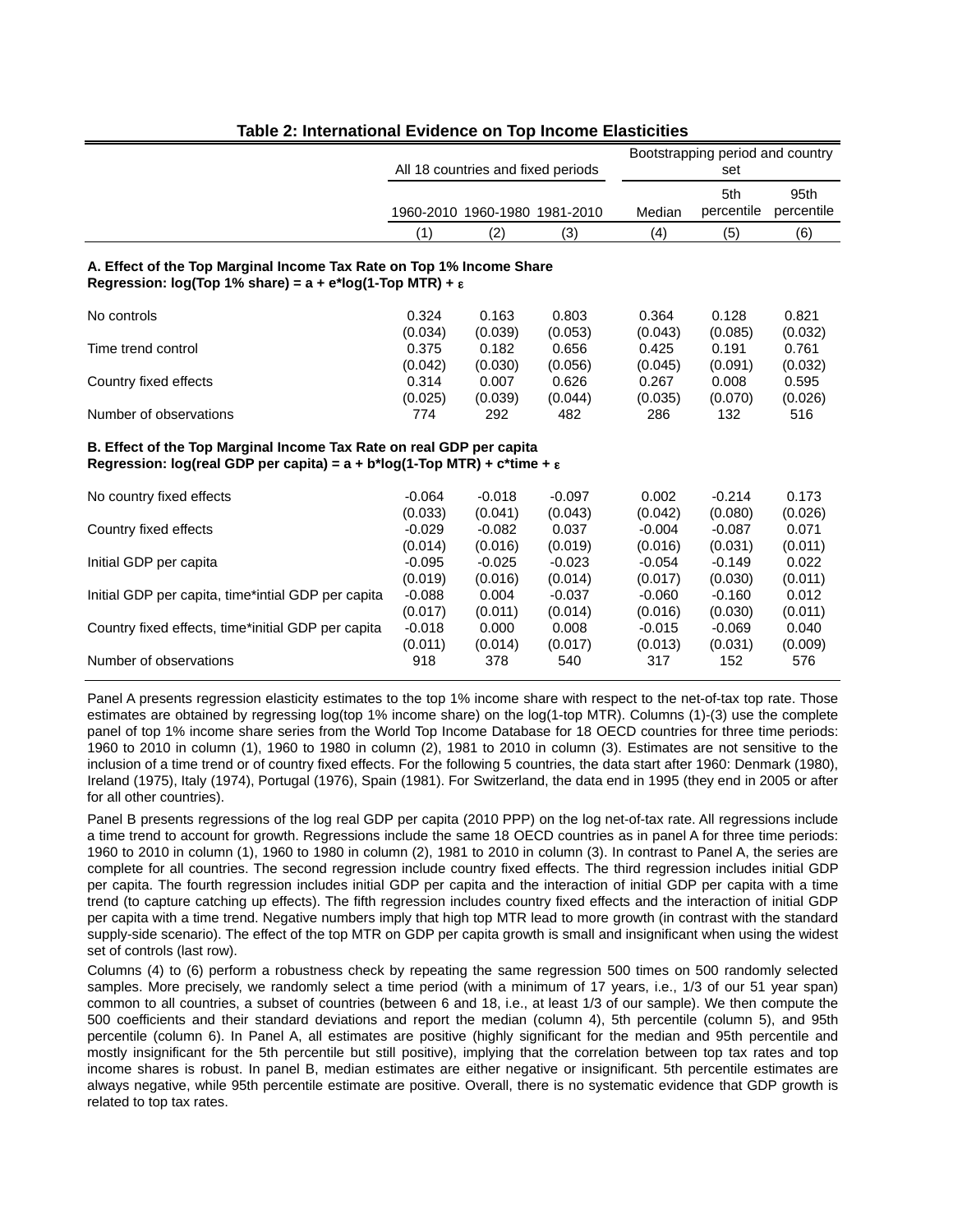#### **Table 3: US CEO Pay Evidence, 1970-2010**

| Firm performance measure                                                         | Log(net income)      |                      |                                       | Log(stock-market value) |                      |                                            |
|----------------------------------------------------------------------------------|----------------------|----------------------|---------------------------------------|-------------------------|----------------------|--------------------------------------------|
| <b>Outcome (LHS variable)</b>                                                    | Log(CEO<br>pay)      | Log(CEO)<br>pay)     | Log(industry<br>level workers<br>pay) | Log(CEO<br>pay)         | Log(CEO<br>pay)      | Log(industry<br>level workers<br>pay)      |
| OLS vs. IV                                                                       | <b>OLS</b>           | Industry luck<br>IV. | Industry level<br>OLS<br>regression   | <b>OLS</b>              | Industry luck<br>IV  | Industry level<br><b>OLS</b><br>regression |
|                                                                                  | (1)                  | (2)                  | (3)                                   | (4)                     | (5)                  | (6)                                        |
| A. Effect of firm performance on log-pay in high-top tax rate period (1970-1986) |                      |                      |                                       |                         |                      |                                            |
| Firm performance (RHS variable)                                                  | $0.23***$<br>(0.013) | $0.34***$<br>(0.072) | 0.00<br>(0.010)                       | $0.28***$<br>(0.022)    | $0.22*$<br>(0.123)   | 0.00<br>(0.015)                            |
| Number of observations                                                           | 8,632                | 8,503                | 890                                   | 9,005                   | 8,865                | 898                                        |
| B. Effect of firm performance on log-pay in low-top tax rate period (1987-2010)  |                      |                      |                                       |                         |                      |                                            |
| Firm performance (RHS variable)                                                  | $0.27***$<br>(0.012) | $0.70***$<br>(0.148) | $-0.02$<br>(0.020)                    | $0.37***$<br>(0.021)    | $0.95***$<br>(0.309) | $-0.02$<br>(0.023)                         |
| Number of observations                                                           | 14,914               | 14,697               | 1,422                                 | 17,775                  | 17,593               | 1,443                                      |
| C. Test for difference between low- and high- top tax rate periods               |                      |                      |                                       |                         |                      |                                            |
| Difference Panel B - Panel A<br>p-value of difference                            | $0.04***$<br>0.01    | $0.36*$<br>0.06      | $-0.019$<br>0.440                     | $0.09***$<br>0.00       | $0.72**$<br>0.05     | $-0.023$<br>0.46                           |

Notes: The table uses micro-level CEO pay data for the United States from 1970 to 2010 by combining the Forbes 800 CEO data from 1970 to 1991 and the Execucomp CEO data for 1992 to 2010. See Appendix A.2 for details on data sources and variables construction. In columns (1), (2), (4) and (5), we consider total CEO pay including salaries, bonuses, and equity pay (stock-options and stock grants). In columns (3) and (6), we consider the log of the average annual wages and salaries per full time employee at 2-digit SIC level industry level from National Accounts.

The performance measure for the firm is the log of net income in columns (1)-(2) and log of shareholder wealth (defined as log of market value capitalization) in columns (4)-(5). Columns (1)-(2) exclude firms with negative net income. In the IV luck regressions in columns (2) and (5), the performance measure is instrumented with the asset-weighted mean industry performance at the 2 digit SIC level, excluding the firm itself. In columns (3) and (6), the right-hand-side variable in the industry wide (2-digit SIC level) average performance of firms in our sample. Regressions (1), (2), (4), (5) include year and firm fixed effects and a quadratic in CEO age, tenure and tenure as a CEO. Regressions (3) and (6) include year and industry fixed effects. Standard errors reported in parenthesis are clustered at the firm level in columns (1), (2), (4), (5) and the industry level in columns (3) and (6).

Panel A reports regressions based on the 1970-1986 period (when top tax rates were at or above 50%) while Panel B reports results based on the 1987-2010 period (top tax rates below 40%). Panel C tests for the significance of the difference in the coefficients between the 1970-1986 and 1987-2010 periods using an F-test (for OLS) and a chi-squared test (for IV). We report the p-values of the test.

The results highlight two points. First, there is pay for luck among CEOs, as CEOs are rewarded for industry wide performance. This cannot be due to an increase in the human capital value of CEOs during times when the industry performs well since workers' wages do not exhibit any pay for luck. Second, pay for luck has increased in the more recent period since 1987 when top tax rates are lower. In contrast, the sensitivity of workers' wages to industry performance does not seem to have been affected by the change in top tax rates. This is consistent with our bargaining model: CEOs bargain in order to be rewarded for luck and the attractiveness of such rent-seeking increases when top tax rates are lower.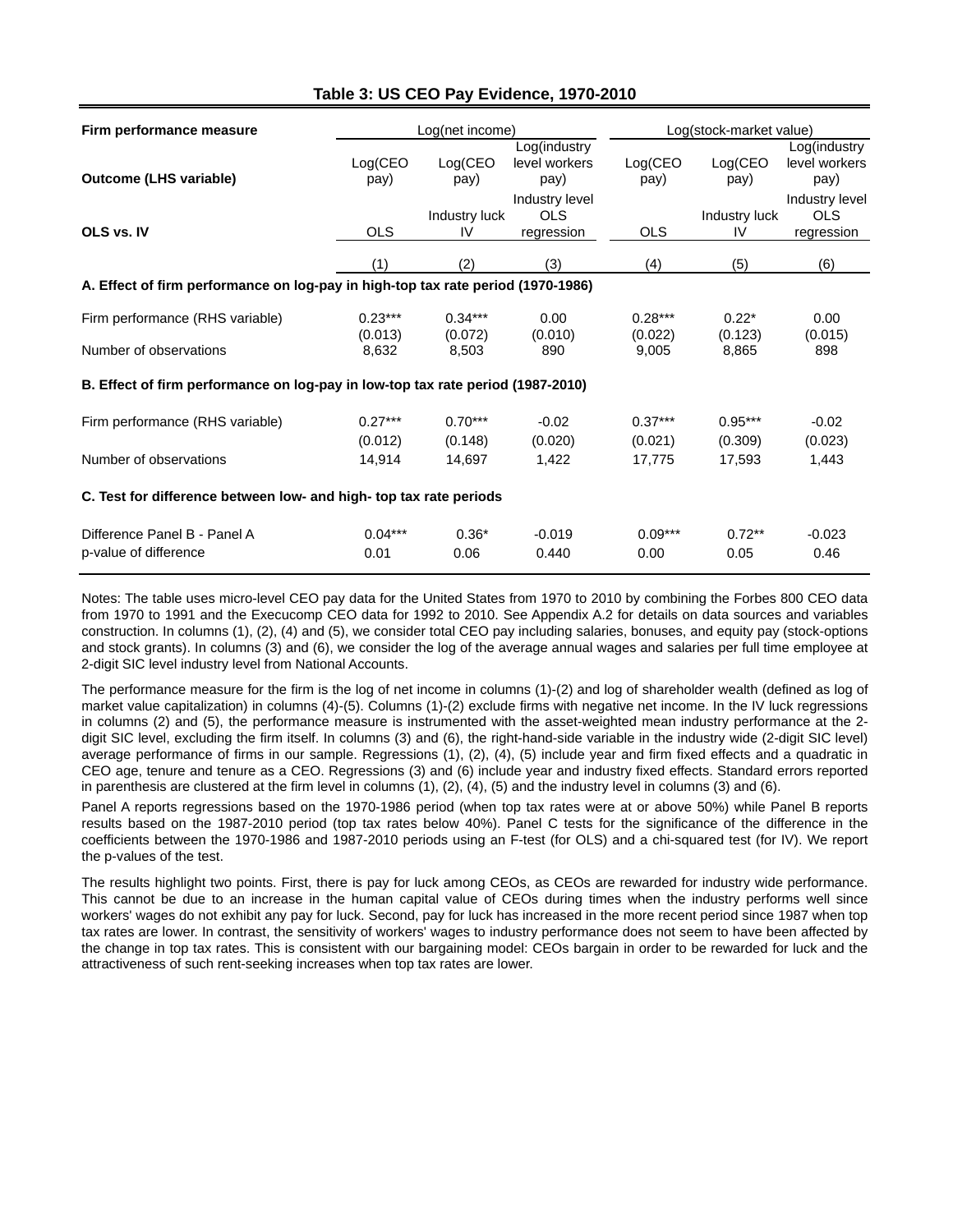| <b>Outcome (LHS variable)</b>                | Log(CEO<br>pay)     | Log(CEO)<br>pay)     | Log(CEO<br>pay)       | Log(CEO<br>pay)       | Log(CEO<br>salary) | Log(CEO<br>bonus and<br>equity pay) |
|----------------------------------------------|---------------------|----------------------|-----------------------|-----------------------|--------------------|-------------------------------------|
|                                              | (1)                 | (2)                  | (3)                   | (4)                   | (5)                | (6)                                 |
| <b>Explanatory variables (RHS variables)</b> |                     |                      |                       |                       |                    |                                     |
| $log(1-Top MTR)$                             | $1.97***$<br>(0.27) | $1.90***$<br>(0.286) | $1.92***$<br>(0.336)  | $1.90***$<br>(0.328)  | $0.35*$<br>(0.189) | 4.68***<br>(0.782)                  |
| Governance index                             |                     |                      | $-0.10***$<br>(0.020) | $-0.19***$<br>(0.038) | $-0.02$<br>(0.072) | $-0.26$<br>(0.201)                  |
| log(1-Top MTR)*Governance index              |                     |                      |                       | $-0.13**$<br>(0.057)  | 0.06<br>(0.089)    | $-0.03$<br>(0.281)                  |
| Firm and CEO controls                        | no                  | yes                  | yes                   | yes                   | yes                | yes                                 |
| Number of observations                       | 2,959               | 2,844                | 2,711                 | 2,711                 | 2,691              | 2,711                               |

**Table 4: International CEO Pay Evidence**

This table uses the international CEO pay micro-data from Ferreira et al. (2012) (excluding South-Africa). All variables are for year 2006 and include 14 OECD countries (see Figure 5). We regress log(CEO pay) on log(1-Top MTR) in columns (1) and (2). In column (3), we add a firm governance index (normalized to have zero mean and standard deviation equal to one). The governance index combines the following five governance measures: insider ownership, institutional ownership, the ratio of independent board directors, whether the CEO is also chairman of the board, the average number of board positions held by board members. In columns (4)-(6), we add the interaction of log(1-MTR) and governance. Columns (1)- (4) use total CEO pay. Column (5) uses only the salary component of pay while column (6) uses CEO pay excluding the salary component (those other forms of pay are primarily bonuses and equity related pay such as stock grants and stock options). Column (1) does not add any control variables. Columns (2)-(6) control for the following variables: (a) firm level variables: log of sales, Tobin's q, stock return as well as its standard deviation, leverage, and industry dummies. (b) CEO level variables: age of the CEO, age squared, tenure as CEO, and a dummy for college education. Detailed data definition and sources are in Appendix A.3. Standard errors, clustered by country are in parenthesis. All regressions show a strong link between log(1-Top MTR) and log(CEO pay). This link is particularly strong for non-salary compensation. Importantly, the link is not affected for firm level controls (including firm performance) suggesting that the link is not due to observable CEO performance. The link between log(1-Top MTR) and log(CEO pay) is stronger in firms with poorer governance.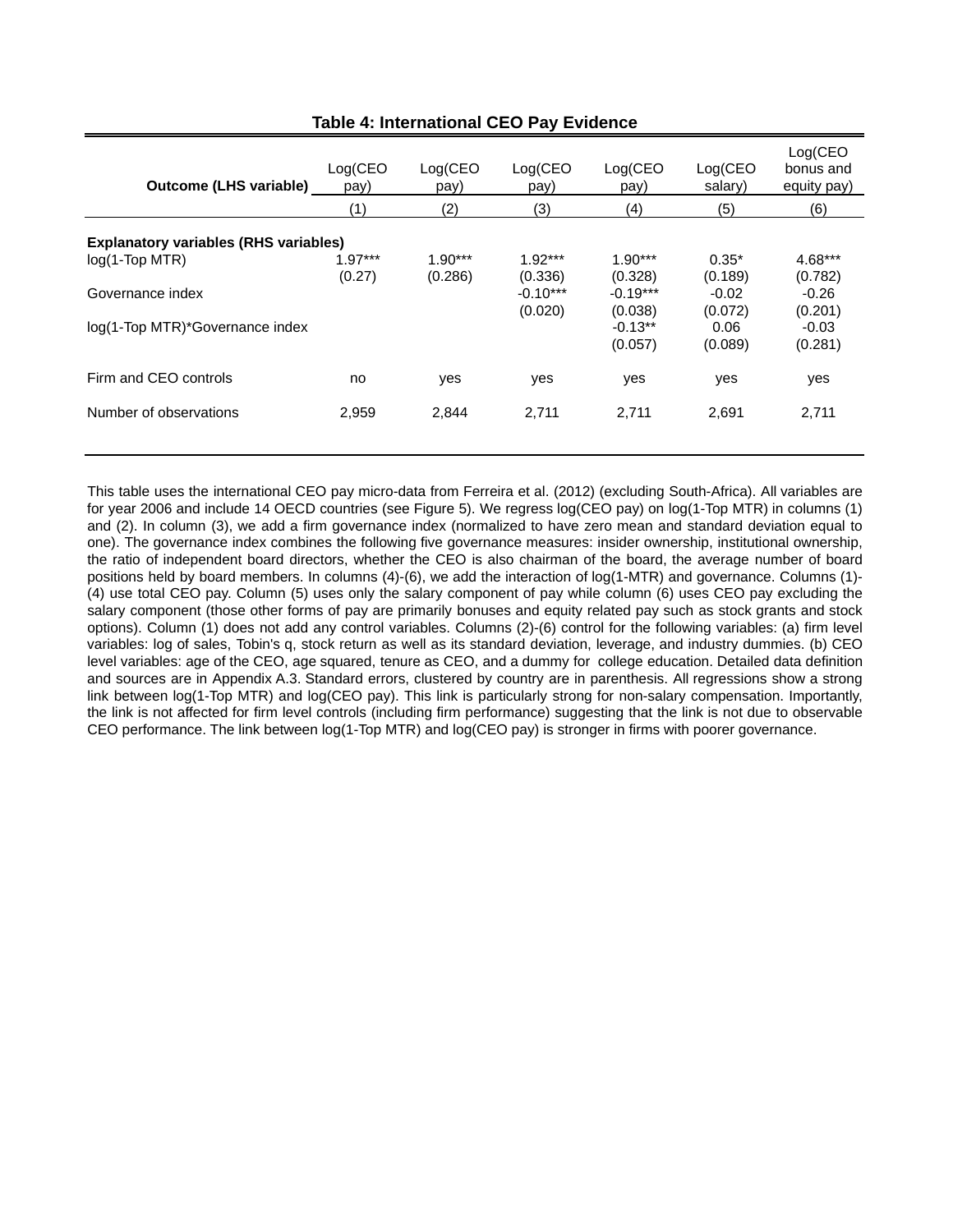

| $e_2 =$ | 0.0 | $e_2 = 0.3$                                                        | $e_2 = 0.1$ |     | $e_2 =$ | 0.0 |
|---------|-----|--------------------------------------------------------------------|-------------|-----|---------|-----|
| $e_3 =$ | 0.0 | $e_3 = 0.0$                                                        | $e_3 = 0.0$ |     | $e_3 =$ | 0.3 |
|         |     |                                                                    |             |     |         |     |
|         |     | Optimal top tax rate $\tau^* = (1 + \tan_2 + \tan_3)/(1 + \tan_3)$ |             |     |         |     |
|         |     | Pareto coeffient $a =$                                             |             | 1.5 |         |     |
|         |     | Alternative tax rate $t =$                                         |             | 20% |         |     |

 $e_1 = 0.5$  e<sub>1</sub> = 0.2 e<sub>1</sub> = 0.2 e<sub>1</sub> = 0.2

 (b) after base broadening

 (a) current narrow tax base

| Scenario 1 |     | Scenario 2      |                 |  | Scenario 3 |
|------------|-----|-----------------|-----------------|--|------------|
|            |     | (a) $e_2 = 0.3$ | (b) $e_2 = 0.1$ |  |            |
|            | 57% | $T^* = 62 \%$   | $T^* = 71 \%$   |  | 83%        |

This table presents optimal top tax rates in the case where the overall elasticity of reported taxable income is  $e=0.5$  in three scenarios depending on how this total elasticity breaks down into the standard labor supply elasticity  $(e_1)$ , the tax avoidance elasticity (e<sub>2</sub>), the compensation bargaining elasticity (e<sub>3</sub>). In scenario 1, the only elasticity is e<sub>1</sub>. In scenario 2, both  $e_1$  and  $e_2$  are present, income shifted away from the regular tax is assumed to be taxed at rate t=20%. Scenario 2a considers the case of the current narrow base with avoidance opportunities and scenario 2b considers the case where the base is first broadened so that  $e_2$  falls to 0.1 (end hence e falls to 0.3). In scenario 3, both  $e_1$  and  $e_3$  are present. In all cases, top tax rates are set to maximize tax revenue raised from top bracket earners.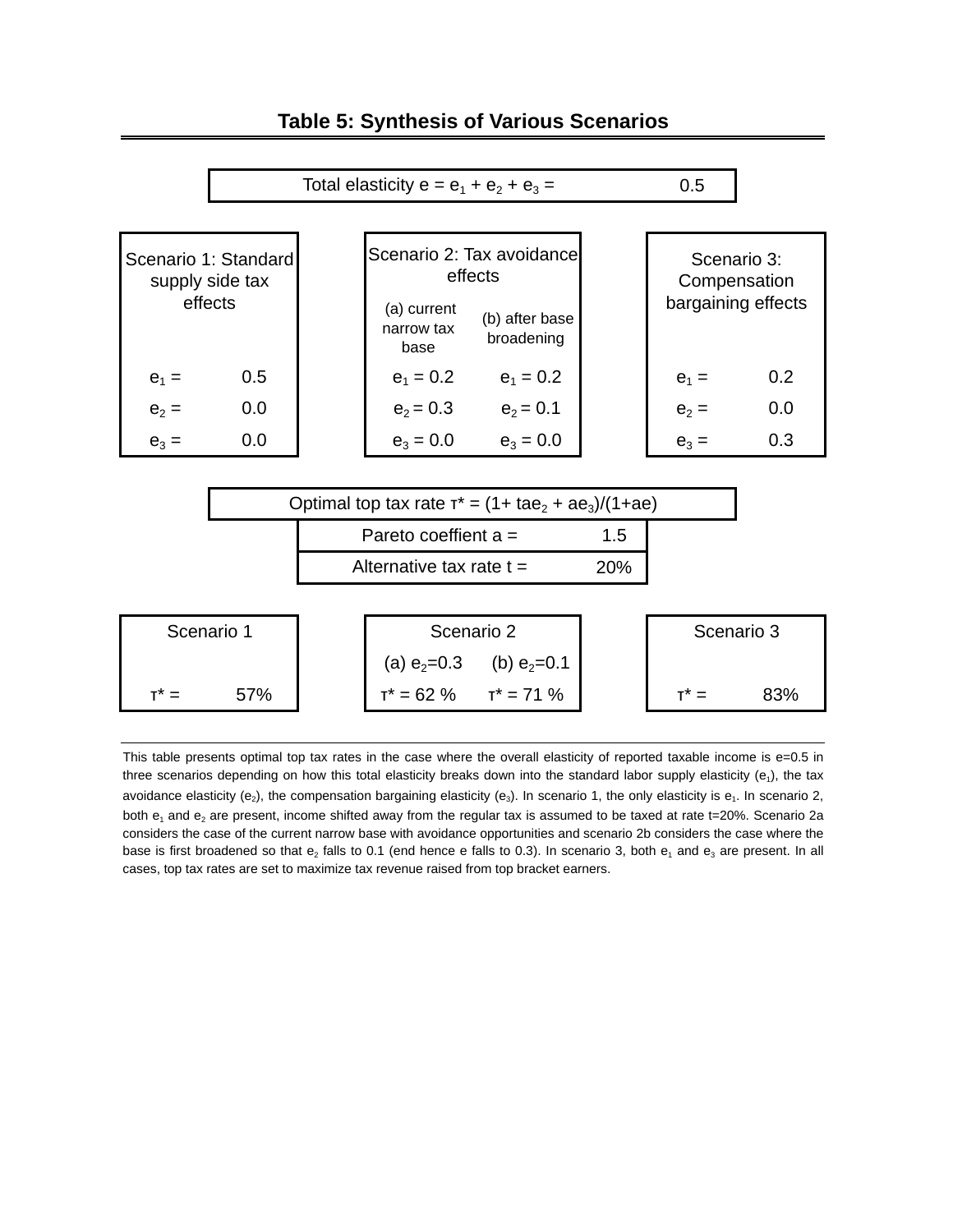# Web Appendix of

## Optimal Taxation of Top Labor Incomes: A Tale of Three Elasticities

Thomas Piketty, Emmanuel Saez, and Stefanie Stantcheva

### A.1 Bargaining Theory with Non Uniform External Effects

We show here that the assumption that bargaining spillover effects are uniformly distributed can be relaxed in an optimal tax model with a discrete set of occupations. We consider the discrete number of occupations version of the Mirrlees model developed by Piketty (1997) (see Piketty and Saez, 2013 for a detailed presentation).

There are  $N + 1$  occupations with marginal product  $y_0 < y_1 < y_2 < ... < y_N$ . Occupations  $0, \ldots, N-1$  are production workers requiring increasing skills, while occupation N represents managers. Actual pay in each occupation is denoted by  $z_0 < z_1 < ... < z_N$ . Actual pay may differ from marginal product because of bargaining effects. We assume that only managers can bargain for higher pay (no other occupation can), but the extra pay of managers extracted through bargaining effects can come at the expense of any other occupation in a fully general way. After-tax disposable incomes in each occupation are denoted by  $c_0 < ... < c_N$ .

To mimic the intensive behavioral response of the standard Mirrlees model (see Saez, 2002, appendix for a detailed presentation), we assume that the population (normalized to be of measure one) is partitioned into N types with fractions  $p_1, ..., p_N$  so that  $p_1 + ... + p_N = 1$ .

An individual i of type  $n < N$  with effort cost parameter  $\theta_i$  can get into occupation n if she exerts effort at cost  $\theta_i$ , otherwise she is in occupation  $n-1$  (at no effort cost). We assume quasi-linear utilities for production workers  $u = c - \theta \cdot l$  where  $l = 0, 1$  is a dummy variable denoting effort choice. Individual i of type  $n < N$  exerts effort and works in occupation n if and only if  $\theta_i \leq c_n - c_{n-1}$ . We assume that  $\theta_i$  has distribution  $P_n(\theta_i)$  among type *n* individuals. For  $n < N$ , the fraction of type n individuals working in occupation n is  $P_n(c_n - c_{n-1})$ .

We define the marginal tax rate  $\tau_n$  on the transition from occupation  $n-1$  to occupation n by  $(1 - \tau_n)(z_n - z_{n-1}) = c_n - c_{n-1}$  for  $n = 1, ..., N$ .

An individual of type N can either put no effort and work in occupation  $N-1$  or exert effort at cost  $\theta_i$  and work in occupation N, i.e., become a manager. When in occupation N, the individual can put extra-bargaining effort  $\eta$  (at increasing and convex cost  $k(\eta)$ ) to increase her compensation relative to adjacent occupation  $N-1$ , i.e., we assume that  $z_N - z_{N-1} = \eta(y_N - z_N)$  $y_{N-1}$ ). When  $\eta = 1$ , managers are paid their true marginal product (relative to occupation  $N-1$ ). The utility of type N individuals is therefore  $u_i = c - l \cdot [\theta_i + k(\eta)]$ .

Conditional on being a manager,  $\eta$  is chosen to maximize  $c_N - k(\eta) = c_{N-1} + \eta(1-\tau_N)(y_N - \eta)$  $y_{N-1}$ ) –  $k(\eta)$  taking  $c_{N-1}, y_{N-1}, y_N, \tau_N$  as given. This leads to first order condition  $k'(\eta^*)$  =  $(1-\tau_N)(y_N-y_{N-1})$  so that  $\eta^*$  increases with  $y_{N-1}-y_N$  and with  $1-\tau_N$ . The individual of type N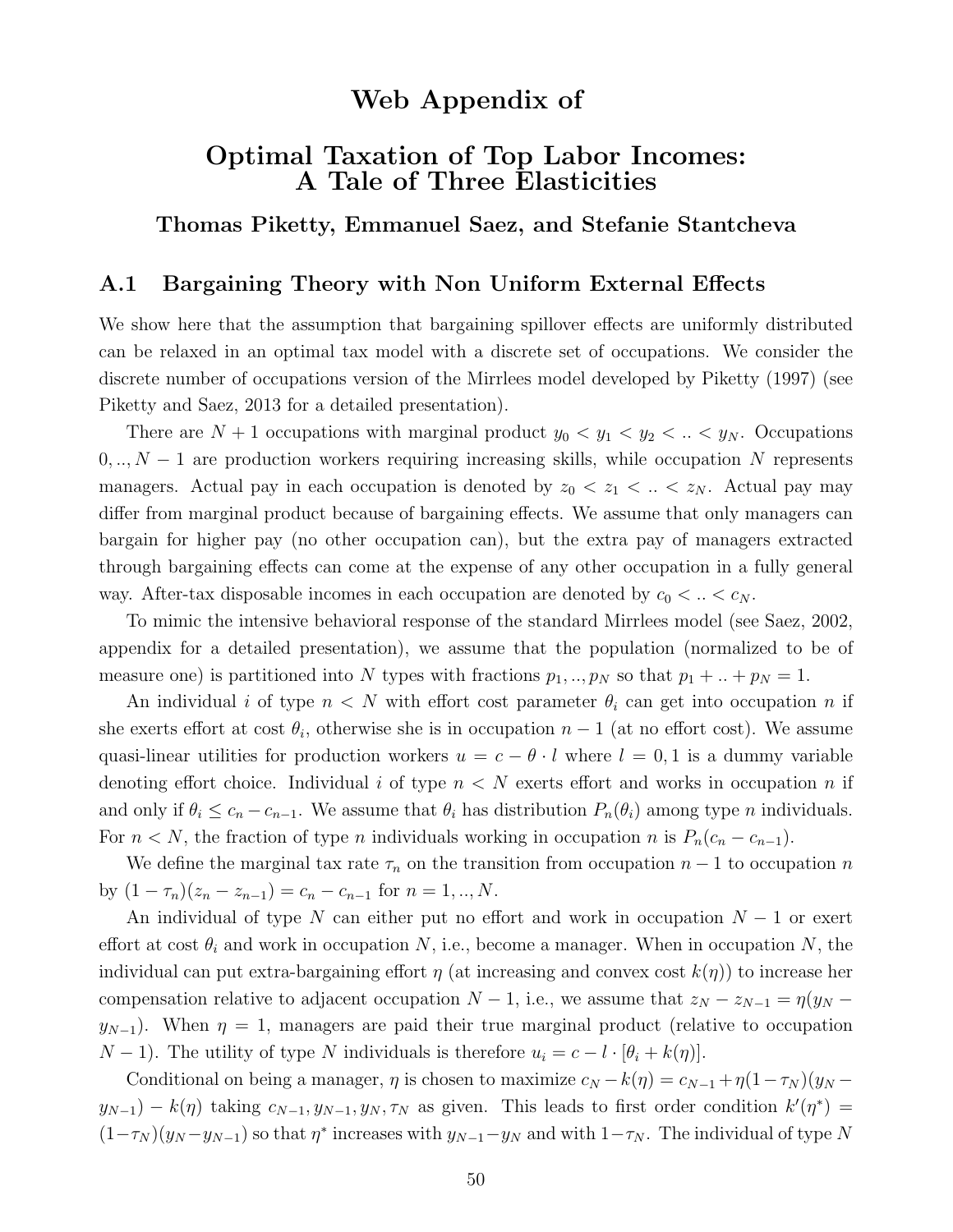with cost of productive effort  $\theta_i$  decides to become a manager if and only if  $c_{N-1} \leq c_N - \theta_i - k(\eta^*),$ i.e., if and only if  $\theta_i \leq \eta^*(1-\tau_N)(y_N-y_{N-1})-k(\eta^*)$ . The fraction of type N individuals working in occupation N is  $P_N(\eta^*(1 - \tau_N)(y_N - y_{N-1}) - k(\eta^*))$ .

We denote by  $h_n$  the fraction of individuals in occupation n in general equilibrium. Given the structure of the model, for  $n < N - 1$ ,  $h_n$  is a function of  $c_n - c_{n-1}$  and  $c_{n+1} - c_n$ . For the top occupation, we have  $h_N = p_N P_N (\eta^*(1 - \tau_N)(y_N - y_{N-1}) - k(\eta^*))$ .

Finally, we assume that the spillover effect of bargaining pay extracted by managers is shared across the different occupations  $0, ..., N-1$  in any arbitrary way that satisfies the global resource constraint  $\sum_n h_n y_n = \sum_n h_n z_n$ .

The government chooses  $(c_0, \tau_1, ..., \tau_N)$  to maximize a standard social welfare function of the form  $W = \int_i G(u_i) d\nu(i)$  with  $G(.)$  increasing and concave subject to a resource constraint  $\sum_{n=0}^{N} h_n \cdot (z_n - c_n) \geq T_0$  (where  $T_0$  is an exogenous government spending requirement).

First, let us note that choosing  $(c_0, \tau_1, ..., \tau_N)$  is equivalent to choosing  $(c_0, ..., c_{N-1}, \tau_N)$ . This is because there is no bargaining choice in occupations  $0, \ldots, N-1$ , and hence behavioral responses depends solely on  $c_0, \ldots, c_{N-1}$ . In contrast, if the government could choose  $c_N$  directly, it could entirely eliminate bargaining issues (as  $\eta$  could not increase disposable income  $c_N$ ). Therefore, we assume instead that the government chooses  $\tau_N$  which leaves scope for bargaining.

Second, let us therefore derive the optimal  $\tau_N$  taking  $c_0, \ldots, c_{N-1}$  as fixed and considering a small change  $d\tau_N$ . This implies that, although  $d\tau_N$  might change bargaining and affect lower earnings  $z_0, \ldots, z_{N-1}$  through the bargaining spillovers, the government adjusts  $\tau_1, \ldots, \tau_{N-1}$  to keep  $c_0, \ldots, c_{N-1}$  constant. As a result, neither the utility nor the labor supply choices of individuals of types  $1, ..., N-1$  are affected.

As in the main text, we assume that occupation N has zero social marginal welfare weight so  $\tau_N$  is chosen to maximize tax revenue and hence  $d\tau_N$  has zero effect on revenue at the optimum,<sup>54</sup>

$$
0 = d\left[\sum_{n=0}^{N} h_n \cdot (z_n - c_n)\right] = -h_N d c_N + dh_{N-1}[z_{N-1} - c_{N-1}] + dh_N[z_N - c_N] + \sum_{n=0}^{N} h_n d z_n. \tag{A1}
$$

The second expression is obtained because  $c_0, \ldots, c_{N-1}$  stay constant and (hence) labor supply happens only between occupations  $N-1$  and N so that  $h_0, ..., h_{N-2}$  stay constant. Naturally  $dh_{N-1} + dh_N = 0$ . Note that  $\sum_n h_n z_n = \sum_n h_n y_n$  and hence (as  $y_0, \ldots, y_N$  are fixed),

$$
\sum_{n=0}^{N} h_n dz_n + dh_N[z_N - z_{N-1}] = dh_N[y_N - y_{N-1}], \text{ i.e.,}
$$

$$
\sum_{n=0}^{N} h_n dz_n = dh_N[z_N - z_{N-1}] \left(\frac{1}{\eta^*} - 1\right),
$$

using the fact that  $z_N - z_{N-1} = \eta^* [y_N - y_{N-1}]$ . As  $c_N = c_{N-1} + \eta^* (1 - \tau_N)(y_N - y_{N-1})$ , we have  $dc_N = -d\tau_N[z_N - z_{N-1}] + d\eta^*(1 - \tau_N)(y_N - y_{N-1})$ . Finally denoting  $\Delta z = z_N - z_{N-1}$  and

<sup>54</sup>As in the main text, the extension to a positive weight is straightforward.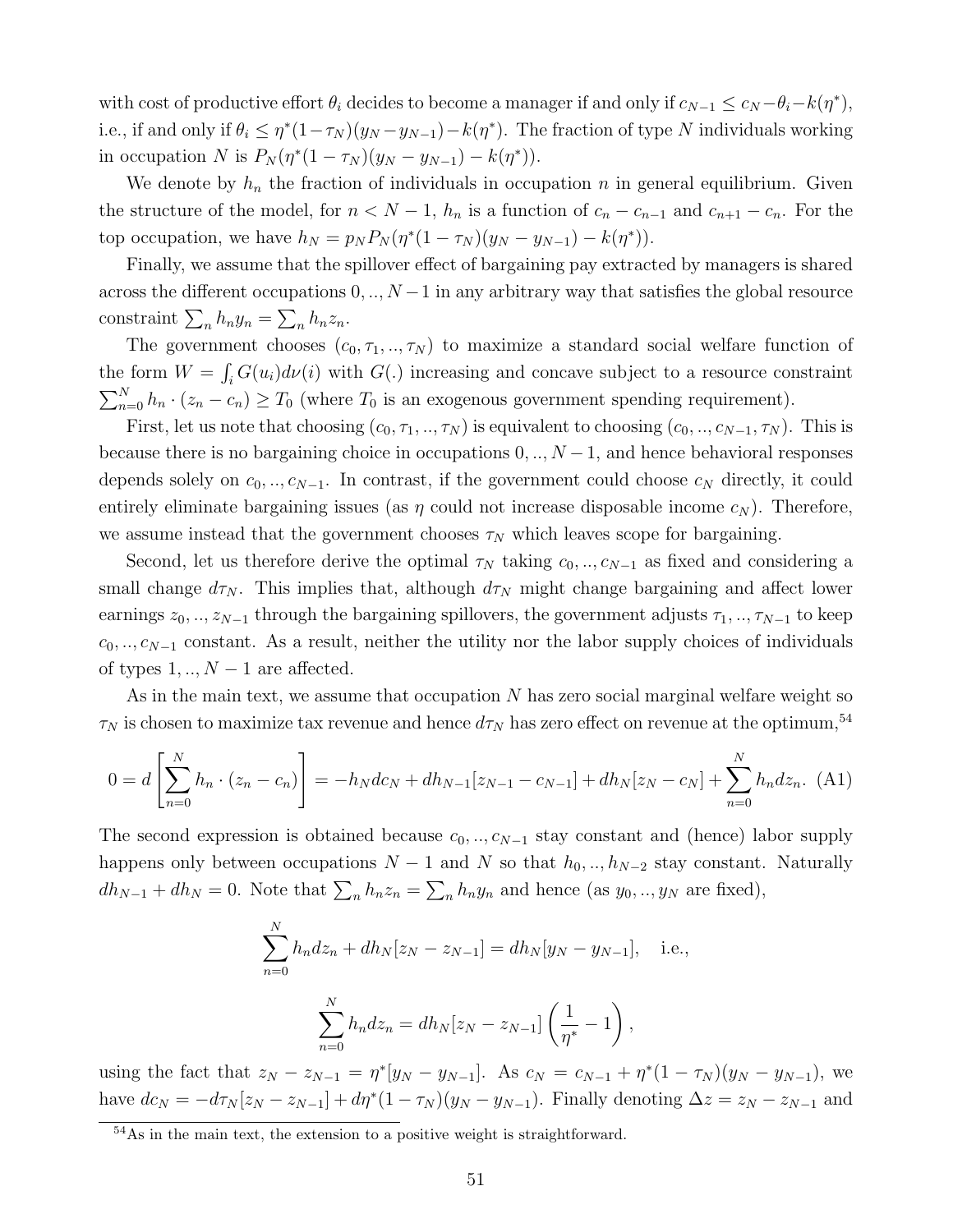noting that  $c_N - c_{N-1} = (1 - \tau_N) \Delta z$ , we can rewrite (A1) as

$$
0 = h_N d\tau_N \Delta z - \frac{d\eta^*}{\eta^*} h_N (1 - \tau_N) \Delta z + dh_N \tau_N \Delta z + dh_N \Delta z \left(\frac{1}{\eta^*} - 1\right). \tag{A2}
$$

The first term is the mechanical fiscal effect (absent any behavioral response), the second term is the behavioral bargaining effect response, the third term is the behavioral labor supply response, the last term is the spillover bargaining effect. We can define the elasticities:

$$
\varepsilon_1 = \frac{1 - \tau_N}{h_N} \frac{dh_N}{d(1 - \tau_N)}, \quad \varepsilon_\eta = \frac{1 - \tau_N}{\Delta z} \frac{d\Delta z}{d(1 - \tau_N)} = \frac{1 - \tau_N}{\eta^*} \frac{d\eta^*}{d(1 - \tau_N)} \quad \text{and} \quad \varepsilon = \varepsilon_1 + \varepsilon_\eta
$$

 $\varepsilon_1$  captures the real labor supply response (occupation changes) while  $\varepsilon_\eta$  captures the bargaining elasticity (changes in compensation on the job).  $\varepsilon$  is the total elasticity of top earners including both labor supply and bargaining responses. Dividing (A2) by  $h_N \Delta z d\tau_N$ , we can then rewrite the first order condition on as:

$$
0 = 1 + \varepsilon_{\eta} - \frac{\tau_N}{1 - \tau_N} \varepsilon_1 - \frac{\varepsilon_1}{1 - \tau_N} \left( \frac{1}{\eta^*} - 1 \right),
$$

which can be re-arranged into the following optimal formula:

$$
\tau_N = 1 - \frac{\varepsilon_1/\eta^*}{1+\varepsilon}.\tag{A3}
$$

We can show that this formula is the discrete model equivalent to the main text formula (7). As discussed in Saez (2002) appendix, in the continuous model, the elasticities are defined for total earnings z instead of marginal earnings  $\Delta z$ . Therefore, the continuous elasticity e is related to the discrete model elasticity  $\varepsilon$  by  $\varepsilon \cdot \Delta z = e \cdot z$ , i.e.,  $\varepsilon = e \cdot z/\Delta z = a \cdot e$  with  $a = z/\Delta z$  the Pareto parameter of the top tail. Similarly, for the real labor supply response, we have  $\varepsilon_1 = e_1 \cdot \frac{y}{\Delta y} = e_1 \cdot \frac{z}{\Delta}$  $\frac{z}{\Delta z} \cdot \frac{y}{z}$  $\frac{y}{z} \cdot \eta^*$  so that  $\varepsilon_1/\eta^* = a(y/z)e_1$ . This allows to rewrite (A3) as  $\tau = 1 - a(y/z)e_1/(1 + ae)$  exactly as the first formula (7) in the main text. In the main text, we define  $e_3 = e - \frac{e_1}{\eta} = \frac{\varepsilon - \varepsilon_1}{\eta}$  which allows to rewrite (A3) as  $\tau = \frac{(1 + ae_3)}{(1 + ae)}$ exactly as in the second formula (7) in the main text.

The key reason why the formula is unchanged (relative to the main text case where bargaining comes at the expense of everybody uniformly) is because the government can adjust the nonlinear tax to fully absorb any change in compensation due to the bargaining externality. This is possible in the discrete model with arbitrary bargaining externalities because there is no direct bargaining among lower level occupations.

Whenever an occupation  $n$  can do direct bargaining (as in the top occupation of the model just analyzed), the government cannot control  $c_n$  directly, and it is no longer possible for the government to fully offset an external bargaining effect on this occupation. Therefore, our simple formula carries over more generally in situations where the extra pay  $z_n - z_{n-1}$  for all occupations  $n$  who can bargain for pay is never affected by bargaining externalities, i.e., the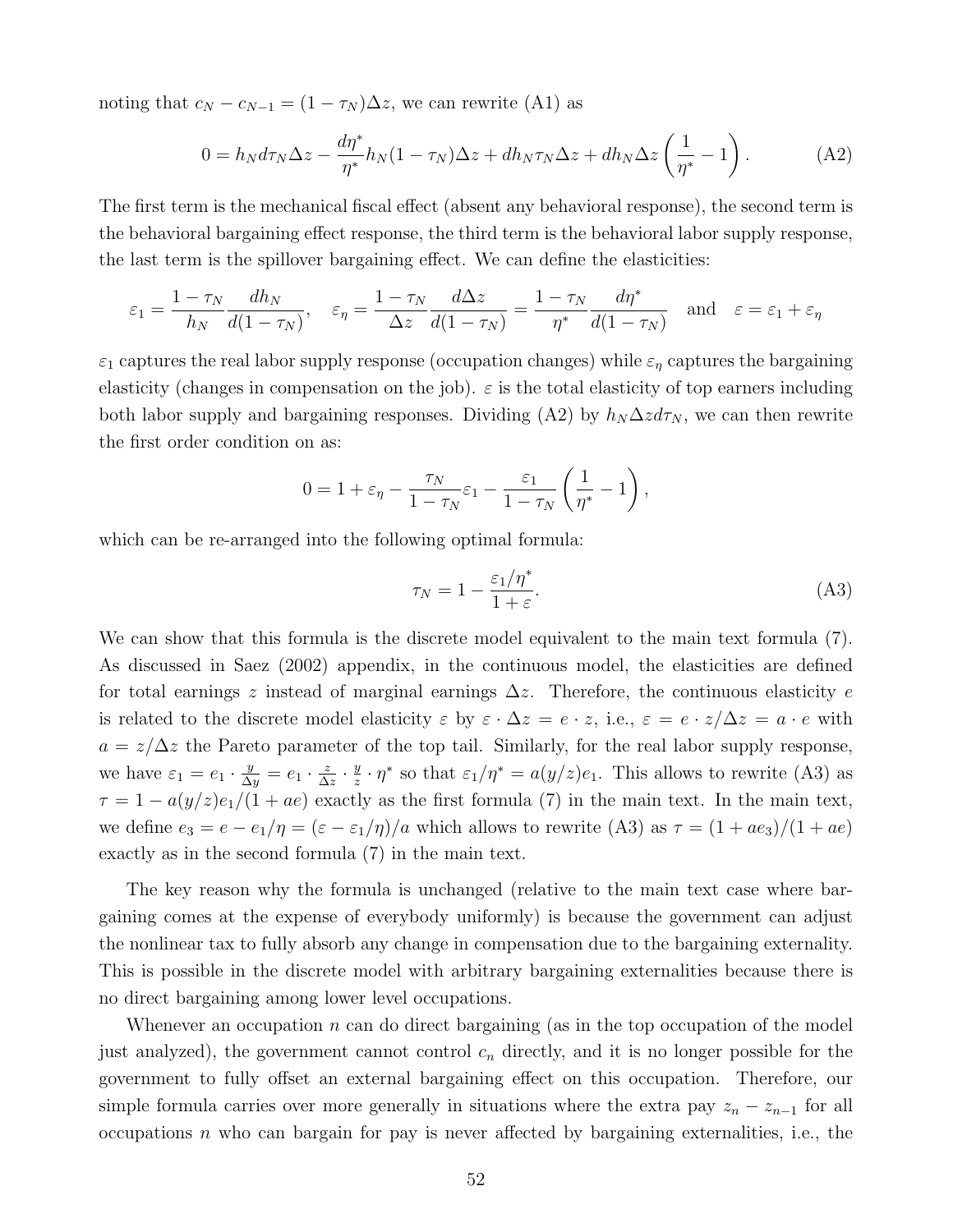bargaining externalities leave  $z_n - z_{n-1}$  unchanged. The model we presented had this simple property. A model where low occupations  $z_0 < \ldots < z_K$  have no bargaining power while high occupations  $z_{K+1} < ... < z_N$  have bargaining power and where bargaining comes solely at the expense of low occupations also has this property.<sup>55</sup>

### A.2 Data Sources

### A.2.1 Top Tax Rate Data

Top tax rates are based on the top statutory individual income tax rate including both central and local governments (when such local individual income taxes exist). The series for top tax rates cover the full period 1960-2010 for all 18 countries.

The primary source is the OECD annual "Taxing Wages" publication which covers the period from the early 1980s to the present. For the period 1975-1983 taxes are summarized in the publication "Personal income tax systems for the period 1975-1983." (OECD, 1986). Top tax rate statistics are also summarized in

http://www.taxpolicycenter.org/taxfacts/Content/PDF/oecd historical toprate.pdf.

The tax rates for all the European countries since 1975 were also gathered in Kleven, Landais, and Saez (2013).

For specific countries, additional sources were used, especially to extend the tax rates back to 1960. These are listed below. Note that secondary sources such as OECD sometimes have typos so that we have tried in all cases to double check the numbers with country specific publications or consulting scholars from specific countries. Our data are available online. We naturally welcome input on any remaining typos to further improve data quality.

Australia: Source is Atkinson and Leigh (2010).

Canada: The tax rates series were taken from and described in Saez and Veall (2007), in their long version from Appendix table E1, which considers the case of Ontario, the largest province. Denmark: The information for the years before 1975 was obtained from Esben Schultz from income tax statistics.

Finland: The top tax rate data was provided by Markus Jantti based on income tax statistics published annually in Finland.

France: Source is Roine, Vlachos and Waldenstrom (2009).

Germany: Source is Roine, Vlachos and Waldenstrom (2009).

Ireland: tax rates for 1964-1971 obtained from Brian Nolan based on his compilation of individual income tax statistics (top tax rates for 1960-3 are assumed the same as those in 1964 for lack of better information).

<sup>&</sup>lt;sup>55</sup>The continuous model of the main text cannot be simply presented as a model with this property because it is difficult to make a clean/seamless link between bottom occupations with no bargaining and top occupations with bargaining.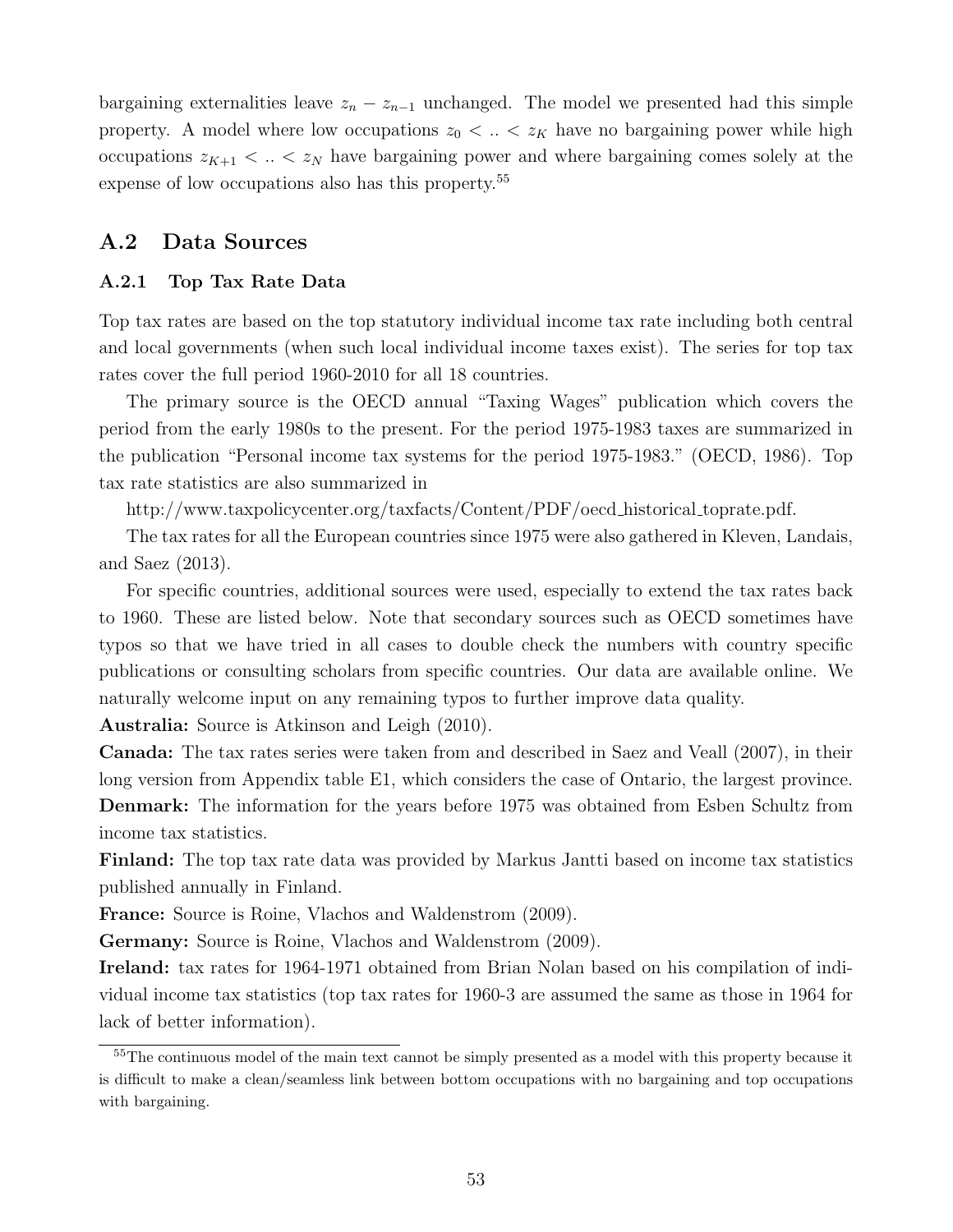Italy: The source is the chapter on top income shares in Italy by Alvaredo in Atkinson and Piketty (2010).

Japan: Local taxes were taken from the National Tax Administration data, as well as Moriguchi and Saez chapter on Japan in Atkinson and Piketty (2010).<sup>56</sup> Local tax rates were assumed to be constant from 1960 to 1975 (due to lack of better information).

Netherlands: The top tax rate data before 1975 was provided by Floris Zoutman based on internal income tax statistics at the ministry of finance in the Netherlands.

New Zealand: Source is Atkinson and Leigh (2010).

Norway: The top tax rate data was provided by Rolf Aaberge based on income tax statistics published annually in Norway.

Portugal: Source is the chapter by Alvaredo on top income shares in Portugal in Atkinson and Piketty (2010), appendix table 11.A.2.

Spain: Source is the chapter by Alvaredo and Saez on top income shares in Spain in Atkinson and Piketty (2010), appendix table 10.A.1. We use the maximum average tax rate of 50% (and then reduced to 44%) for the period 1960-1975.

Sweden: Source is Roine, Vlachos and Waldenstrom (2009).

Switzerland: Numbers obtained from Swiss annual income tax statistics.

United Kingdom: Source is Atkinson and Leigh (2010).

United States: Source for Federal top tax rate is the Tax Policy Center. The average state tax rate is estimated using actual top statutory state income tax rates weighted by the fraction of high income tax returns in each state (as of 2007). We assume that state rates have not changed during the period 1960 to 1975.

#### A.2.2 GDP and Top Income Share Data

GDP per capital series in constant US dollars are taken from the Bureau of Labor Statistics (Division of International Labor Comparisons, available at http://www.bls.gov/ilc/). For years which were missing, we used the *International Historical Statistics* by Mitchell (1998) combining the real GDP and population series. The series of GDP per capita cover the full period 1960-2010 for all 18 countries.

Data on the Top 1% income shares comes from the World Top Incomes Database (Alvaredo et al. 2011). We use the top 1% pre-tax income shares based on income excluding realized capital gains.

The data for each country cover the following years: Australia (1960-2008), Canada (1960- 2009), Denmark (1980-2005), Finland (1960-2009), France (1960-2006), Germany (1960-2007), Ireland (1975-2009), Italy (1974-2009), Japan (1960-2005), New Zealand (1960-2009), Netherlands (1960-2006), Norway (1960-2008), Portugal (1976-2005), Spain (1981-2009), Sweden (1960- 2009), Switzerland (1960-1995), United Kingdom (1960-2009), United States (1960-2009).

<sup>56</sup>We thank Yusuke Narita for kind help with the translation of the Japanese files.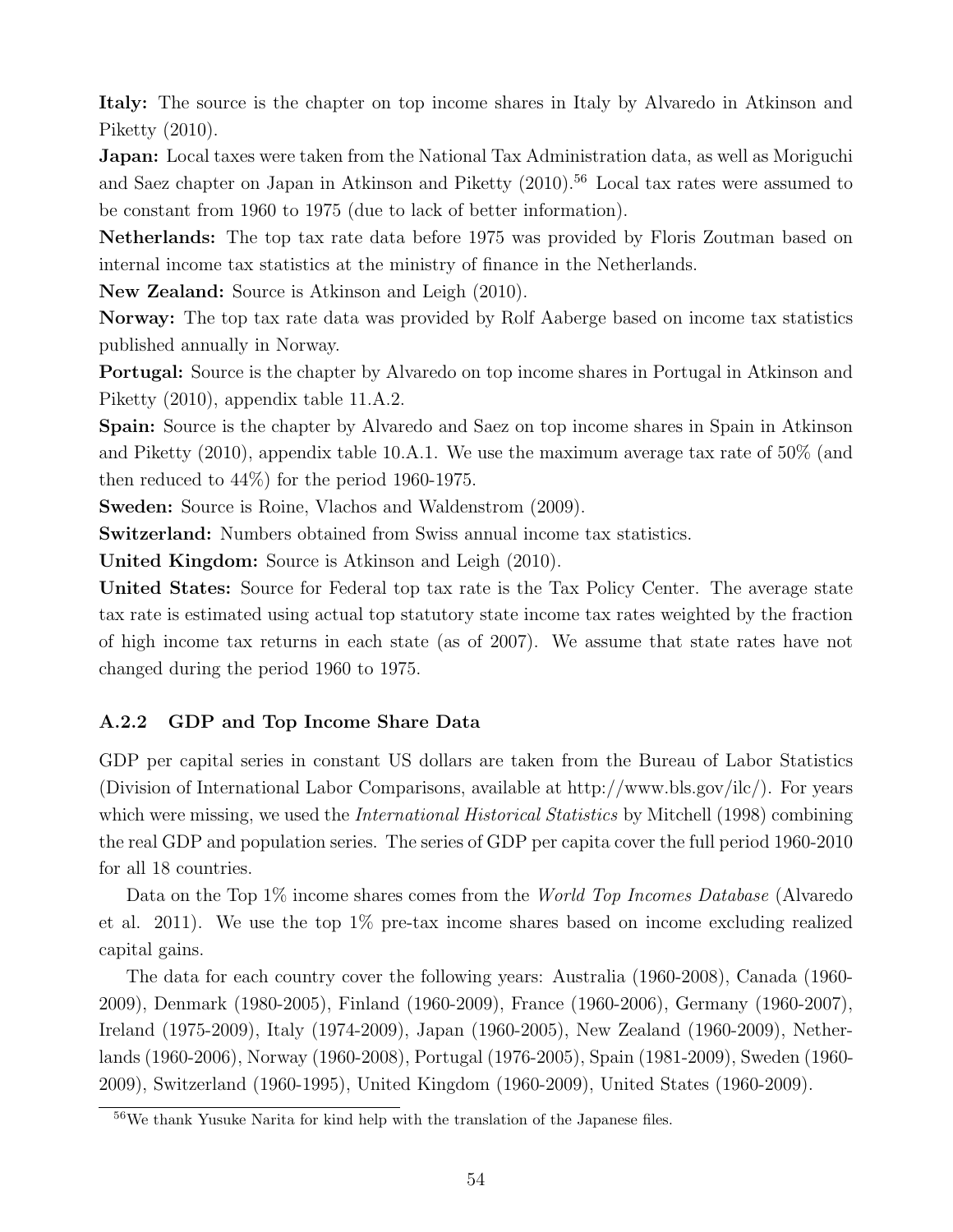In the rare case where there is a gap in the data, we use a linear interpolation to fill out the gap. For Germany, we used series including realized capital gains for 1997-2007 (adjusted to match series excluding capital gains in 1995) as series excluding capital gains are not available after 1995. For the Netherlands, we have used series after 1999 from Straathof, Groot, and Mohlmann (2010), spliced to match the World Top Incomes Database in 1999.

#### A.2.3 US CEO pay data

Data and variable construction for CEO pay and firm characteristics. For firm-level information, we use the COMPUSTAT-CRSP database (quarterly update for North America). We use annual measures (for the current fiscal year) for all variables.

Our measures of performance are (1) the log of net income of the company (COMPUSTAT variable "ni") and (2) the stock market return which is the log of the market value of the firm defined as common shares outstanding (COMPUSTAT variable "csho") multiplied by the annual closing price (COMPUSTAT item "prcc.c"). To capture other firm characteristics, we use firm fixed effects consistently in all our regressions. Because of the latter, using the logs of the variables in the regressions is akin to using as performance measures the growth in net income and the growth in shareholder value (stock market value of the firm).

For CEO pay, we append the Forbes 800 compensation data available for 1970 to 1991 (shared in electronic format by Kevin Murphy) to the Execucomp data (since 1992). The Forbes 800 contains the companies ranked in the top 500 along one of the following characteristics: revenues, total assets, net income and market capitalization. Around 800 companies per year fit those criteria. Execucomp contains around 1500 companies per year. We use the full universe of firmyear observations available, subject to the following restrictions: We drop observations with negative net income, to be able to use the log of net income. In the Execucomp data, the top 5 executives from each company are reported and there is an "annual ceo" variable (variable "ceoann") which flags the CEO in a given year. However, not all companies report a CEO in a given year. We hence drop company-year observations which do not report a CEO (around 1/8th of observations). We merge these two data series to the COMPUSTAT-CRSP database using the 6-digit firm CUSIP code. The match to the Forbes is less than perfect and we were unable to get a better match: per year we merge on average 550 Forbes firms to Compustat.

For both series (Forbes and Execucomp) we use the available "total compensation" measure, which captures all salaries, bonuses, restricted stock grants, long term interest participation payouts, the value of option grants and all other payments made (variable "totalpay" in Forbes and "tdc2" in Execucomp - Note that we also performed all the analyses with the "tdc1" variable instead, which values option grants in a different way, but the results were almost unaffected and the "tdc1" measure seems less consistent with the Forbes measure of total pay).

Demographic CEO variables such as age, tenure and tenure as CEO are already constructed in the Forbes 800 database. For Execucomp, we use the reported date at which the executive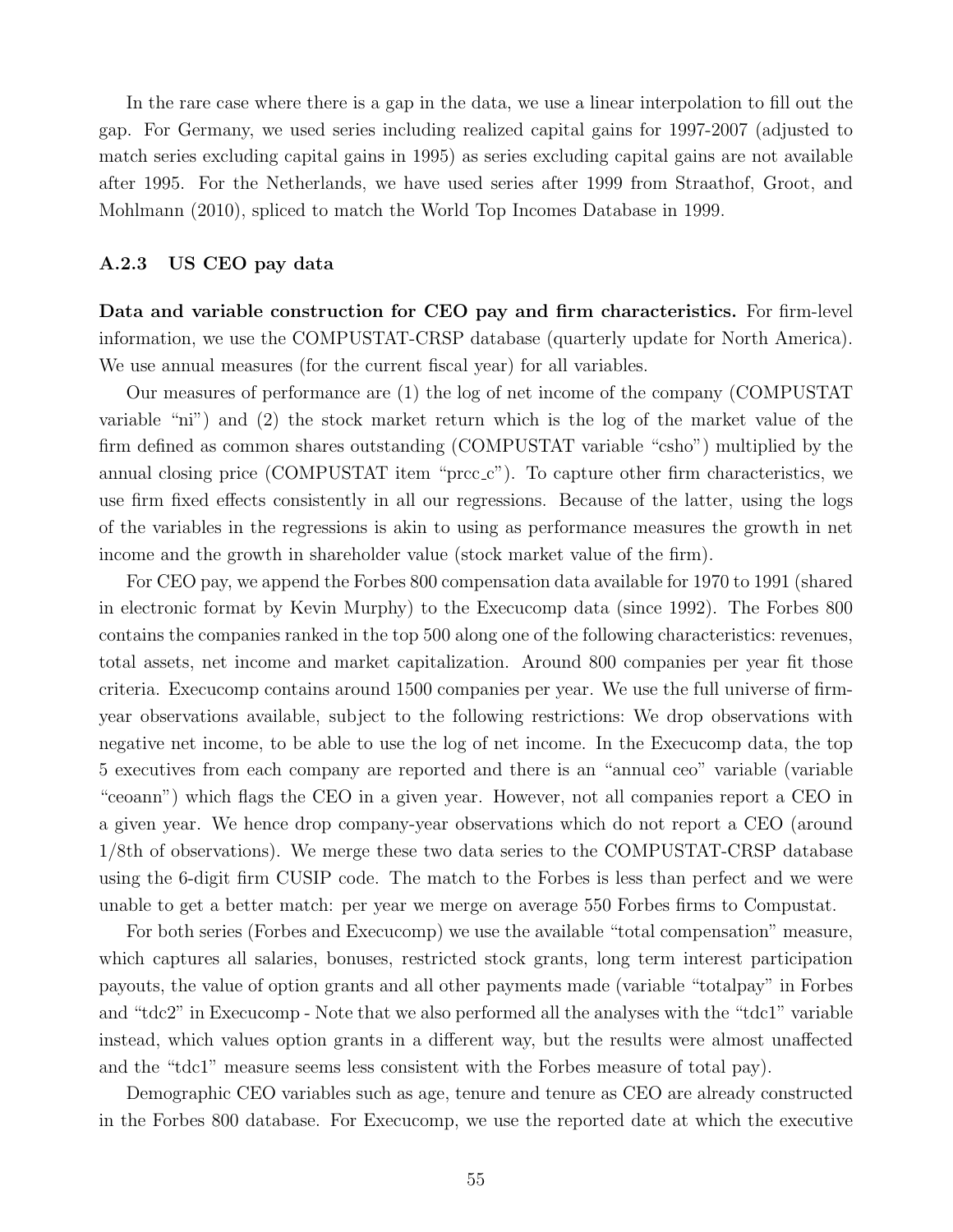became CEO ("becameceo") to infer tenure as CEO and the date at which he joined the company ("joined co") to infer the tenure in the company. Unfortunately, while tenure is a crucial variable for determining CEO pay, it is missing for a lot of the CEOs in the Execucomp sample. Since we do not want to omit tenure from the analysis, we are left with around 23,000 observations which have non-negative net income, non-missing CEO controls and a reported CEO, for our analysis. In final, we have around 550 firms per year pre 1992 and on average 700 firms per year after 1992.

Luck performance. To obtain a measure of luck, we compute the average, asset-weighted industry performance (for either the log of net income or the market return) across 2-digit SIC industries, for each year, and excluding the firm under consideration. This is then used as an instrument for firm performance in a given year.

Wages of workers. Average wages at the 2-digit SIC Industry level since 1970 come from the Bureau of Economic Analysis' National Accounts, more specifically from Table 6.6B. Wage and Salary Accruals Per Full-Time Equivalent Employee by Industry available on their website. For the wage regressions, we simply regress average industry wages on the asset-weighted average industry performance for both the log of net income and the market return. The wage regressions also contain industry fixed effects.

All nominal variables are deflated using the US CPI. All regressions also contain time fixed effects.

#### A.2.4 International US CEO pay data

We use the novel dataset constructed by Fernandes, Ferreira, Matos, and Murphy (2012), for CEO pay from 14 countries in 2006. Detailed information can be found in these authors' paper, but is reproduced more or less verbatim here for convenience. The data contains information on CEO pay and characteristics from the BoardEx and Execucomp databases, information on stock ownership (from LionShares), firm performance (from Worldscope and Datastream), and firm governance. We use several of their variables: The log of firm sales (in thousands of US\$ (Worldscope item 01001)), the stock return (Datastream item RI) and its volatility (the annualized standard deviation of daily stock returns), leverage (Total debt divided by total assets (Worldscope item 03255 / item 02999)), and Tobin's q (Total assets (Worldscope item 02999) plus market value of equity (item 08001) minus book value of equity (item 03501) divided by total assets)

In terms of governance measures we use the following five variables. (1) A dummy equal to 1 if the percentage of closely owned shares (that is, owned by shareholders who hold at least 5% of the outstanding shares such as officers and directors and immediate families, other corporations, or individuals) as a proportion of the number of shares outstanding (Worldscope item 08021) is greater than the median in the sample; (2) a dummy equal to 1 if the percentage of institutionally owned shares (from Lionshare) is greater than the median in the sample; (3) a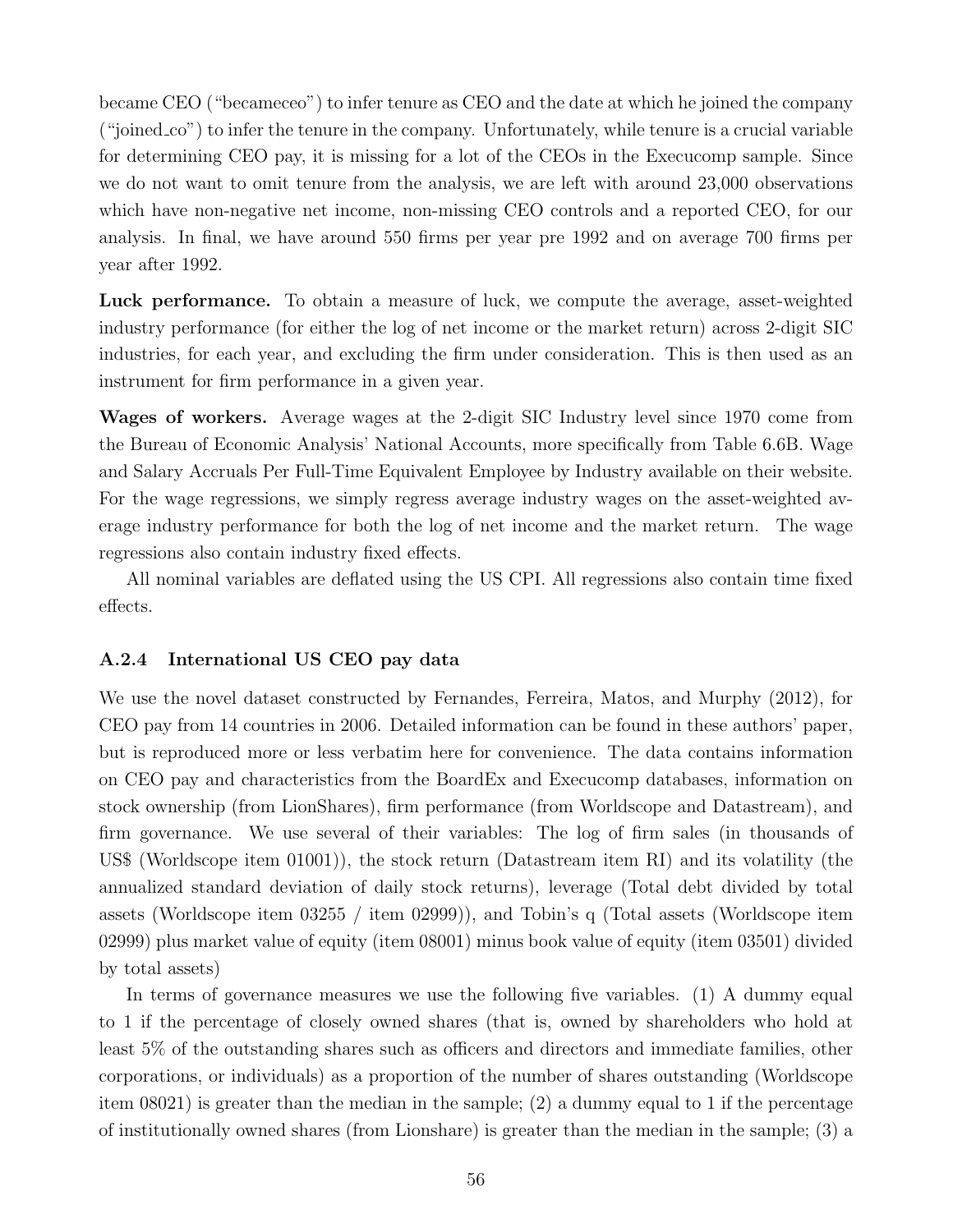dummy equal to 1 if the CEO is also the chairman of the board; (4) a dummy equal to 1 if the average number of positions that boards members hold at other companies' boards is less than the median in the sample; (5) the fraction of independent board directors. We construct an index by first turning each variable into a 'z-score', by subtracting its mean and dividing by its standard deviation. We then directly add them to form the governance index and normalize the index to have mean zero and standard deviation equal to 1. In accordance with the arguments and analysis in Fernandes et al. (2012), we have coded all variables such that a higher index represents better governance.

We are well aware that all measures of governance are bound to be imperfect, somewhat imprecise and prone to different interpretations. Many papers consider some sort of index, or instead a single measure of governance. We have also explored different index constructions, such as based directly on the percentage of closely owned shares or institutionally owned shares (instead of our dummy variables). We have also tried using each of the governance measures independently and directly. Broadly speaking, the results are qualitatively consistent with the ones reported, although not always significant and the magnitudes differ.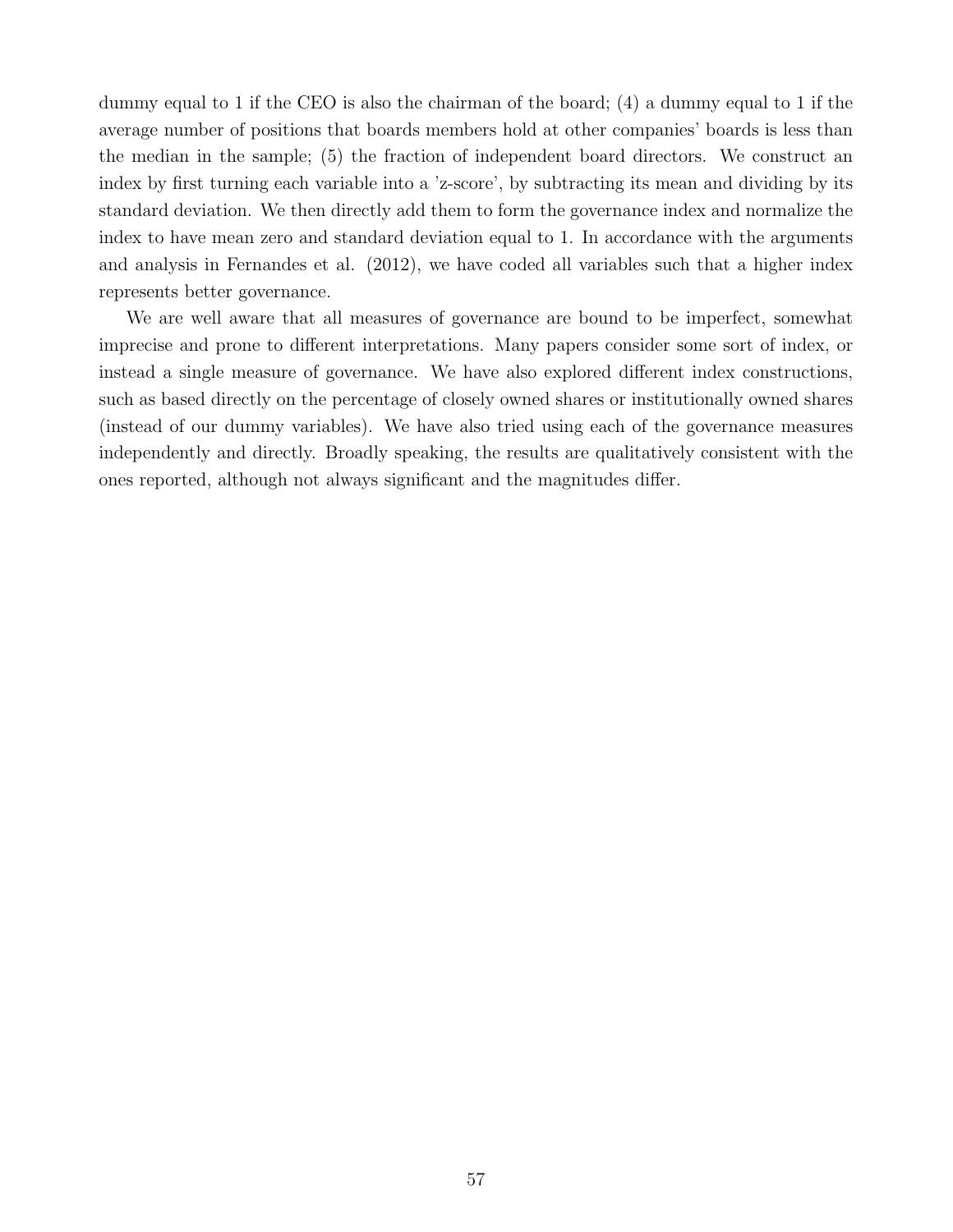# Additional Appendix References

Atkinson, Anthony, and Andrew Leigh. 2010. "The Distribution of Top Incomes in Five Anglo-Saxon Countries over the Twentieth Century," IZA Discussion Paper No. 4937

Atkinson, Anthony, and Thomas Piketty. 2007. Top Incomes over the Twentieth Century. Oxford: Oxford University Press.

Atkinson, Anthony, and Thomas Piketty. 2010. Top Incomes: A Global Perspective. Oxford: Oxford University Press.

International Labor Office Labor Statistics Database. http://laborsta.ilo.org/

Kleven, Henrik, Camille Landais, and Emmanuel Saez. 2013. "Taxation and International Mobility of Superstars: Evidence from the European Football Market," forthcoming American Economic Review.

Japan National Tax Administation Data.

http://www.soumu.go.jp/main sosiki/jichi zeisei/czaisei/czaisei seido/ichiran06 h17.html Mitchell, B.R. (1998). International Historical Statistics, (Macmillan: London), forth edition. OECD Statistics. http://stats.oecd.org

OECD. (annual). Taxing wages, OECD, Paris.

OECD. (1986). Personal income tax systems, OECD, Paris.

Piketty, Thomas. 1997. "La Redistribution Fiscale face au Chômage," Revue Française d'Economie, 12, 157-201.

Piketty, Thomas, and Emmanuel Saez. 2013. "Optimal Labor Income Taxation," Handbook of Public Economics, Volume 5, (Amsterdam: North Holland).

Saez, Emmanuel. 2002. "Optimal Income Transfer Programs: Intensive Versus Extensive Labour Supply Responses." *Quarterly Journal of Economics*, 117(2): 1039-73.

Saez, Emmanuel, and Michael Veall. 2007. "The Evolution of High Incomes in Canada, 1920-2000", Chapter 6 in A. B. Atkinson and T. Piketty, eds. Top Incomes over the Twentieth Century: A Contrast Between European and English Speaking Countries, Oxford: Oxford University Press, 226-308.

Straathof, Bas, Stefan Groot en Jan Mohlmann. 2010. "Hoge bomen in de polder: Globalisering en topbeloningen in Nederland." CPB Document, No. 199 (in Dutch).